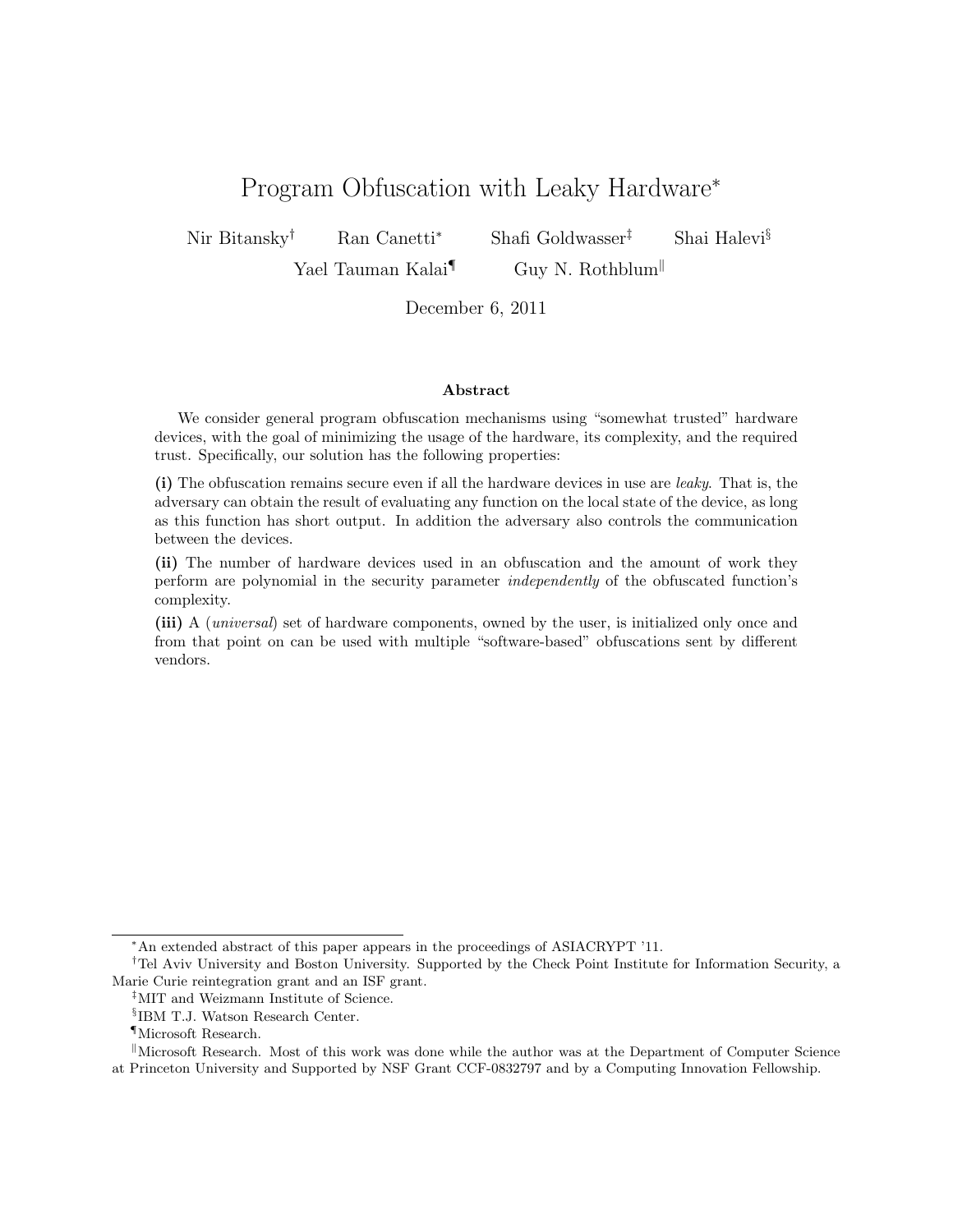# Contents

| $\mathbf{1}$   | Introduction<br>$\mathbf{1}$                 |                                                                                                                 |                |
|----------------|----------------------------------------------|-----------------------------------------------------------------------------------------------------------------|----------------|
|                | 1.1                                          |                                                                                                                 | $\overline{2}$ |
|                | 1.2                                          | Obfuscation using universal hardware devices                                                                    | $\overline{2}$ |
|                | 1.3                                          |                                                                                                                 | $\overline{2}$ |
|                | 1.4                                          |                                                                                                                 | $\overline{4}$ |
|                | 1.5                                          | The End-Result: Obfuscation with Leaky Hardware $\ldots \ldots \ldots \ldots \ldots \ldots$                     | $\overline{5}$ |
|                | 1.6                                          |                                                                                                                 | $\overline{5}$ |
| $\overline{2}$ | <b>Tools</b><br>7                            |                                                                                                                 |                |
|                | 2.1                                          | The GR Compiler $\dots \dots \dots \dots \dots \dots \dots \dots \dots \dots \dots \dots \dots \dots \dots$     | $\overline{7}$ |
|                | 2.2                                          | Non-committing Encryption $\dots \dots \dots \dots \dots \dots \dots \dots \dots \dots \dots \dots \dots \dots$ | 9              |
|                | 2.3                                          |                                                                                                                 | 9              |
|                | 2.4                                          |                                                                                                                 | 10             |
|                | 2.5                                          |                                                                                                                 | 10             |
| 3              | <b>Hardware Assisted Obfuscation</b><br>12   |                                                                                                                 |                |
|                | 3.1                                          | The Model                                                                                                       | 12             |
|                | 3.2                                          |                                                                                                                 | 13             |
|                |                                              | 3.2.1                                                                                                           | 14             |
|                | 3.3                                          |                                                                                                                 | 18             |
| 4              | General-Purpose (Sendable) Obfuscation<br>21 |                                                                                                                 |                |
|                | 4.1                                          | The Model                                                                                                       | 22             |
|                | 4.2                                          |                                                                                                                 | 22             |
|                | 4.3                                          |                                                                                                                 | 23             |
| $\bf{5}$       | <b>Obfuscation with Leaky Hardware</b>       |                                                                                                                 | 25             |
|                | 5.1                                          | An Overview                                                                                                     | 26             |
|                | 5.2                                          |                                                                                                                 | 27             |
|                | 5.3                                          |                                                                                                                 | 29             |
|                | 5.4                                          | Obfuscation with Leaky Hardware - Proof of Security                                                             | 31             |
|                | 5.5                                          | The Leakage-Rate $\dots \dots \dots \dots \dots \dots \dots \dots \dots \dots \dots \dots \dots \dots \dots$    | 35             |
| 6              | Putting it All Together.                     |                                                                                                                 | 37             |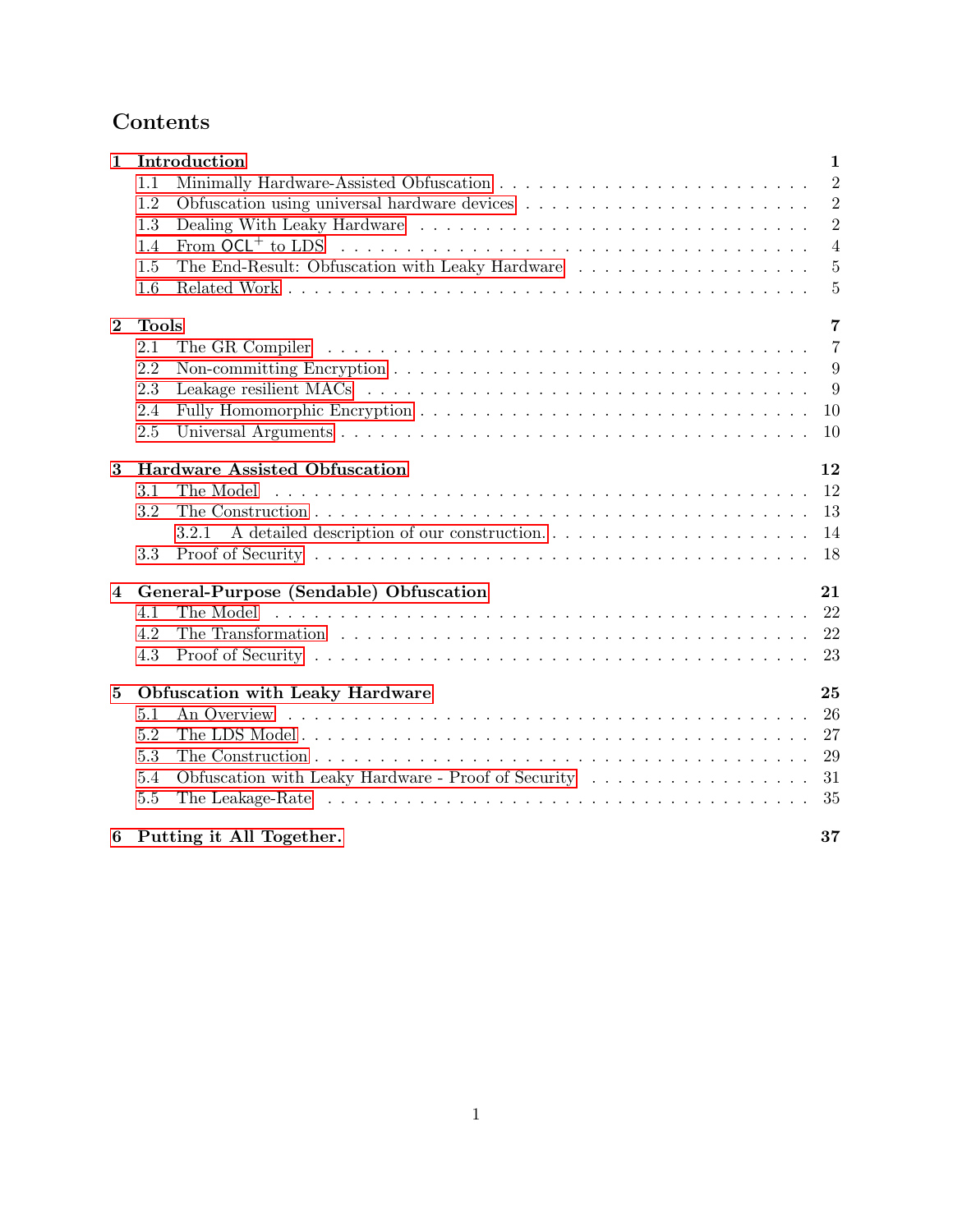# <span id="page-2-0"></span>1 Introduction

Program obfuscation is the process of making a program unintelligible while preserving its functionality. (For example, we may want to publish an encryption program that allows anyone to encrypt messages without giving away the secret key.) The goal of general program obfuscation is to devise a generic transformation that can be used to obfuscate any arbitrary input program.

It is known from prior work that general program obfuscation is possible with the help of a completely trusted hardware device (e.g., [\[9,](#page-39-0) [34,](#page-41-0) [23\]](#page-40-0)). On the other hand, Barak et al. proved that software-only general program obfuscation is impossible, even for a very weak notion of obfuscation [\[8\]](#page-39-1). In this work we consider an intermediate setting, where we can use hardware devices but these devices are not completely trusted. Specifically, we consider using leaky hardware devices, where an adversary controlling the devices is able to learn some information about their secret state, but not all of it.

We observe that the impossibility result of Barak et al. implies that hardware-assisted obfuscation using a single leaky device is also impossible, even if the hardware device leaks only a single bit (but this bit can be an arbitrary function of the device's state). See Section [1.3.](#page-3-2) Consequently, we consider a model in which several hardware devices are used, where each device can be locally leaky but the adversary cannot obtain leakage from the global state of all the devices together. Importantly, in addition to the leakage from the separate devices, our model also gives the adversary full control over the communication between them.

The outline of our solution is as follows: Starting from any hardware-assisted obfuscation solution that uses a completely trusted device (e.g., [\[23,](#page-40-0) [29\]](#page-40-1)), we first transform that device into a system that resists leakage in the Micali-Reyzin model of "only computation leaks" (OCL) [\[37\]](#page-41-1) (or actually in a slightly augmented OCL model). In principle, this can be done using OCL-compilers from the literature [\[33,](#page-41-2) [28,](#page-40-2) [26\]](#page-40-3) (but see discussion in Section [1.4](#page-5-0) about properties of these compilers). The result is a system that emulates the functionality of the original trusted device; however, now the system is made of several components and can resists leakage from each of the components separately.

This still does not solve our problem since the system that we get from OCL-compilers only resists leakage if the different components can interact with each other over secret and authenticated channels (see discussion in Section [1.3\)](#page-3-2). We therefore show how to realize secure communication channels over insecure network in a leakage-resilient manner. This construction, which uses noncommitting encryption [\[15\]](#page-39-2) and information theoretic MACs (e.g., [\[42,](#page-41-3) [4\]](#page-39-3)), is the main technical novelty in the current work. See Section [1.4.](#page-5-0)

The transformation above provides an adequate level of security, but it is not as efficient and flexible as one would want. The OCL-compilers in the literature [\[28,](#page-40-2) [26\]](#page-40-3) produce systems with roughly as many components as there are gates in the underlying trusted hardware device; hence, we wish to minimize the size of this device. In addition, we also wish to minimize the number of device calls during a single evaluation of the obfuscated program. We show that using fully homomorphic encryption [\[39,](#page-41-4) [22\]](#page-40-4) and universal arguments [\[6\]](#page-39-4) we can get a system where the number of components and amount of work per evaluation depends only on the security parameter and is (almost) independent of the complexity of the obfuscated program. See Section [1.1.](#page-3-0)

Another drawback of the solution above is that it requires a new set of hardware devices for every program that we want to obfuscate. Instead, we would like to have just one set of devices, which are initialized once and thereafter can be used to obfuscate many programs. We show how to achieve such a reusable obfuscation system using a simple trick based on CCA-secure encryption,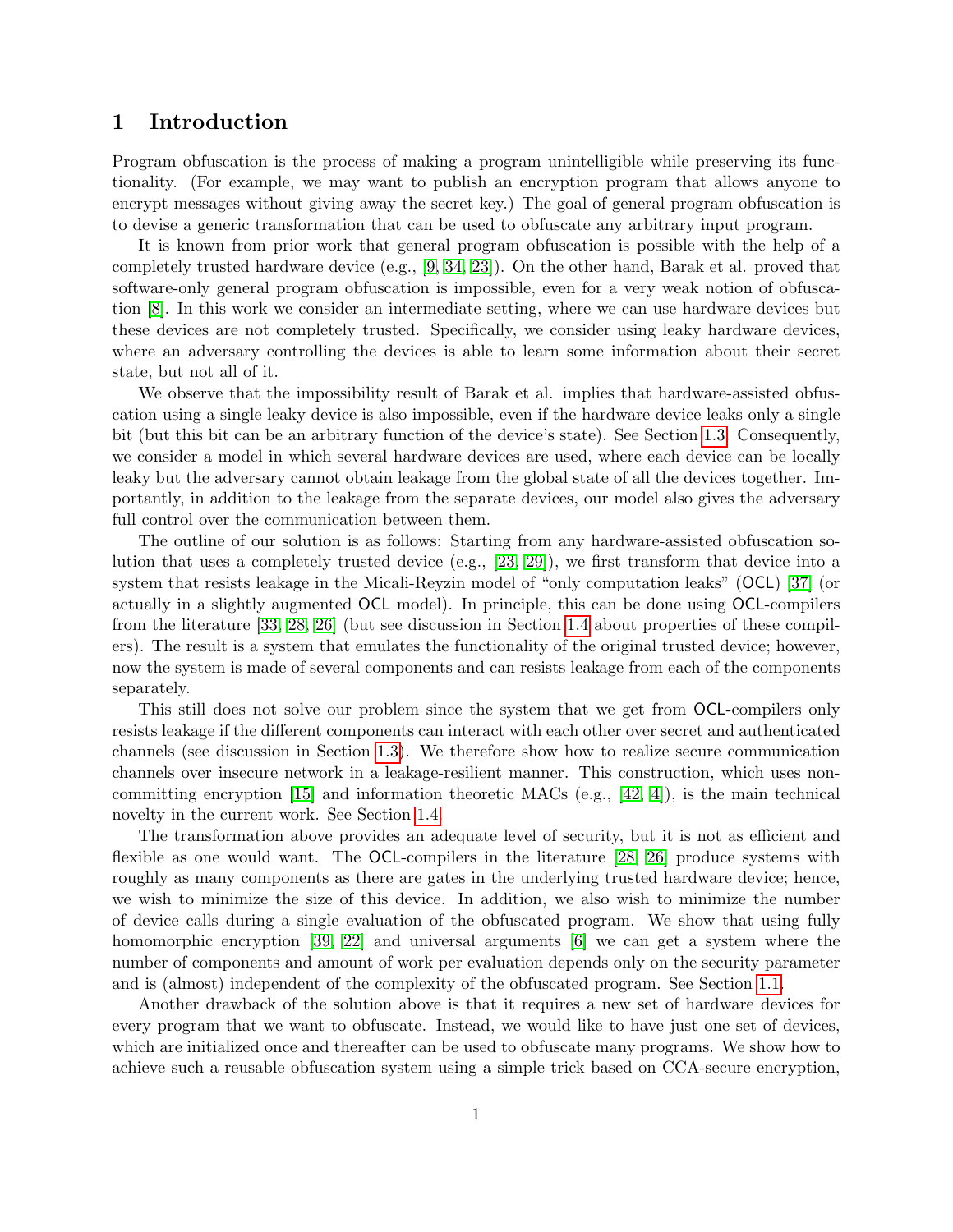see Section [1.2.](#page-3-1)

We now proceed to provide more details on the various components of our solution.

#### <span id="page-3-0"></span>1.1 Minimally Hardware-Assisted Obfuscation

Forgetting for the moment about leakage-resilience, we begin by describing a hardware-assisted obfuscating mechanism where the amount of work done by the trusted hardware is (almost) independent of the complexity of the program being obfuscated. The basic idea is folklore: The obfuscator encrypts the program f using a fully homomorphic encryption scheme [\[39,](#page-41-4) [22\]](#page-40-4), gives the encrypted program to the evaluator and installs the decryption key in the trusted hardware device. Then, the evaluator can evaluate the program homomorphically on inputs of its choice and ask the device to decrypt.

Of course, the above does not quite work as is, since the hardware device can be used for unrestricted decryption (so in particular it can be used to decrypt the function  $f$  itself). To solve this, we make the evaluator prove to the device that the ciphertext to be decrypted was indeed computed by applying the homomorphic evaluation procedure on the encrypted program and some input. Note that to this end we must add the encrypted program itself or a short hash of it to the device (so as to make "the encrypted program" a well-defined quantity). To keep the device from doing a lot of work, the proof should be verifiable much more efficiently than the computation itself, e.g., using the "universal arguments" of Barak and Goldreich [\[6\]](#page-39-4). We formalize this idea and show that this obfuscation scheme satisfies a strong notion of simulation based obfuscation. It can even be implemented using stateless hardware with no source of internal randomness (so it is secure against concurrent executions and reset attacks). See Section [3](#page-13-0) for more details.

#### <span id="page-3-1"></span>1.2 Obfuscation using universal hardware devices

A side-effect of the above solution is that the trusted hardware device must be specialized for the particular program that we want to protect (e.g., by hard-wiring in it a hash of the encrypted program), so that it has a well-defined assertion to verify before decryption. Instead, we would like the end user to use a single universal hardware device to run all the obfuscated programs that it receives (possibly from different vendors).

We obtain this goal using a surprisingly simple mechanism: The trusted hardware device is installed with a secret decryption key of a CCA-secure cryptosystem, whose public key is known to all vendors. Obfuscation is done as before, except that the homomorphic decryption key and the hash of the encrypted program are encrypted using the CCA-secure public key and appended to the obfuscation. This results in a universal (or "sendable") obfuscation, the device is only initialized once and then everyone can use it to obfuscate their programs. See more details in Section [4.](#page-22-0)

#### <span id="page-3-2"></span>1.3 Dealing With Leaky Hardware

The more fundamental problem with the hardware-assisted obfuscation is that the hardware must be fully leak-free and can only provide security as long as it is accessed as a black box. This assumption is not true in many deployments, so we replace it by the weaker assumption that our hardware components are "honest-but-leaky". Namely, in our model an obfuscated program consists of software that is entirely in the clear, combined with some *leaky hardware components*. Our goal is therefore to design an obfuscator that transforms any circuit with secrets into a system of software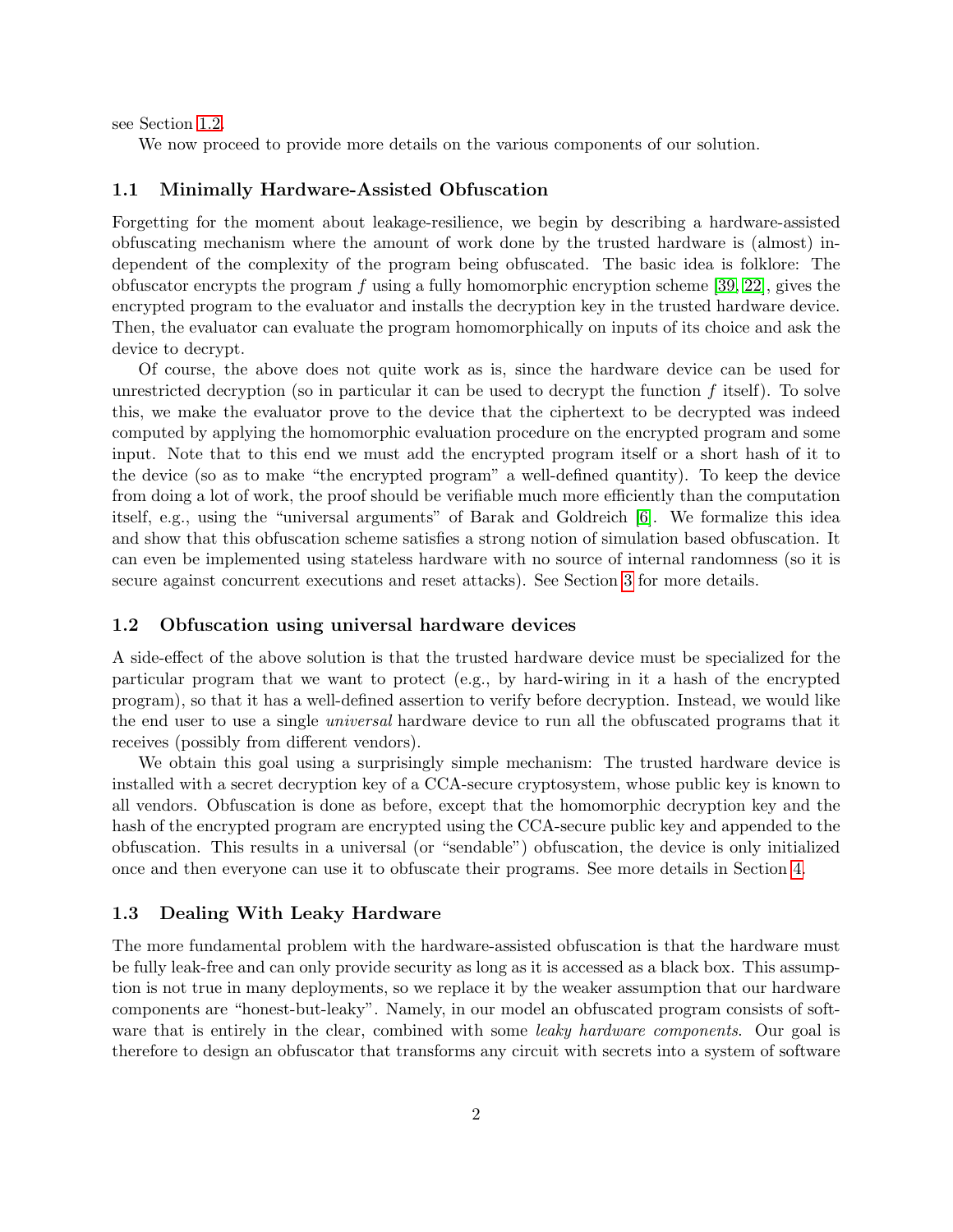and hardware components that achieves strong black-box obfuscation even if the components can leak.

We remark that the impossibility of universal obfuscation [\[8\]](#page-39-1) implies that more than one hardware component is necessary. To see this, observe that if we had a single hardware component that resists (even one-bit) arbitrary leakage then we immediately get a no-hardware obfuscation in the sense of Barak et al. [\[8\]](#page-39-1): The obfuscated program consists of our software and a full description of the hardware component (including all the embedded secrets). This must be a good obfuscation since any predicate that we can evaluate on this description can be seen as a one-bit leakage function evaluated on the state of the hardware component. If the device was resilient to arbitrary one-bit leakage, it would mean that any such leakage/predicate can be computed by a simulator that only has black-box access to the function; hence, we have a proper obfuscator.

The model of leaky distributed systems. Given the impossibility result for a single leaky hardware component, we concentrate on solutions that use multiple components. Namely, we have (polynomially) many hardware components, all of which are leaky. The adversary in our model can freely choose the inputs to the hardware components and obtain leakage by repeatedly choosing one component at a time and evaluating an arbitrary (polynomial-size) leakage function on the current state and randomness of that component. We place no restriction on the order or the number of times that components can be chosen to leak, so long as the total rate of leakage from each component is not too high.

In more detail, we consider continual leakage, where the lifetime of the system is partitioned into time units and within each time unit we have some bound on the number of leakage bits that the adversary can ask for. The components are running a randomized refresh protocol at the end of each time unit and erase their previous state.<sup>[1](#page-4-0)</sup> A unique feature of our model is that the adversary sees and has complete control over all the communication between these components (including the communication needed for the refresh protocol). We term our leakage model the leaky distributed system model (LDS), indeed this is just the standard model of a distributed system with adversarially controlled communication, when we add to it the fact that the individual parties are leaky.

We stress that this model seems realistic: the different components can be implemented by physically (and even geographically) separated machines, amply justifying the assumption on separate leakage. We also note that a similar (but somewhat weaker) model was suggested recently by Akavia et al. [\[2\]](#page-39-5), in the context of leakage-resilient encryption.

Only-computation-leaks vs. leaky distributed systems. Our leakage model shares some similarities to the "only computation leaks" (OCL) model, in that the adversary can get leakage from different parts of the global state separately but not from the entire global state at once. These two models are nonetheless fundamentally different, for two reasons. One difference is that in the OCL the different components "interact" directly by writing to and reading from memory, and communication is neither controlled by nor visible to the adversary. In the LDS model, on the other hand, the adversary sees and controls the entire communication. Another difference is that in the OCL model, the adversary can only get leakage from the components in the order in which they perform the computation, whereas in LDS model, it can get leakage in any order.

<span id="page-4-0"></span><sup>&</sup>lt;sup>1</sup>This is reminiscent to the proactive security literature [\[38,](#page-41-5) [16\]](#page-39-6).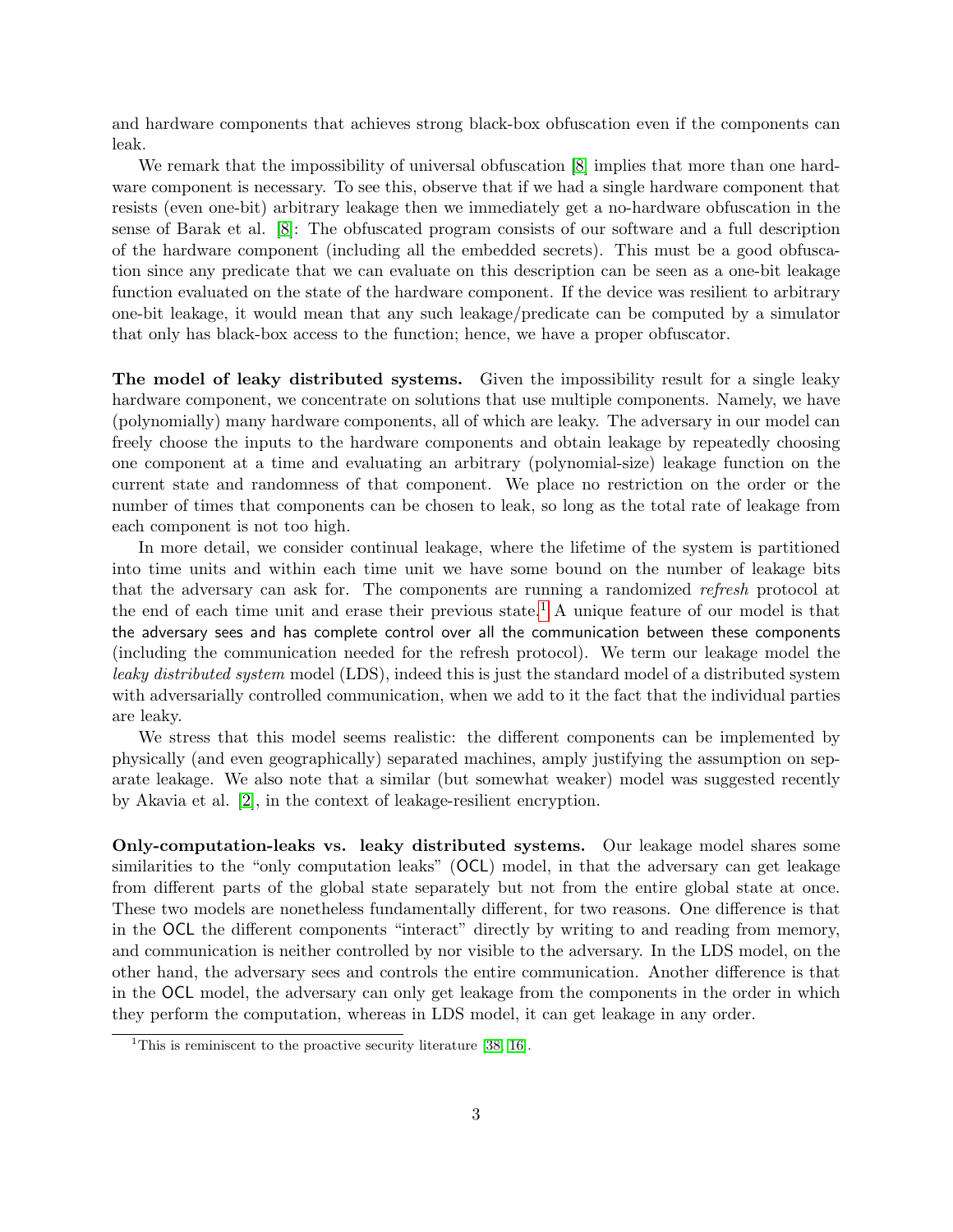An intermediate model, that we use as a technical tool in this work, is where the adversary can get leakage from the components in any order (as in the LDS model), but the components communicate securely as in the OCL model. For lack of a better name, we call this intermediate model the  $OCL<sup>+</sup>$  model. Clearly, resilience to leakage in the model of leaky distributed systems is strictly harder than in the  $OCL$  or  $OCL<sup>+</sup>$  models and every solution secure in our model will automatically be secure also in the two weaker models.

# <span id="page-5-0"></span>1.4 From OCL<sup>+</sup> to LDS

We present a transformation that takes any circuit secure in the  $OCL<sup>+</sup>$  model and converts it into a system of components that maintains the functionality and is secure in the model of leaky distributed systems. Recently, Goldwasser-Rothblum [\[26\]](#page-40-3) constructed a universal compiler, which transforms any circuit into one that is secure in the  $OCL<sup>+</sup>$  model. (Unlike previous compilers [\[21,](#page-40-5) [28,](#page-40-2) [33\]](#page-41-2), the [\[26\]](#page-40-3) compiler does not require a leak-free hardware component.) Combining the compiler with our transformation, we obtain a compiler that takes any circuit and produces a system of components with the same functionality that is secure in the LDS model. The number of components in the resulting system is essentially the size of the original circuit, assuming we use the underlying Goldwasser-Rothblum compiler. However, as we explain in Section [1.5](#page-6-0) below, we can reduce the number of components to be independent of the circuit size, by first applying the hardware-assisted obfuscator from Section [1.1.](#page-3-0)

The main gap between the  $OCL^+$  model and our model of leaky distributed systems, is that in the former, communication between the components is completely secure, whereas in the latter it is adversarially controlled. In the heart of our transformation stands an implementation of leakage-tolerant communication channels that bridges the above gap, based on the following tools:

Non-Committing Encryption. Our main technical observation is that secret communication in the face of leakage can be obtained very simply using non-committing encryption [\[15\]](#page-39-2). Recall that non-committing encryption is a (potentially interactive) encryption scheme such that a simulator can generate a fake transcript, which can later be "opened" as either an encryption of zero or as an encryption of one. This holds even when the simulator needs to generate the randomness of both the sender and the receiver. In our context, the distributed components use non-committing encryption to preserve the privacy of their messages. The observation is that non-committing encryption can be used to implement "leakage resilient channels", in the sense that any leakage query on the state of the communicating parties could be transformed into a leakage query on the underlying message alone. We refer the reader to Section [2.2](#page-10-0) for the formal definition of non-committing encryption and to Section [5](#page-26-0) for the way we use it to implement leakage-tolerant secure channels.

Leakage-resilient MACs. In addition to secrecy, we also need to ensure authenticity of the communication between the components. We observe that this can be done easily using informationtheoretic MAC schemes based on universal-hashing [\[42,](#page-41-3) [4\]](#page-39-3). Roughly, each pair of components will maintain rolling MAC keys that are only used  $\Theta(1)$  times. To authenticate a message, they will use the MAC key sent with the prior message and will send a new MAC key to be used for the next message. (We use a short MAC key to authenticate a much longer message, so the additional bandwidth needed for sending future MAC keys is tolerable.) Since these MAC schemes offer information-theoretic security, it is very easy to prove that they can also tolerate bounded leakage. Authenticating the communication assures that secrecy is kept (e.g. the adversary cannot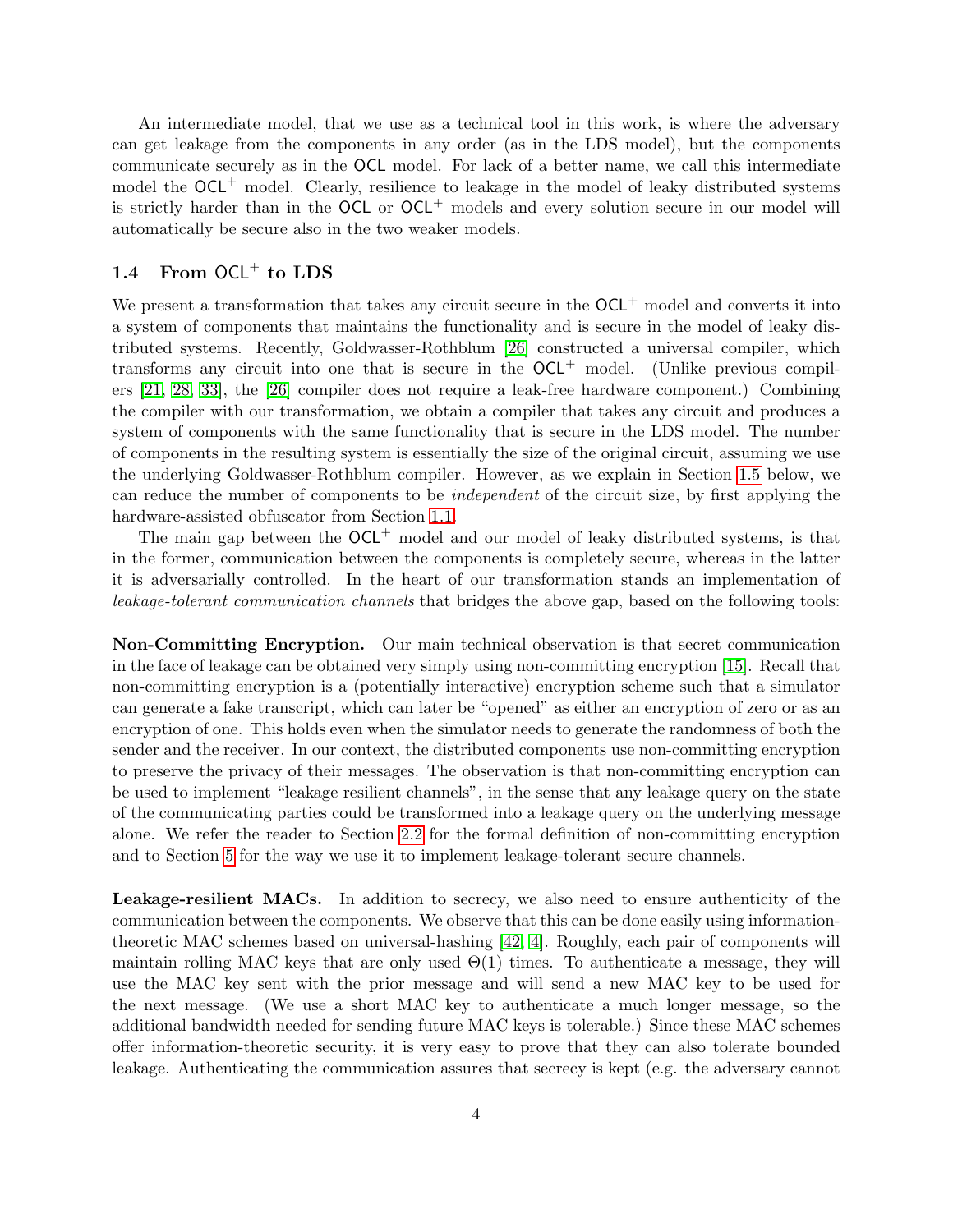have a component encrypt a secret message under an unauthentic key) and also ensures that the components remain "synchronized" (see Section [5\)](#page-26-0).

#### <span id="page-6-0"></span>1.5 The End-Result: Obfuscation with Leaky Hardware

To obfuscate a program, we first apply the hardware-assisted obfuscator from Section [1.1,](#page-3-0) thus obtaining a universal hardware device, whose size and amount of computation (per input) depend only on the security parameter, and which can be used to evaluate obfuscated programs from various vendors. We next apply the Goldwasser-Rothblum compiler [\[26\]](#page-40-3), together with our transformation from Section [1.4,](#page-5-0) to the code of the hardware device, resulting in a system of components that can still be used for obfuscation in exactly the same way (as the universal device), but is now guaranteed to remain secure even if the components are leaky and even if the communication between them is adversarially controlled.

To obfuscate a program f using this system, the obfuscator generates keys for the FHE scheme and encrypts f under these keys. In addition, it uses the public CCA2 key generated with the original universal device to encrypt the secret FHE key together with a hash of the encrypted program. The encrypted program and parameters are then sent to the user. Evaluating the obfuscated program consists of running the FHE evaluation procedure and then interacting with the system of components (in a universal argument) to decrypt the resulting ciphertext. The system verifies the proof in a leakage-resilient manner and returns the decrypted result.

We remark that our transformation from any circuit/device to a leaky system of components, as well as our transformation from circuit-specific obfuscation schemes to general-purpose ones, are generic and can be applied to any device-assisted obfuscation scheme, such as the schemes of [\[23,](#page-40-0) [29\]](#page-40-1). When doing so, the end result will inherit the properties of the underlying scheme. In particular, when instantiated with [\[23,](#page-40-0) [29\]](#page-40-1), the amount of work performed by the devices is proportional to the size of the entire computation (the hardware used for each gate in the obfuscated circuit).

#### <span id="page-6-1"></span>1.6 Related Work

Research on formal notions of obfuscation essentially started with the work of Barak et. al. [\[8\]](#page-39-1), who proved that software-only obfuscation is impossible in general. This was followed by other negative results [\[24\]](#page-40-6) and some positive results for obfuscating very simple classes of functions (e.g., point functions) [\[41,](#page-41-6) [14,](#page-39-7) [18\]](#page-40-7). The sweeping negative results for software-only obfuscation motivated researchers to consider relaxed notions where some interesting special cases can be obfuscated (e.g.,  $[27, 31, 10]$  $[27, 31, 10]$  $[27, 31, 10]$ .

In contrast, the early works of Best [\[9\]](#page-39-0), Kent [\[34\]](#page-41-0) and Goldreich and Ostrovsky [\[23\]](#page-40-0) addressed the software-protection problem using a physically shielded full-blown CPU. The work of Goyal et. al. [\[29\]](#page-40-1) showed that the same can be achieved also with small stateless hardware tokens. These solutions only consider perfectly opaque hardware. Furthermore, in these works the amount of work performed by the secure hardware device during the evaluation of one input is proportional to the size of the entire computation.[2](#page-6-2)

The work by Goldwasser et. al. [\[25\]](#page-40-10) on one-time programs shows that programs can be obfuscated using very simple hardware devices that do very little work. However, their resulting obfuscated program can be run only once.

<span id="page-6-2"></span><sup>2</sup>On the other hand, the solutions in [\[23,](#page-40-0) [29\]](#page-40-1) can be based on one-way functions, while our solution requires stronger tools such as FHE and universal arguments.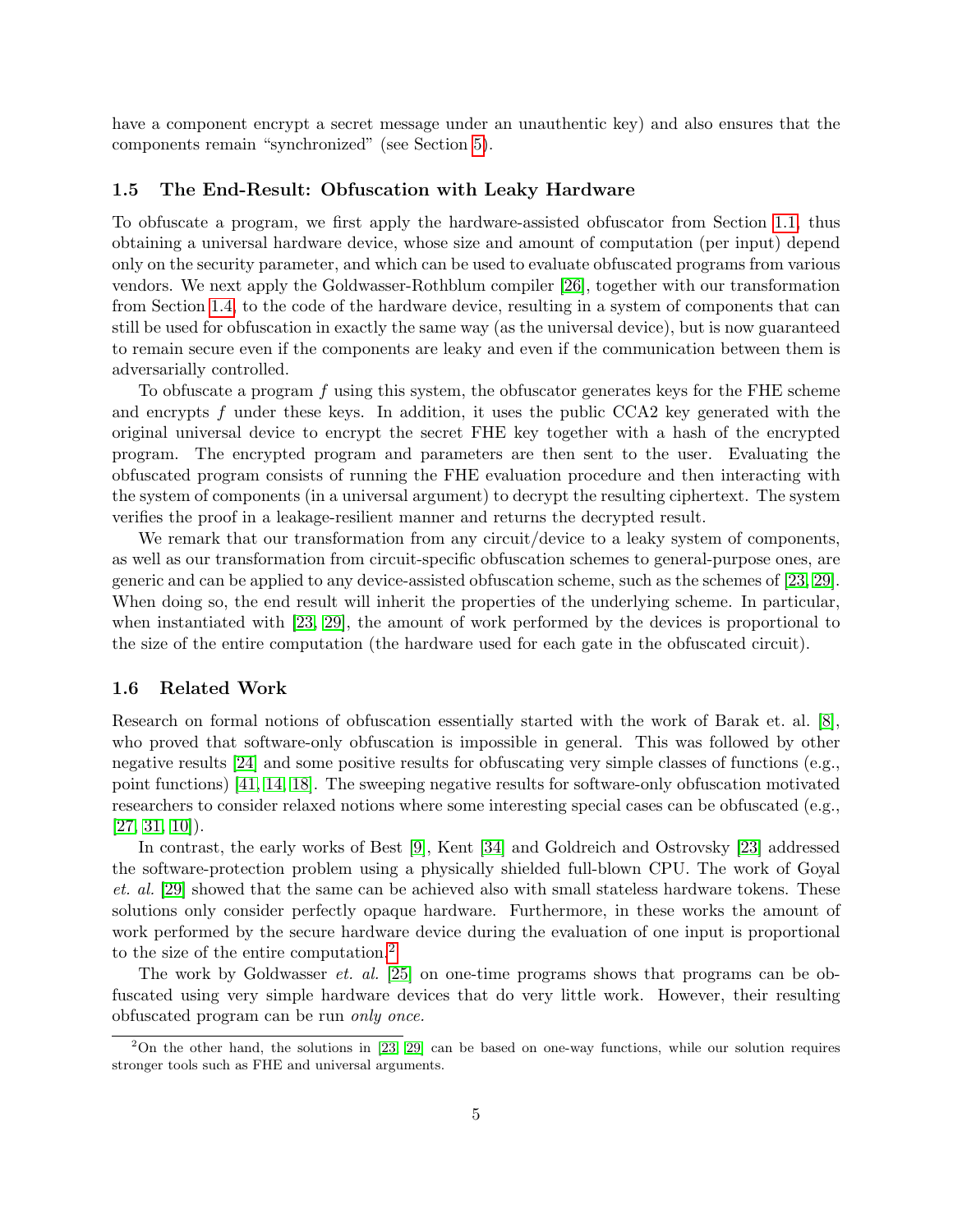Our focus on obfuscation with *leaky* hardware follows a large corpus of recent works addressing leakage-resilience cryptography (see, e.g., [\[20,](#page-40-11) [3\]](#page-39-9) and references within). In particular, our construction can be based on the results of Goldwasser and Rothblum [\[28,](#page-40-2) [26\]](#page-40-3) or Juma and Vahlis [\[33\]](#page-41-2), which show how to convert circuits into ones that are secure in only computation leaks model of Micali and Reyzin [\[37\]](#page-41-1), or even in the stronger  $OCL^+$  model described above. ([\[26\]](#page-40-3) is the only one though that achieves the latter without the use of any leak-free hardware.) Leakage-resilient circuits (or "private circuits") were previously considered in the works of Ishai, Sahai and Wagner [\[32\]](#page-40-12) and of Faust et al. [\[21\]](#page-40-5), under different restrictions than OCL. The first, only allows leakage on a bounded number of individual wires; the second, only considers  $AC^0$  leakage (and relies on a leak-free hard-ware component). Another work by Ajtai<sup>[\[1\]](#page-39-10)</sup> extends model of Goldreich and Ostrovsky [\[23\]](#page-40-0) to also account for leakage under a restriction that is similar in spirit to that of [\[32\]](#page-40-12) (namely that only a bounded number of individual instructions leak).

Our construction of leakage-tolerant secure channels and the relation between leakage-tolerance and adaptive security were further investigated and generalized in [\[11\]](#page-39-11), who consider general universally composable leaky protocols.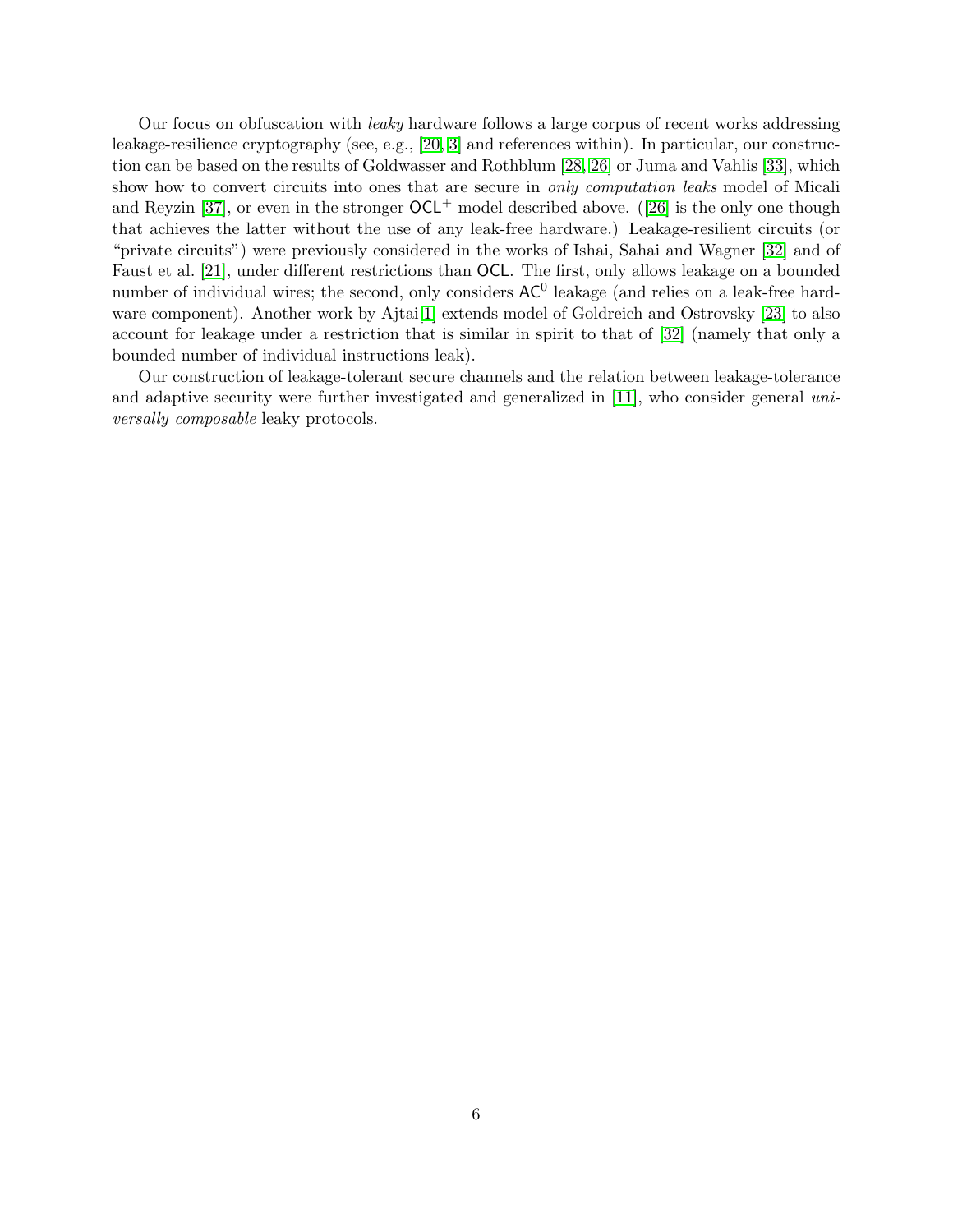# <span id="page-8-0"></span>2 Tools

#### <span id="page-8-1"></span>2.1 The GR Compiler

The works of Goldwasser and Rothblum [\[28\]](#page-40-2) and Juma and Vahlis [\[33\]](#page-41-2) show how to convert any circuit into a circuit that is secure in the "only computation leaks" (OCL) model, using a very simple and stateless hardware device.[3](#page-8-2) Very recently Goldwasser and Rothblum [\[26\]](#page-40-3) introduced a major improvement, showing a new transformation that makes no use of secure hardware and where the security is unconditional.

In their model a circuit C is converted into a circuit  $C'$  that consists of m disjoint and ordered sub-computations (or modules)  $sub_1, \ldots, sub_m$ , where the input to sub-computation  $sub_i$  should depend only on the output of earlier sub-computations. Each of these sub-computations  $sub_i$  can be modeled as a non-uniform poly-size circuit, with a "secret state". They prove that no information about the circuit  $C$  is leaked even if each of these sub-computations is leaky. More specifically, the adversary can request to see a bounded-length function of each  $sub_i$  (separately) and these leakage functions may be adaptively chosen.

They also consider the continual leakage setting, where the leakage happens over and over again. In this setting, the secret state of each  $sub_i$  needs to be continually updated (or refreshed). To this end, after each computation, each of the  $sub_i$ 's is updated by applying a randomized Update function to its secret state. We stress that leakage may occur during each of these update procedures, in which case the leakage may be a function of both the current secret state and the randomness used by the Update procedure.

In this work, we consider a strengthening of the OCL model, where we give the attacker more power. In the OCL model, the sub-computations are ordered  $sub_1, \ldots, sub_m$  and the adversary must leak in that order (i.e., first leak from  $sub_1$ , then from  $sub_2$ , etc.). We strengthen the power of the adversary, by allowing it to leak from the sub-computations in any order it wishes. Moreover, it can leak a bit from  $sub_i$ , then leak a bit from  $sub_j$  and based on the leakage values, leak again on  $sub_i$ . So, the adversary controls which  $sub_i$  it wishes to leak from. We refer to this stronger model as the  $OCL^+$  model. We note that the [\[28,](#page-40-2) [26\]](#page-40-3) compilers are secure even in this stronger  $OCL^+$ model.

For the sake of simplicity, we start by defining single-input security with bounded leakage and then we define multi-input security with continual leakage.

Throughout this paper,  $sub_i$  denotes a non-uniform poly-size circuit with a "secret state" that is hardwired into the circuit. A computation  $C' = (sub_1, \ldots, sub_m)$  is a large circuit, which is the concatenation of all the  $sub_i$ 's. For simplicity, we always think of  $sub_1$  as the sub-circuit that takes the input and of  $sub<sub>m</sub>$  and the sub-circuit that generates the output.

**Definition 2.1** (Single-input leakage attack  $A[\lambda : sub_1, \ldots, sub_m]$ ). A single-input  $\lambda$ -bit leakage attack of adversary A on the computation  $C' = (sub_1, \ldots, sub_m)$ , is modeled as follows.<sup>[4](#page-8-3)</sup> The adversary A can adaptively choose (at most  $\lambda \cdot m$ ) PPT functions  $L_1, \ldots L_{\lambda \cdot m}$ , where each  $L_i$  is a Boolean circuit that chooses a subj, takes as input the secret state of subj and outputs a single bit. At any point, the adversary  $A$  can choose an input x for  $C'$ . From that point on, any leakage functions  $L_i$ , takes as input both the secret state of sub<sub>j</sub> and the input to sub<sub>j</sub> during the computation

<span id="page-8-2"></span> ${}^{3}$ For example, in the GR compiler, this hardware device essentially generates encryptions of 0 or encryptions of a random bit b, using the BHHO [\[12\]](#page-39-12) encryption scheme. Thus, this hardware device does not have any secret state.

<span id="page-8-3"></span><sup>&</sup>lt;sup>4</sup>The input to each sub-computation sub<sub>i</sub> should depend only on the output of earlier sub-computations.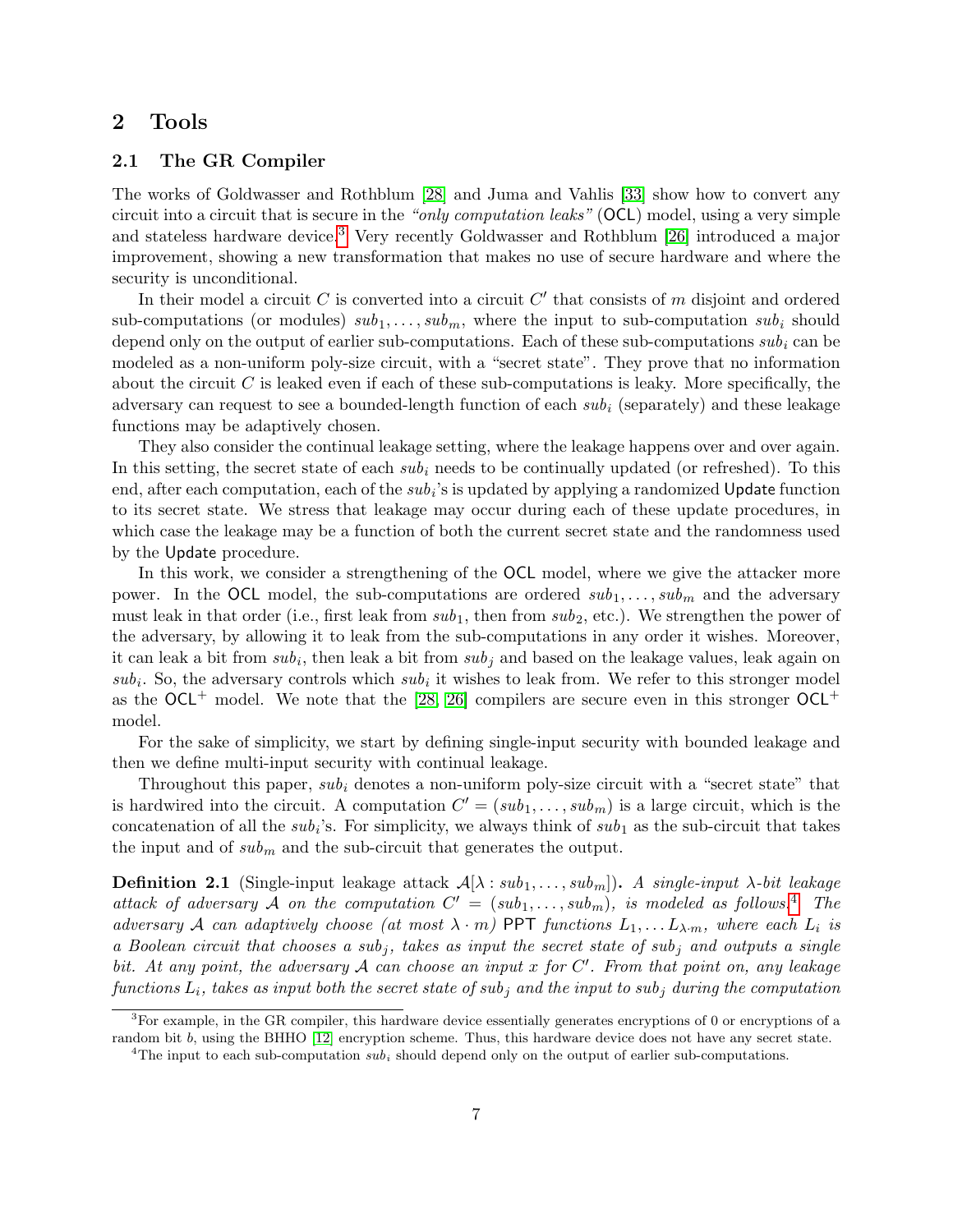of  $C'$  on input x and outputs a single bit. The only restriction is that the total amount of leakage from each module sub<sub>i</sub> is at most  $\lambda$  bits. The view of the adversary in the attack consists of the pair  $(x, C(x))$  and the outputs of all the leakage functions.

<span id="page-9-0"></span>**Definition 2.2** (Continual leakage attack  $A[\lambda : sub_1, \ldots, sub_m : Update]$ ). A continual  $\lambda$ -bit leakage attack of adversary A on the circuit  $C' = (sub_1, \ldots, sub_m)$  with update procedure Update, is defined as follows. The adversary A can (adaptively) launch polynomially many single-input  $\lambda$ -bit leakage attacks. However, between every two consecutive attacks the secret state of each sub<sub>i</sub> is updated, by applying a PPT algorithm Update. We allow the adversary  $A$  to leak during these Update procedures, where the leakage function takes as input both the entire (secret) state of sub<sub>i</sub> and the randomness used by the Update procedure.

For each sub<sub>i</sub>, we let its t-th time period be the time period between the beginning of its (t –  $1)$ st Update procedure and the end of its t-th Update procedure (note that these time periods are overlapping). We allow the adversary A to leak at most  $\lambda$  bits from each sub<sub>i</sub> during each time period. As in the single-input case, the leakage can be adaptive and can be applied to any sub<sub>i</sub> in an arbitrary order.

If the leakage on sub<sub>i</sub> is during an update procedure, the leakage function takes as input the secret state of sub<sub>i</sub> and the randomness used by Update. If the leakage on sub<sub>i</sub> is during a computation of  $C'(x)$  then the leakage, as in the single-input case, takes as input the (current) secret state of  $sub_i$  and the input to sub<sub>i</sub> during the computation of  $C'$  on input x.

The view of A in the attack consists of all the input-output pairs  $\{x_i, C(x_i)\}\$ , where  $x_i$  is the input to the i-th single-input attack and the outputs of all the leakage functions.

Remark 2.1. We note that the reason that in Definition [2.2](#page-9-0) we partitioned the time periods as we did, is so that the t time period includes the entire time in which the t-th updated secret state is in the system and thus can be leaked. Note that during the t-th Update procedure, both the  $(t-1)$ st secret state and the t-th secret state may leak, which is why the time periods overlap.

<span id="page-9-1"></span>**Definition 2.3.** We say that a PPT compiler C is secure in the single-input  $\lambda$ -OCL<sup>+</sup> model if for any PPT adversary A, which executes a single-input  $\lambda$ -bit leakage attack, there exists a PPT simulator S, such that for any ensemble of poly-size circuits  $\{\mathcal{C}_n\}$ :

$$
\left\{ \mathcal{A}(z)[\lambda : sub_1, \ldots, sub_m] \right\}_{\substack{n \in \mathbb{N}, C \in \mathcal{C}_n \\ z \in \{0,1\}^{\text{poly}(n)}}} \approx_c \left\{ \mathcal{S}^C(z, 1^{|C|}) \right\}_{\substack{n \in \mathbb{N}, C \in \mathcal{C}_n \\ z \in \{0,1\}^{\text{poly}(n)}}}
$$

,

where  $(sub_1, \ldots, sub_m) \leftarrow \mathcal{C}(C)$  and z is an arbitrary auxiliary input.

<span id="page-9-2"></span>**Definition 2.4.** We say that a PPT compiler C is secure in the continual  $\lambda$ -OCL<sup>+</sup> model if for any PPT adversary A, that executes a continual  $\lambda$ -bit leakage attack, there exists a PPT simulator S, such that for any ensemble of poly-size circuits  $\{\mathcal{C}_n\}$ :

$$
\left\{ \mathcal{A}(z)[\lambda:sub_1,\ldots,sub_m:\mathsf{Update}]\right\} \underset{z \in \{0,1\}^{\text{poly}(n)}}{\max_{p \in \mathbb{N}, C \in \mathcal{C}_n} c} \approx_c \left\{ \mathcal{S}^C(z,1^{|C|}) \right\}_{z \in \{0,1\}^{\text{poly}(n)}},
$$

where  $(sub_1, \ldots, sub_m : \mathsf{Update}) \leftarrow \mathcal{C}(C)$  and z is an arbitrary auxiliary input.

Remark 2.2. One could restrict the simulator S in Definitions [2.3](#page-9-1) and [2.4](#page-9-2) to query the oracle C only on inputs x which A feeds to his circuit  $C'$ . We note that the GR compiler is secure also w.r.t. these more stringent definitions. For the sake of simplicity, we decided not to add this requirement to the definitions.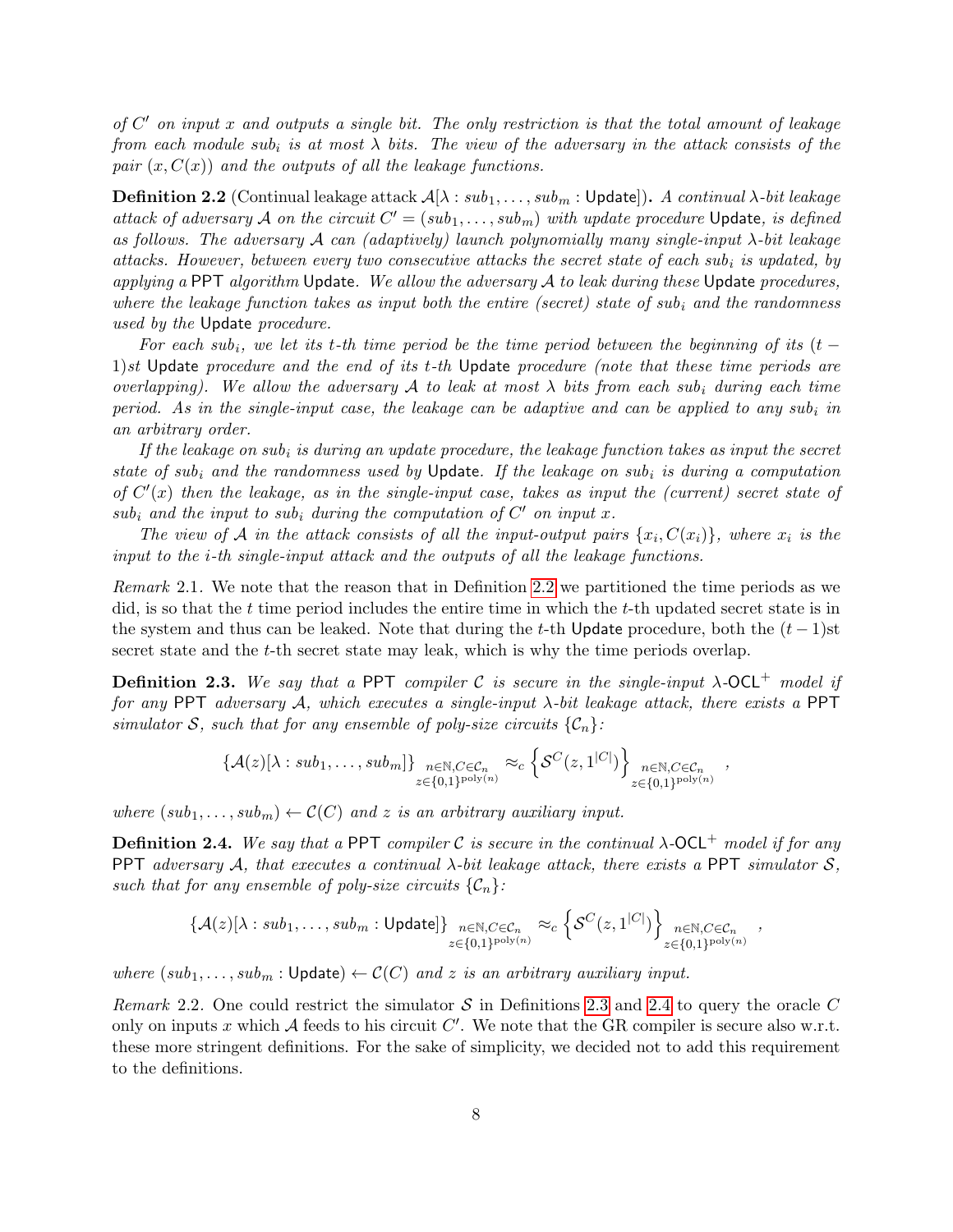<span id="page-10-4"></span>**Theorem 2.1** (The existence of  $\lambda$ -OCL<sup>+</sup> compilers [\[28,](#page-40-2) [26\]](#page-40-3)). There (unconditionally) exists a universal compiler in the continual  $\lambda$ -OCL<sup>+</sup> model, where the size of each (leaky) sub-computation,  $sub_i$ , is  $\Theta(\lambda^3)$ .<sup>[5](#page-10-2)</sup>

#### <span id="page-10-0"></span>2.2 Non-committing Encryption

The notion of non-committing encryption was introduced by Canetti *et. al.* [\[15\]](#page-39-2). Informally, non-committing (bit) encryption schemes are semantically secure, possibly interactive encryption schemes, with the additional property that a simulator can generate special ciphertexts that can be "opened" (i.e. demonstrated to be the encryption of) to both 0 and 1.

<span id="page-10-3"></span>Definition 2.5. [\[15,](#page-39-2) [19\]](#page-40-13) A non-committing (bit) encryption scheme consists of a tuple (NCGen, NCEnc, NCDec, NCS where (NCGen, NCEnc, NCDec) is a semantically secure encryption scheme and NCSim is a PPT simulation algorithm that on input  $1^n$  outputs a tuple  $(e, c, r_G^0, r_E^0, r_G^1, r_E^1)$  such that for every  $b \in \{0, 1\}$ the following distributions are computationally indistinguishable:

1. The joint view of an honest sender and an honest receiver in a normal encryption of b:

$$
\{(e,c,r_G,r_E) : (e,d) = \mathsf{NCGen}(1^n;r_G), c = \mathsf{NCEnc}_e(b;r_E)\} .
$$

2. A simulated view of an encryption of b:

$$
\{(e, c, r_G^b, r_E^b) : (e, c, r_G^0, r_E^0, r_G^1, r_E^1) \leftarrow \mathsf{NCSim}(1^n)\}.
$$

#### <span id="page-10-1"></span>2.3 Leakage resilient MACs

A c-time MAC scheme,  $(MAC, Vrfy)$ , assures that given authentications of c distinct messages, it is impossible to forge an authentication of a new message. The scheme is λ-leakage-resilient if it remains secure, even when the adversary obtains an arbitrary (poly-size) leakage function L of the secret key, as long as the output length of L is at most  $\lambda$ . The leakage function L can be chosen adaptively according to the authentication tags that the adversary had already seen.

Concretely, we shall use a scheme with the following properties:

- 1. It is c-time secure for some  $c = \Theta(1)$ .
- 2. The secret key is of length  $\ell$ , where  $\ell = n^{\Theta(1)}$  (polynomially related to the security parameter  $n$ ).
- 3. It can authenticate messages of length  $\text{poly}(\ell) > \ell$ .
- 4. It is  $\lambda$ -leakage-resilient for some  $\lambda = \Theta(\ell)$ .

Information-theoretic schemes with properties  $(1) - (3)$  can be obtained based on universal hashing [\[42,](#page-41-3) [4\]](#page-39-3). We note that any information theoretic MAC also has some leakage resilience in the following sense: If the forging probability is at most  $2^{-\epsilon \ell}$  for some constant  $\epsilon$ , then in particular, it can withstand  $\epsilon \ell - \omega(\log n)$  bits of leakage and remain secure.

<span id="page-10-2"></span> ${}^{5}$ In [\[28\]](#page-40-2) it is shown that allowing simple leak-free hardware, there exist under the Decision-Diffie-Hellman assumption, a universal compiler where the size of each sub-computation is  $\Theta(\lambda)$  (i.e., with a constant leakage-rate.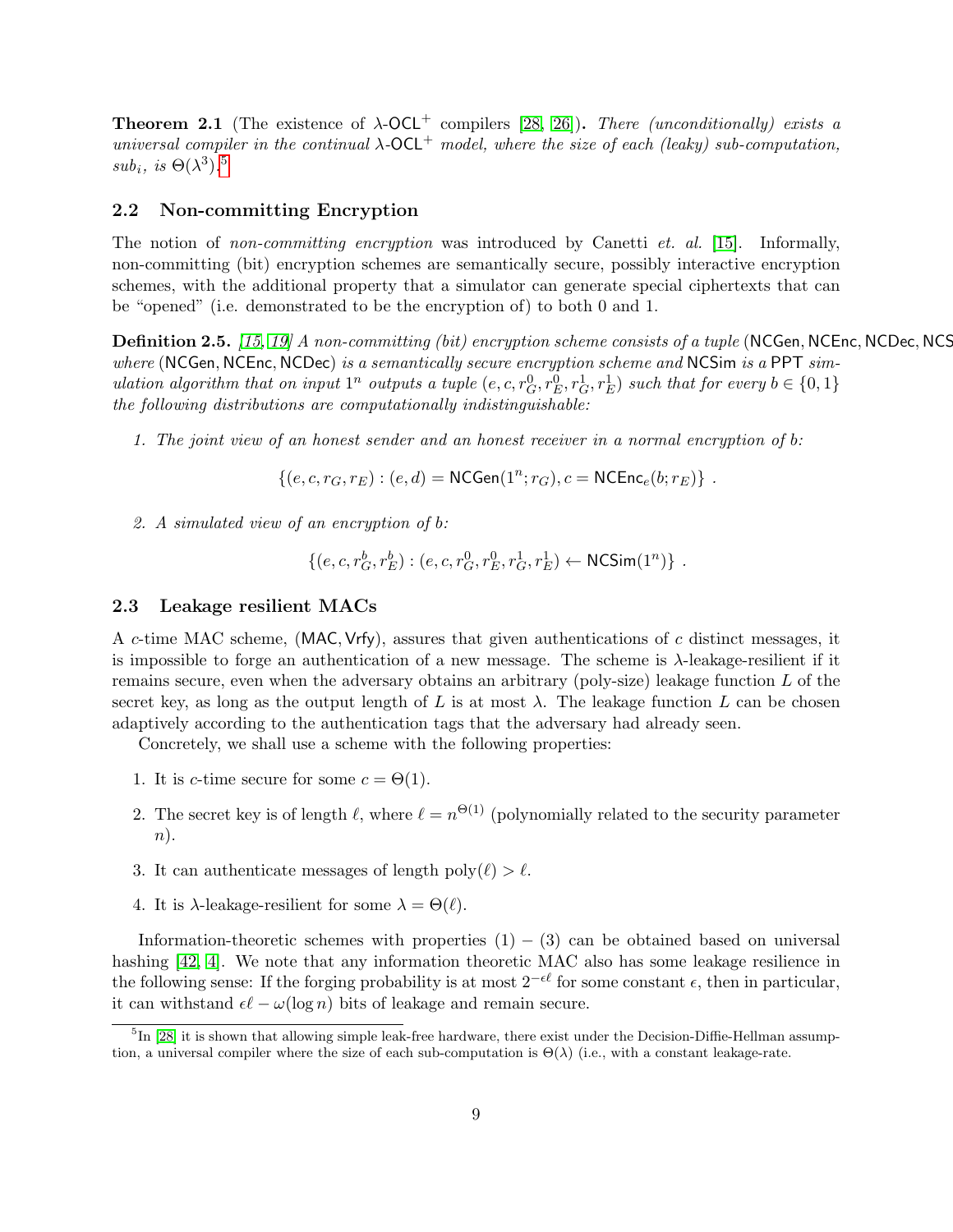#### <span id="page-11-0"></span>2.4 Fully Homomorphic Encryption

A fully homomorphic public-key encryption scheme (FHE)  $\mathcal E$  consists of algorithms

(Gen, Enc, Dec, Eval). The first three are the standard generation, encryption and decryption algorithms of a public key scheme. The additional algorithm Eval is a deterministic polynomial-time algorithm, that takes as input a public key pk, a ciphertext  $\hat{x} = \text{Enc}_{pk}(x)$  and a circuit C and outputs, a new ciphertext  $c = \text{Eval}_{\text{pk}}(\hat{x}, C)$ , such that  $\text{Dec}_{\text{sk}}(c) = C(x)$ , where sk is the secret key corresponding to the public key  $pk$ . It is required that the size of c depends polynomially on the security parameter and the length of  $C(x)$ , but is otherwise independent of the size of the circuit  $C$ .

Such schemes were recently constructed by the breakthrough work of Gentry [\[22\]](#page-40-4) and of van Dijk, Gentry, Halevi and Vaikuntanathan [\[40\]](#page-41-7).

#### <span id="page-11-1"></span>2.5 Universal Arguments

Consider the relation

 $R_{\mathcal{U}} = \{(y, w) : y = (M, x, t) \text{ and } M \text{ is a Turing machine that accepts } (x, w) \text{ after at most } t \text{ steps}\}\$ 

and its corresponding language

$$
L_{\mathcal{U}} = \{ y : \exists w \text{ such that } (y, w) \in R_{\mathcal{U}} \} .
$$

We recall the notion of universal arguments, defined by Barak and Goldreich [\[6\]](#page-39-4), based on the work of Kilian [\[35\]](#page-41-8) and Micali [\[36\]](#page-41-9).

<span id="page-11-4"></span>**Definition 2.6** (Universal arguments [\[6\]](#page-39-4)). A universal argument system is a pair of interactive Turing machines, denoted by  $(\mathcal{P}, \mathcal{V})$ , that satisfy the following properties.

- Efficient verification. There exists a fixed polynomial p such that for any  $y = (M, x, t) \in$  $\{0,1\}^n$  the total runtime of V, on common input y, is at most  $p(n)$ . In particular, all the messages exchanged in the protocol are of length at most  $p(n)$ .
- Completeness. There exists a polynomial q such that for every  $y = (M, x, t) \in L$ <sup>u</sup> the total runtime of P on input  $(y, w)$  is at most  $q(|M|, t)$  and  $Pr[(\mathcal{P}(w), V)(y) = 1] = 1$ .
- Computational soundness. For any polynomial-size circuit family  $\mathcal{P}^* = {\mathcal{P}_n^*}$ , any large enough  $n, y \in \{0,1\}^n \setminus L_{\mathcal{U}}$ :

$$
Pr[(\mathcal{P}_n^*, V)(y) = 1] \le \text{negl}(n).^{6}
$$

• A weak proof of knowledge. For every polynomial p there exists a polynomial  $p'$  and a probabilistic oracle machine  $E$  satisfying the following. For any polynomial-size circuit family  $\{\mathcal{P}_n^*\}_{n\in\mathbb{N}}$ , every large enough n and every  $y=(M,x,t)\in\{0,1\}^n$ , if  $\Pr[(\mathcal{P}_n^*,\mathcal{V})(y)=1]\geq \frac{1}{p(n)}$  $p(n)$ then

$$
\Pr_r \left[ \exists w \in R_{\mathcal{U}}(y) \ s.t. \ \forall i, E_r^{\mathcal{P}_n^*}(y, i) = w_i \right] \ge \frac{1}{p'(n)} \ .^7
$$

<span id="page-11-2"></span> $6$ This soundness condition might seem quite weak, as it protects only against poly-size cheating provers. However, the latter polynomial bound need not be a-priori fixed, which is sufficient for our applications.

<span id="page-11-3"></span><sup>7</sup>This requirement strengthens the soundness requirement and is often not required for UA's. It will be useful though for our purpose.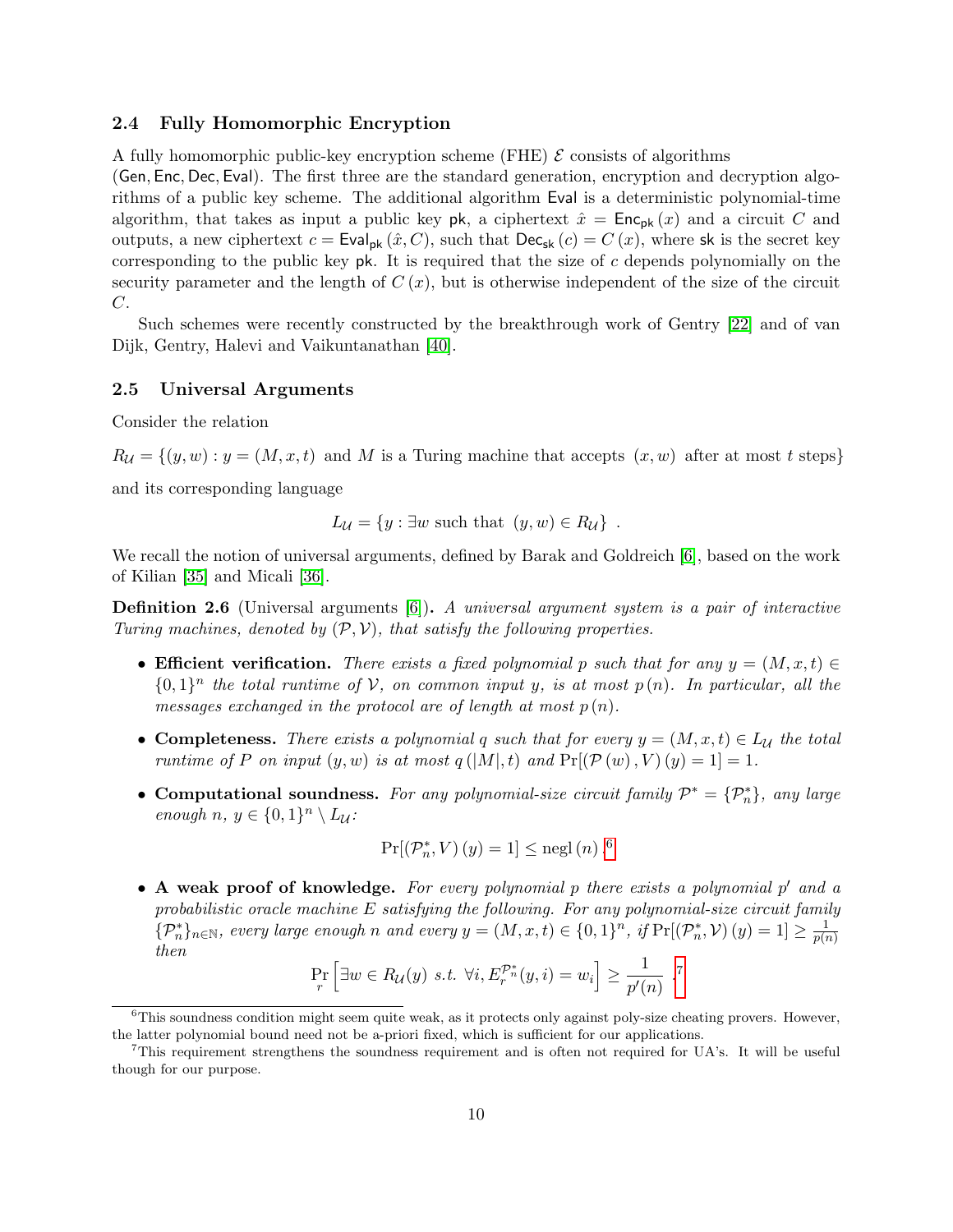<span id="page-12-0"></span>**Theorem 2.2** ([\[6\]](#page-39-4)). Assuming the existence of collision-resistant hash functions, there exists a  $\emph{4-message universal argument system with a public-coin verifier}.$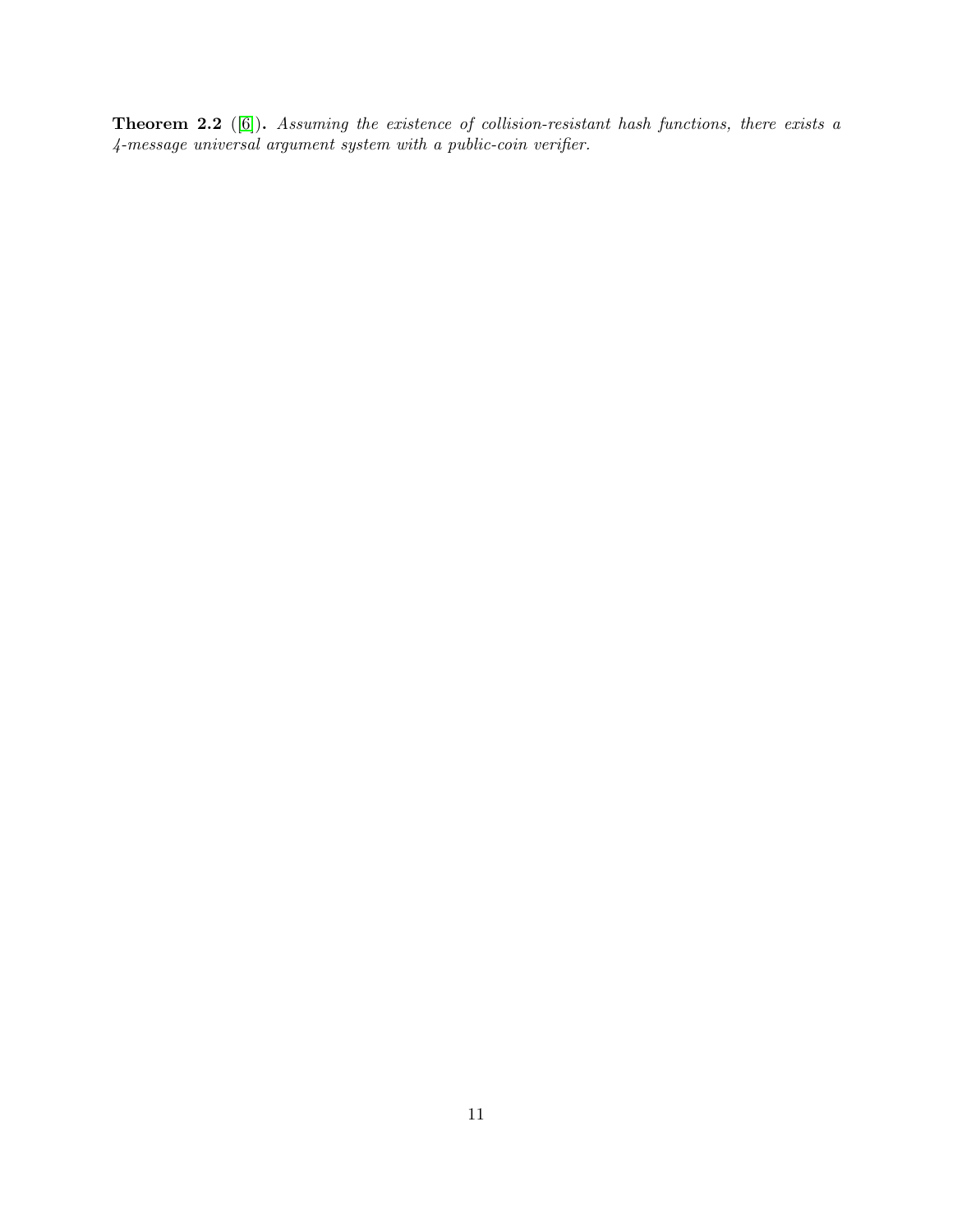# <span id="page-13-0"></span>3 Hardware Assisted Obfuscation

In this section we construct a hardware assisted obfuscation scheme. For this scheme, the size and amount of work performed by the device are bounded by a fixed polynomial in the security parameter that is independent of the size of the circuit being obfuscated. However, this construction will have two main drawbacks: First, the hardware is "circuit-specific" in the sense that each obfuscated circuit requires its own specific device. Second, the device is assumed to be totally opaque (i.e. it is treated as a black-box). In Sections [4](#page-22-0) and [5](#page-26-0) we overcome these drawbacks.

The basic model and definitions are presented in Section [3.1.](#page-13-1) The construction is presented in Section [3.2](#page-14-0) and analyzed in Section [3.3.](#page-19-0)

#### <span id="page-13-1"></span>3.1 The Model

In the setting of hardware assisted obfuscation, a circuit C (taken from a family  $\mathcal{C}_n$  of poly-size circuits) is obfuscated in two stages. First, the PPT obfuscation algorithm  $\mathcal O$  is applied to  $C$ , producing the "software part" of the obfuscation obf, together with (secret) parameters params for device initialization. At the second stage, the hardware device HW is initialized with params. The evaluator is given obt and black-box access to the initialized device  $HW_{params}$ . In our security definition, we consider a setting in which the adversary is given  $t = \text{poly}(n)$  independent obfuscations of t circuits, where obfuscation i consists of a corresponding device  $HW_{\text{params}_i}$  and obfuscated data  $\text{obj}_i$ . In this model each obfuscated circuit may have its own specialized device.

<span id="page-13-2"></span>**Definition 3.1** (Circuit-specific hardware-assisted obfuscation (CSHO)). (O, HW, Eval) is a CSHO scheme for a circuit ensemble  $C = \{C_n\}$ , if it satisfies:

- Functional Correctness. Eval is a poly-time oracle aided TM, such that for any  $n \in \mathbb{N}$ ,  $C\in\mathcal{C}_n$  and input  $v$  for  $C\colon$  Eval<sup>HW</sup>params  $(1^{|C|},\textsf{obf},v)=C\left(v\right)$ , where  $(\textsf{obf},\textsf{params})\leftarrow\mathcal{O}\left(C\right)$ .
- Circuit-Independent Efficiency. The size of  $HW_{params}$  is  $poly(n)$ , independently of  $|C|$ , where (params, obf)  $\leftarrow \mathcal{O}(C)$ . Also, during each run of Eval<sup>HW</sup> params (1<sup>|C|</sup>, obf, v) on any input v, the total amount of work performed by  $HW_{params}$  is  $poly(n)$ , independently of  $|C|$ .
- Polynomial Slowdown.  $\mathcal O$  is a PPT algorithm. In particular, there is a polynomial q, such that for any  $n \in \mathbb{N}$  and  $C \in \mathcal{C}_n$ ,  $|\text{obj}| \leq q(|C|)$ .
- t-Composable Virtual Black Box (VBB). Any adversary, given t obfuscations, can be simulated, given oracle access to the corresponding circuits. That is, for any PPT A (with arbitrary output) there is a PPT  $S$  such that:

$$
\left\{\mathcal{A}^{\mathsf{HW}_1,\ldots,\mathsf{HW}_t}\left(z,\mathsf{obf}_1,\ldots,\mathsf{obf}_t\right)\right\}_{\substack{C_1\ldots C_t\in\mathcal{C}_n\\z\in\{0,1\}^{\mathrm{poly}(n)}}} \approx_c \left\{\mathcal{S}^{C_1,\ldots,C_t}\left(z,1^n,|C_1|,\ldots,|C_t|\right)\right\}_{\substack{n\in\mathbb{N}\\C_1\ldots C_t\in\mathcal{C}_n\\z\in\{0,1\}^{\mathrm{poly}(n)}}},
$$

where  $HW_i = HW_{\text{params}_i}$ ,  $(\text{obf}_i, \text{params}_i) \leftarrow \mathcal{O}(C_i)$  and z is an arbitrary auxiliary input.

We say that the scheme is stand-alone VBB if it is 1-composable. We say that the scheme is composable if its t-composable for any polynomial t.

While previous solutions [\[23,](#page-40-0) [29\]](#page-40-1) satisfy the correctness and security requirements of Definition [3.1,](#page-13-2) they require that the total amount of work performed by the device for a single evaluation is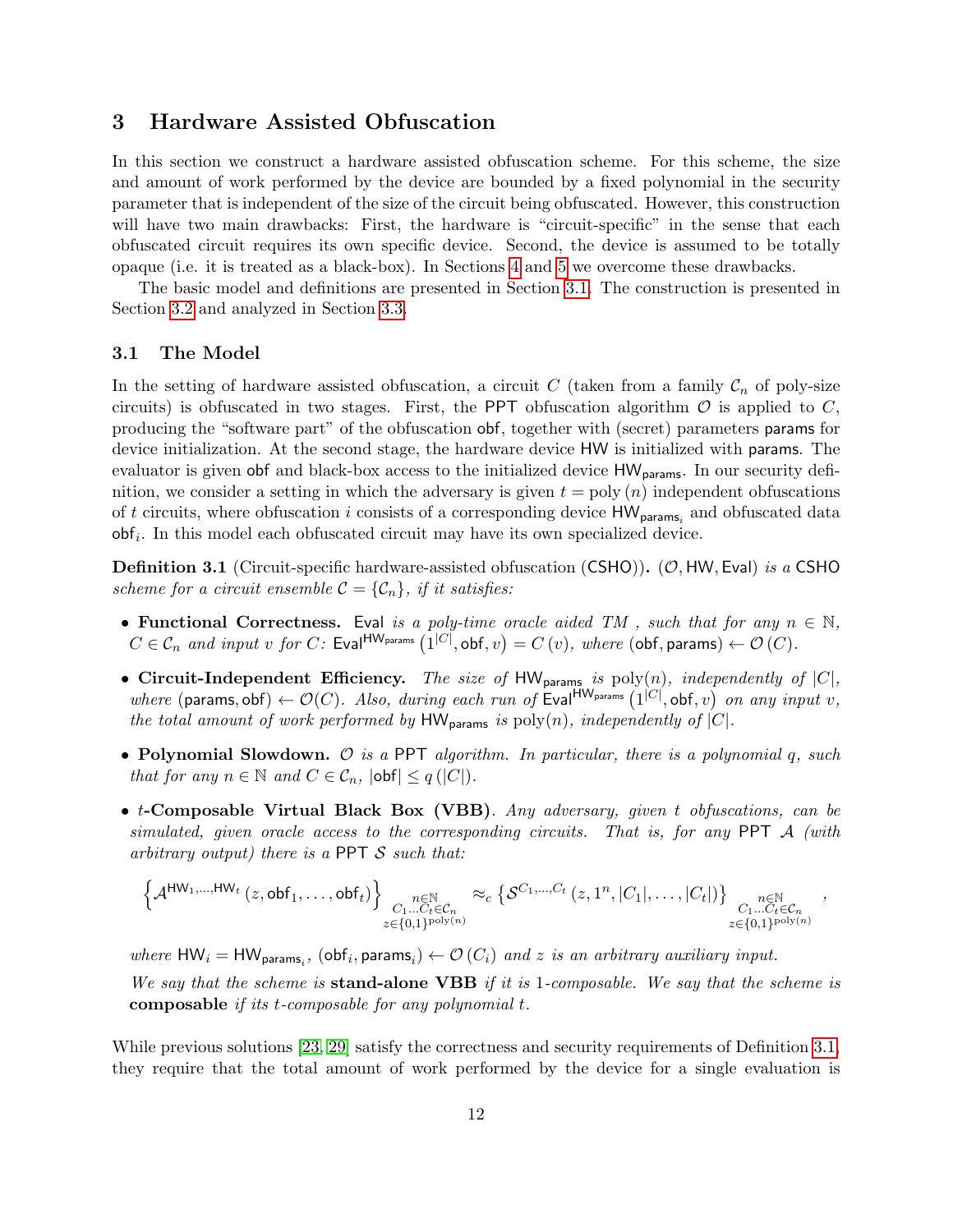proportional to  $|C|$ , the size of the entire circuit. Namely, they do not achieve circuit-independent efficiency. In this section we show that how to construct schemes which do achieve this feature, based on a different approach. The main result is given by Theorem [3.1.](#page-14-1)

<span id="page-14-1"></span>**Theorem 3.1.** Assuming fully homomorphic encryption, there exists a composable CSHO scheme for all polynomial size circuit ensembles  $C = \{C_n\}.$ 

#### <span id="page-14-0"></span>3.2 The Construction

We now present a concrete construction satisfying Theorem [3.1.](#page-14-1) We first describe the main ideas behind the scheme, which are practically considered "folklore". Then, we present the detailed construction and its analysis.

The main ideas. Informally, given a FHE scheme  $\mathcal{E}$ , we obfuscate a circuit C by sampling  $(\mathsf{sk}, \mathsf{pk}) \leftarrow \mathsf{Gen}(1^n)$ , encrypting  $\hat{C} = \mathsf{Enc}_{\mathsf{pk}}(C)$  and creating a "proof-checking decryption device"  $HW = HW_{sk}$  which is meant to decrypt "proper evaluations". The obfuscation consists of obf =  $(\tilde{C}, \mathsf{pk})$  and oracle access to HW. To evaluate the obfuscation on input v, compute  $e = \text{Eval}_{\text{pk}}(\hat{C}, U_{s,v}),$  where  $U_{s,v}$  is a universal circuit that given a circuit C of size s outputs  $C(v).$ <sup>[8](#page-14-2)</sup> Then, "prove" to HW that indeed  $e = \text{Eval}_{\text{pk}}(\hat{C}, U_{s,v})$ . In case HW is "convinced", it decrypts  $C(v) = \text{Dec}_{\text{sk}}(e)$  and returns the result to the evaluator. Intuitively, the semantic security of  $\mathcal E$ and the soundness of the proof system in use should prevent the evaluator from learning anything about the original circuit C other than its input-output behavior.

We briefly point out the main technical issues that arise when applying the above approach and the way we deal with these issues.

- Minimizing the device's workload. Proving the validity of an evaluated ciphertext  $e$ w.r.t. an encrypted circuit  $\hat{C}$  amounts to proving that a poly(|C|)-long computation was performed correctly. However, the running time of our device should be independent of  $|C|$ and hence cannot process such a computation. In fact, it cannot even process the assertion itself as it includes the poly $(|C|)$ -long encryption C. To overcome this, we use universal arguments (UA's) that also have a proof of knowledge property  $[6]$ and collision resistant hashing. Specifically, the device only stores a (short) hash  $h(\tilde{C})$  and the evaluator proves it "knows" an encrypted circuit  $\hat{C}$ " with the same hash and that the evaluated ciphertext is the result of applying Eval<sub>pk</sub> to  $\hat{C}'$  and the universal circuit  $U_{s,v}$  (corresponding to some input v).
- Using a stateless device with no fresh randomness. Our device can be implemented as a boolean circuit that need not maintain a state between evaluator calls nor generate fresh randomness; in particular, it should withstand concurrent proof attempts and "reset attacks" (as termed by [\[17\]](#page-40-14)). To enable this, we use similar techniques to those in [\[7\]](#page-39-13). Informally, these techniques allow transforming the UA protocol we use to a "resettable" protocol, where the verifier's randomness is fixed to some *pseudo random function*. <sup>[9](#page-14-3)</sup>

<span id="page-14-2"></span><sup>&</sup>lt;sup>8</sup>Abusing notation, we denote by Eval both evaluation algorithms Eval<sup>HW</sup><sub>Params</sub> (obf, v) and Eval<sub>pk</sub>. To distinguish between the two, we always denote the evaluation algorithm of the FHE scheme by  $\text{Eval}_{\text{pk}}$ .

<span id="page-14-3"></span><sup>&</sup>lt;sup>9</sup>The mentioned techniques essentially transform any public-coin constant-round protocol to a "resettable" one.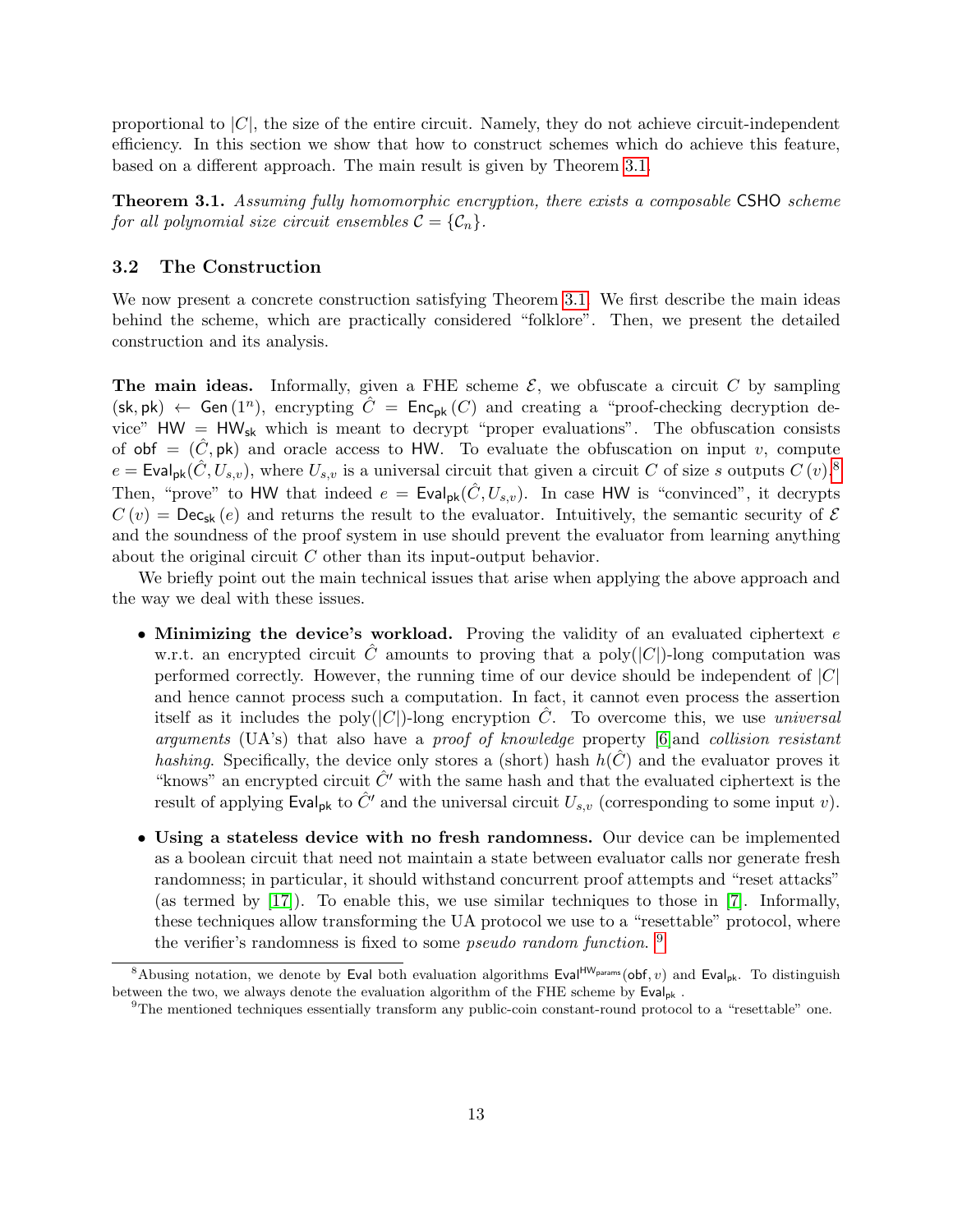#### <span id="page-15-0"></span>3.2.1 A detailed description of our construction.

We now provide a detailed description of the scheme and prove its security. We first state some simplifying assumptions and our assumptions regarding the hardware device.

**Simplifying assumptions.** We assume that the input and output of the circuit  $C$  (to be obfuscated) are bounded by a fixed polynomial in the security parameter. The size of C on the other hand is not a priori bounded.

Assumptions regarding the device. As mentioned above, we assume that the device can only be accessed as a "black-box". In particular, it cannot be tampered with and does not leak any information.

The device is merely a boolean circuit which does not maintain a state between evaluator calls and does not generate randomness. The size of this circuit and the number of calls (per evaluation) should be bounded by a fixed polynomial in the security parameter  $n$ , independently of the circuit size  $|C|$ .

Recall that whenever the evaluator, who is given an encrypted circuit  $\hat{C} = \mathsf{Enc}_{\sf pk}(C)$ , wishes to evaluate the circuit on input v, it homomorphically evaluates  $\hat{C} = \mathsf{Enc}_{\mathsf{pk}}(C)$  on input v, by computing  $e = \text{Eval}_{\text{pk}}(\hat{C}, U_{v,s})$ , where  $s = |C|$  and  $U_{s,v}$  is a universal circuit that given a circuit C of size s outputs  $C(v)$ . Then, he is required to prove to the device that e is indeed valid; i.e., that it is the result of applying Eval<sub>pk</sub> to C and the universal circuit  $U_{s,v}$ . However, the size of this computation is proportional to  $|C|$ , while our device is bounded by a fixed polynomial in the security parameter.

As explained above we overcome this technicality using a UA, which essentially allows one to verify the validity of a "t-long computation" in time which is polynomial in the input size and in  $|t| = \log t$  (rather than in the entire computation time t).

Recall that an input  $y = (M, x, t)$  for a UA consists of a "validating TM" M, input x and a time bound t. The triplet y is valid (i.e.  $y \in L_u$ ) if and only if there is a witness w such that M accepts  $(x, w)$  within t steps. The running time of the UA verifier is poly  $(|y|)$  and is independent of the witness size  $w$ , which can be "long".

Since the encryption  $\hat{C}$  itself is too large for our device to process, it cannot appear explicitly in the input y. To solve this, we first use a *collision resistant hash function* (CRH)  $h \leftarrow \mathcal{H}$  and let the input include h,  $h(\hat{C})$  instead of  $\hat{C}$ . The hash function h and the value  $h(\hat{C})$  are generated by  $\mathcal O$  during the obfuscation phase and are hardwired into the device (as part of the specifying parameters params).

We then use the *proof of knowledge* property of the UA. That is, to validate an evaluation  $e$ , the evaluator proves in a UA that "it knows a witness"  $\hat{C}_w$  with the same hash  $h(\hat{C}_w) = h(\hat{C})$  such that  $e = \text{Eval}_{\text{pk}}(\hat{C}_w, U_{s,v})$ . We stress that while the mere existence of a witness  $\hat{C}_w$  is trivially true (due to hash collisions), "proving knowledge" of  $\hat{C}_w$  essentially implies that  $\hat{C}_w = \hat{C}$  as required. Otherwise, the prover can find collisions in h.

Remark 3.1. We make the following remarks regarding the above hashing approach:

1. The above strategy is similar to the one used by [\[5\]](#page-39-14) in the context of non-black-box ZK for non-uniform verifiers.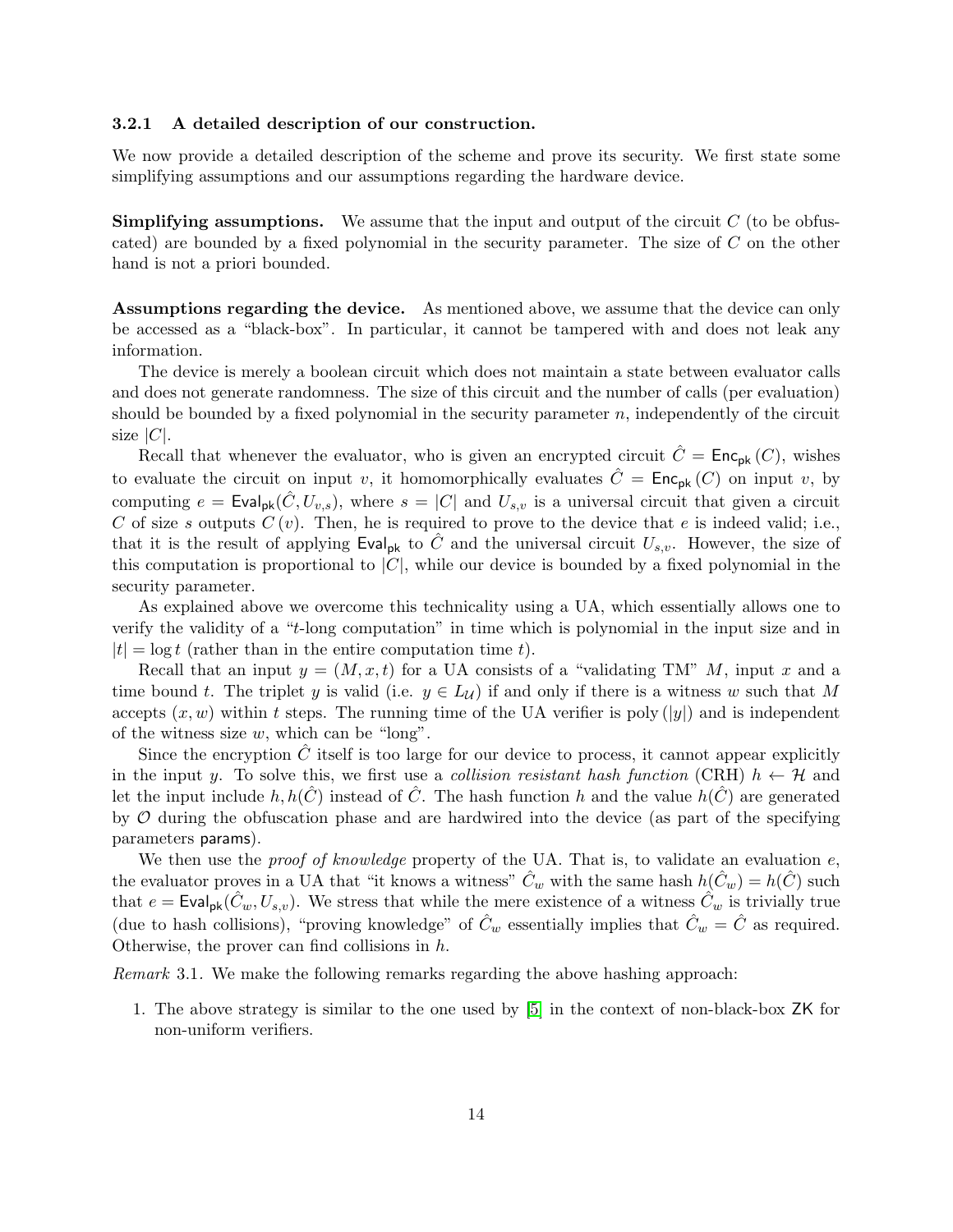- 2. The hashing can be avoided if instead of obfuscating circuits of arbitrary size, we would restrict ourselves to obfuscating TM's whose running time is not a-priori bounded by a fixed poly  $(n)$ , but their description is.
- 3. For our purpose it is sufficient to assume universal one way functions rather than the stronger notion of CRH's. However, the strong tools used in this section (FHE and UA's) already imply (or require) the use of CRH's. Hence, we allow ourselves to stick to this more familiar notion.

In our case, the input  $y = (\mathbf{M}, x, t)$  to the UA consists of a fixed prescribed machine M and the extra input  $(x, t)$ , which is jointly constructed by the evaluator and the device. We next specify M and the construction process of  $(x, t)$ .

The evaluation validating machine M. Let  $\mathcal{E} = (Gen, Enc, Dec, Eval)$  be a FHE scheme and let  $\mathcal{H} = \{H_n: \{0,1\}^* \to \{0,1\}^n\}_{n\in\mathbb{N}}$  be a collision resistance hash ensemble (CRH). M is a (deterministic) TM which accepts  $(x, w) = \left( \left( v, e, \mathsf{pk}, h, h(\hat{C}), s \right), \hat{C}_w \right)$  if and only if

$$
h(\hat{C}_w) = h(\hat{C}) \ \wedge \ e = \text{Eval}_{\text{pk}}(\hat{C}_w, U_{s,v}) \ ,
$$

where  $U_{s,v}$  is a universal circuit which given a circuit C of size s returns  $C(v)$  and h is interpreted as a hash function taken from  $H_n$ .

The running time of M and the associated UA time bound  $T$ . The machine M runs in time  $p\left(|x|, |\hat{C}_w|\right)$  for some fixed polynomial  $p$  (assuming  $|\hat{C}_w|$  is polynomially related to s). Indeed, the hash function  $h$  and the evaluation algorithm Eval are polynomial-time computable and the circuit  $U_{s,v}$  is computable in time polynomial in s. In particular, there exists a polynomial  $p'$  such that  $p(|x|, |\hat{C}_w|) \leq p'(n, s)$ , where n is the security parameter and  $s = |C|$  is the circuit size. We accordingly set the running time bound  $T = T(n, s)$  for the UA to be  $p'(n, s)$ .

Constructing the input for the UA. The input  $(M, x, T)$  for the UA is constructed jointly by the evaluator and the device. The evaluator should supply an input  $v$  (for C) and an evaluation  $e$ (to be validated). The device supplies the code of  $M$ , the time bound T, the public key pk, the hash function and the hash value  $(h, h(\hat{C}))$  and the circuit size  $s = |C|$ .

Handling multiple UA sessions without state or randomness. Our device is eventually used to evaluate the obfuscated circuit on multiple inputs. This is done by engaging a UA session, as the one described above, for each input  $v$ . Since we require the device to manage without state or (fresh) randomness, we need to take care of two issues: (a) We need to answer the need of the UA verifier to generate randomness; (b) We need to handle attackers carrying out "reset attacks" [\[17\]](#page-40-14). Specifically, the standard UA verifier maintains a state along its interaction with the prover, while our device lacks such an inner state. As a result the state of the device (or the underlying UA verifier) is re-specified as part of the input with each device call. Thus, the attacker can essentially run the device from any state at any point in time; in particular, it can interleave sessions of different inputs.  $10$ 

<span id="page-16-0"></span><sup>&</sup>lt;sup>10</sup>For a more elaborate discussion on the resettable model see [\[17,](#page-40-14) [7\]](#page-39-13).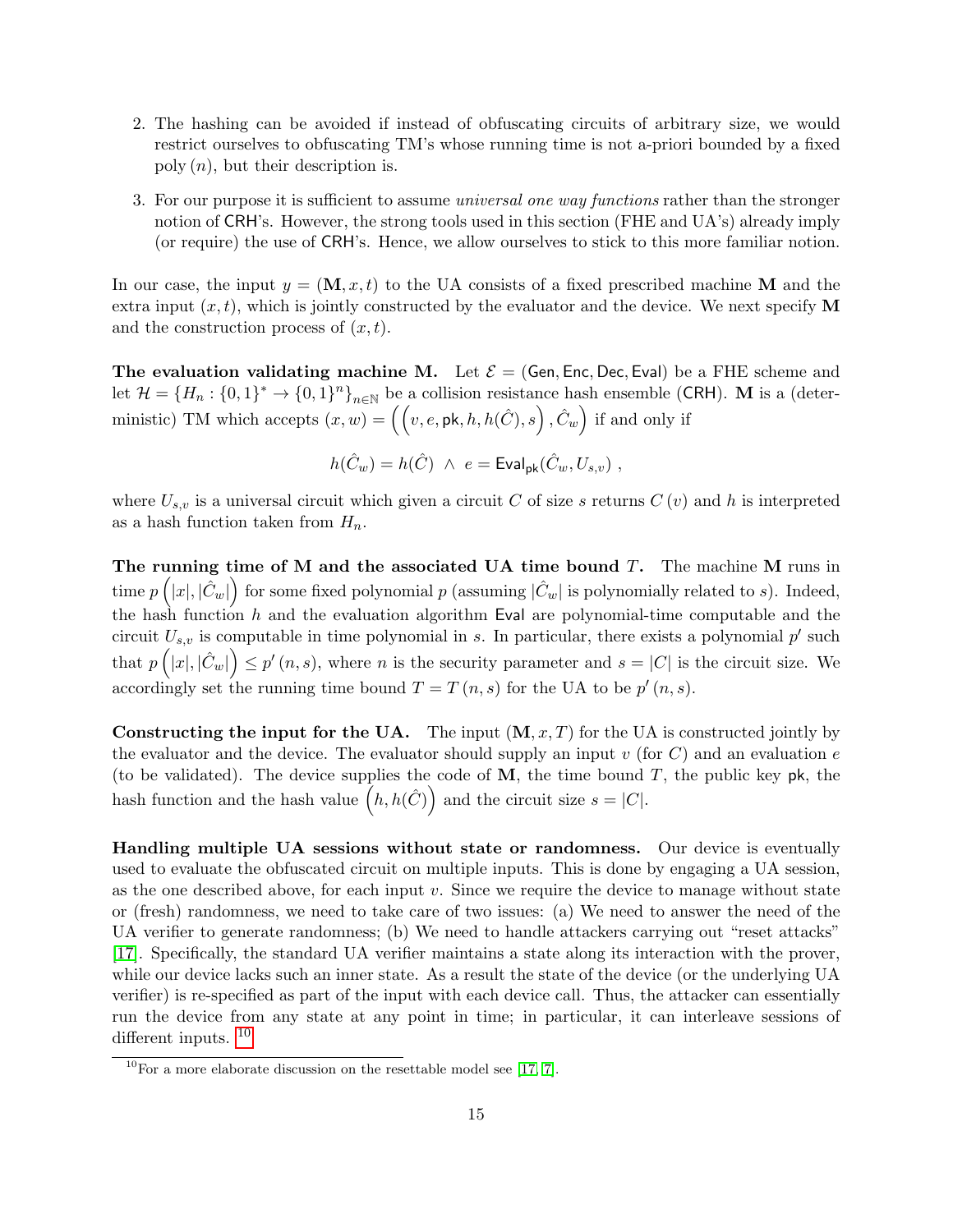To deal with the above issues we use the same ideas used in [\[7\]](#page-39-13) to achieve "resettable soundness". <sup>[11](#page-17-0)</sup> This is done based on the following two properties of the UA system given in Theorem [2.2:](#page-12-0) (a) It is constant round; (b) It is public-coins. (Concretely, the UA verifier sends a total of two messages, where each of them is just a fresh random string.)

When validating an input-evaluation pair  $(v, e)$  the device will essentially need to deal with two types of messages: (a) A message specifying the input-evaluation pair  $(v, e)$ ; (b) A UA prover message in a UA interaction for validating the pair  $(v, e)$ .

Since the device does not maintain a state between calls, for each pair  $(v, e)$  we require that the evaluator specifies in each message the transcript of all the previous messages. To answer the evaluator's messages we equip the device with a PRF  $f: \{0,1\}^* \to \{0,1\}^{\text{poly}(n)}$  (chosen at random from a PRF family). The random messages of the UA verifier are replaced with pseudo-random messages, which are computed by applying f to the evaluator's messages. The last (third) evaluator message, in an interaction on a pair  $(v, e)$ , is validated by applying the UA verifier to the entire transcript (with the corresponding coins generated by applying f to this transcript). In case the proof is accepted, the device decrypts e for the evaluator.

<span id="page-17-0"></span>The full description of the obfuscation scheme and the device is given in Figure [1.](#page-18-0)

<sup>&</sup>lt;sup>11</sup>We remark that Goyal and Sahai [\[30\]](#page-40-15) show how to implement any two-party functionality in a setting where one of the parties is resettable. Their result, however, is less sensitive of the resettable party's running time and hence can not be applied as is in our case. In addition, we are only interested in the security of the resettable party (the device); hence, we find that it is more natural to adopt the relevant techniques of [\[7\]](#page-39-13) rather than adjust the general compiler of [\[30\]](#page-40-15) to our setting.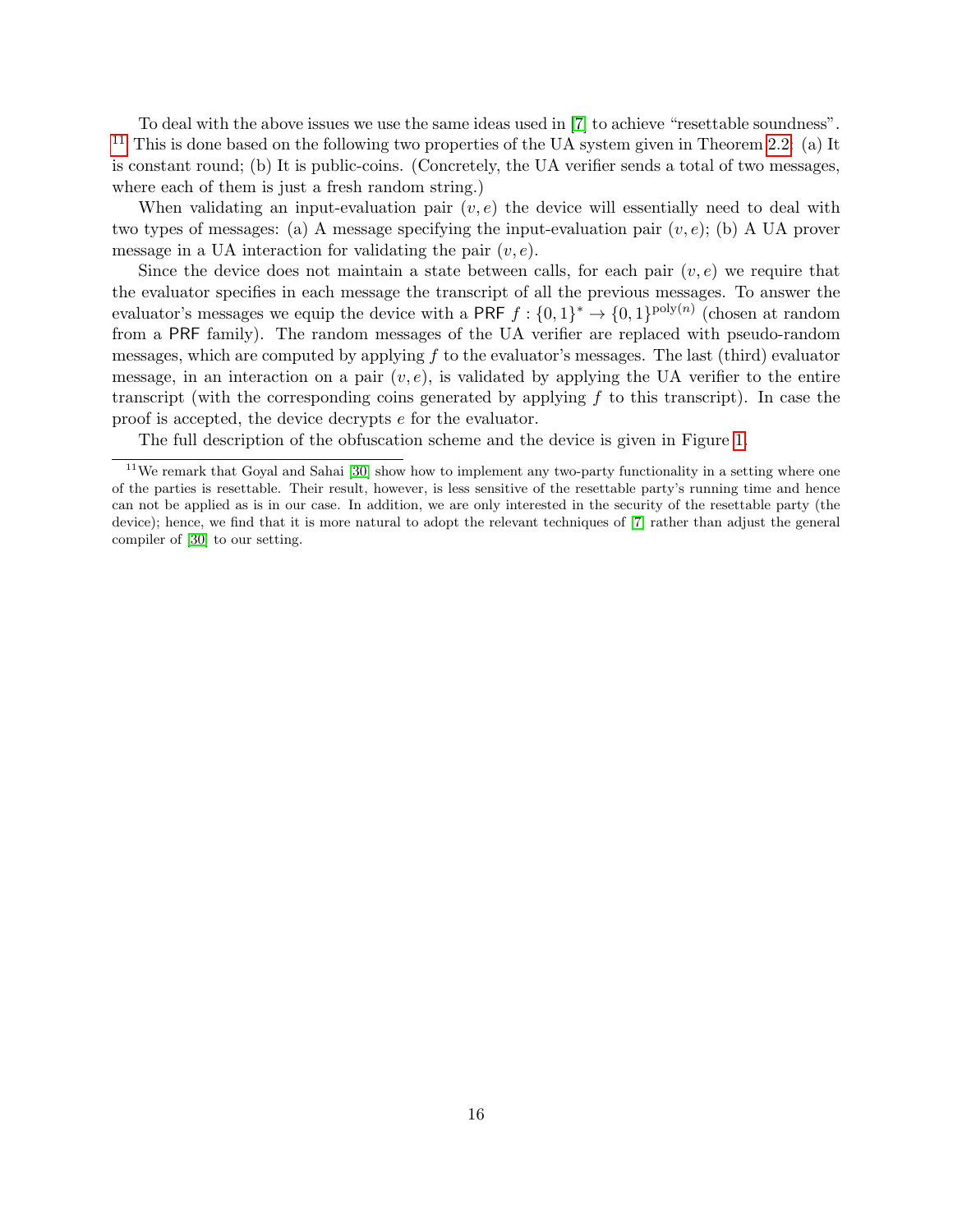#### <span id="page-18-0"></span>Ingredients.

- Let  $\mathcal{E} = (Gen, Enc, Dec,Eval)$  be a FHE scheme.
- Let  $(\mathcal{P}, \mathcal{V})$  be the prover and verifier of the UA system.
- Let  $\mathcal{H} = \{H_n : \{0,1\}^* \to \{0,1\}^n\}$  be a CRH, let  $\mathcal{F} = \{F_n : \{0,1\}^* \to \{0,1\}^{\text{poly}(n)}\}$  be a PRF, where poly  $(n)$  is a bound on the randomness required for  $\mathcal V$ .
- Let M be the evaluation validating machine, as defined above. Let  $T = p'(n, s)$  be a bound on the running time on M and thus a time bound for the UA.

#### Obfuscator  $\mathcal{O}.$

- Input. Security parameter *n*. Circuit  $C$  of size  $s$ .
- Encryption. Sample  $(\mathsf{sk}, \mathsf{pk}) \leftarrow \mathsf{Gen}(1^n)$ . Encrypt  $\hat{C} = \mathsf{Enc}_{\mathsf{pk}}(C)$ .
- Device initialization. Sample a CRH  $h \leftarrow H_n$  and a PRF  $f \leftarrow F_n$ . Initialize the device HW with params  $= \big( \textsf{sk}, \textsf{pk}, f, h, h(\hat{C}), s \big).$
- Output. obf =  $(\mathsf{pk}, \hat{C}, h, s)$  and the initialized device HW<sub>params</sub>.

Device HW<sub>params</sub>

- Input specification. Given a message  $X = (v, e)$  return  $f(X)$  (corresponds to the first message of  $V$  in a UA).
- First UA prover message. Given a message  $Y = ((v, e), M_{\mathcal{P},1})$  return  $f(Y)$  (corresponds to the second message of  $V$  in a UA).
- Second UA prover message. Given a message  $Z = ((v, e), M_{\mathcal{P},1}, M_{\mathcal{P},2})$ , compute  $r_1 = f(v, e), r_2 = f((v, e), M_{\mathcal{P},1}).$  Apply the UA verifier V with randomness  $r_1, r_2$ , input  $(M, (v, e, \mathsf{pk}, h, h(\hat{C}), s), T(n, s))$  and prover responses  $M_{\mathcal{P},1}, M_{\mathcal{P},2}$ . In case the verifier is convinced, return Dec<sub>sk</sub>  $(e)$ . Otherwise, return ⊥.
- Faults. Given a message of invalid form, i.e. inconsistent with any of the above, return  $\perp$ .

**Evaluation.** To evaluate the obfuscated circuit C on input v, compute  $e = \text{Eval}_{\text{pk}}(\hat{C}, U_{s,v})$  and apply  $P$  to prove to HW that  $e$  is a valid evaluation, according to the rules prescribed above.

Figure 1: Obfuscation with a proof checking decryption device.

Device size and work load. The device is implemented as a deterministic circuit with hardwired params. The total size of the hardwired parameters is bounded by a fixed polynomial in the security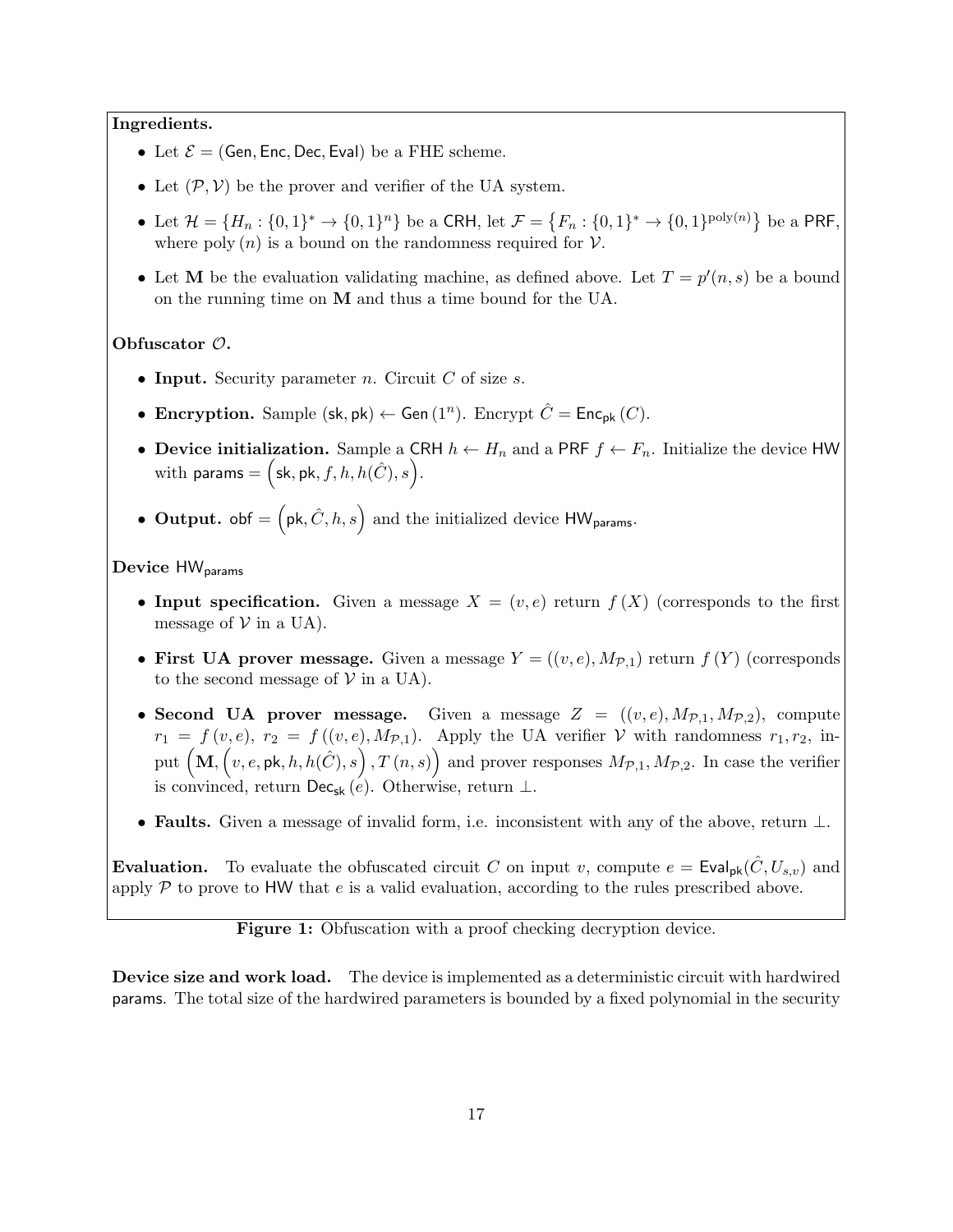parameter *n*; i.e.,  $|\text{params}| = \left| \begin{matrix} 1 & 0 & 0 \\ 0 & 1 & 0 \\ 0 & 0 & 1 \end{matrix} \right|$  $\left(\mathsf{sk}, \mathsf{pk}, f, h, h(\hat{C}), s\right) \Big| \le \text{poly}(n).^{12}$  $\left(\mathsf{sk}, \mathsf{pk}, f, h, h(\hat{C}), s\right) \Big| \le \text{poly}(n).^{12}$  $\left(\mathsf{sk}, \mathsf{pk}, f, h, h(\hat{C}), s\right) \Big| \le \text{poly}(n).^{12}$  Since  $\mathcal V, \mathsf{Dec}, h, f$  can all be implemented by fixed polynomial size circuits, the circuit size implementing  $HW_{params}$  is also of fixed polynomial size in n.

The number of rounds of communications between the evaluator and the device for each evaluation is a constant (three).

#### <span id="page-19-0"></span>3.3 Proof of Security

In this section we analyze the security of the scheme, proving Theorem [3.1.](#page-14-1)

The correctness of the scheme follows directly from the correctness of the FHE  $\mathcal E$  and the completeness of the UA system. The polynomial slowdown property is also evident. We concentrate on the VBB security guarantee. We first show that the scheme is stand-alone VBB and then explain how to deduce composability.

Proof outline. Recall that to show stand-alone VBB, we need to show that for any PPT adversary A there exists a PPT simulator S, such that for every  $C \in \mathcal{C}_n$  and for every auxiliary input z, the simulator S simulates the output of A given z and black-box access to C, whereas A gets z and an obfuscation of  $C$  (software, obf and device,  $HW$ ).

The simulator  $\mathcal S$  will feed the adversary with an encryption of  $0^{|C|}$  (instead of  $\hat C)$ and will simulate the proof checking part of the device. Specifically,  $S$  verifies the UA argument as prescribed in the scheme. Whenever the simulated device accepts, i.e. gets convinced of the validity of an inputevaluation pair  $(v, e)$ , the simulator will simulate the decryption by querying the oracle C with the input v and will return the result to the evaluator. The formal description of  $S$  is given in Figure [2.](#page-19-2)

#### <span id="page-19-2"></span>Simulator S

- Oracle Access. Circuit  $C$ . Adversary  $\mathcal{A}$ .
- Input. Security parameter n. Circuit size  $s = |C|$ . Auxiliary input z (to be used by A).
- Simulation Sample a public key, a hash function and a PRF:  $pk \leftarrow Gen(1^n)$ ,  $h \leftarrow H_n$ ,  $f \leftarrow$  $\mathcal{F}_n$ . Create a dummy encryption  $\hat{C}_d = \text{Enc}_{pk}(0^s)$ . Emulate an execution of A on input  $\mathsf{obf} = (\mathsf{pk}, \hat{C}_d, h, s),$  a dummy advice  $\mathsf{HW}_d$  defined below and auxiliary input z.
- Simulating a dummy device. Emulate a dummy device  $HW_d$  with parameters  $(\mathsf{pk}, f, h, h(\hat{C}_d), s)$ . When required to give a decryption answer for an input-evaluation pair  $(v, e)$ , after the simulated device accepts a validity proof, use oracle C to return  $C(v)$ .
- Output. The output of the emulated  $A$ .

### Figure 2: The Simulator

We next prove the validity of the simulator  $S$ . To this end, for every security parameter n, fix a circuit  $C \in \mathcal{C}_n$  and auxiliary input  $z \in \{0,1\}^{\text{poly}(n)}$ . We first show that in a real execution, A cannot

<span id="page-19-1"></span><sup>&</sup>lt;sup>12</sup>Since the circuit size s is not a priori bounded by a specific polynomial, we assume that it is always represented by, say,  $\log^2(n)$  bits.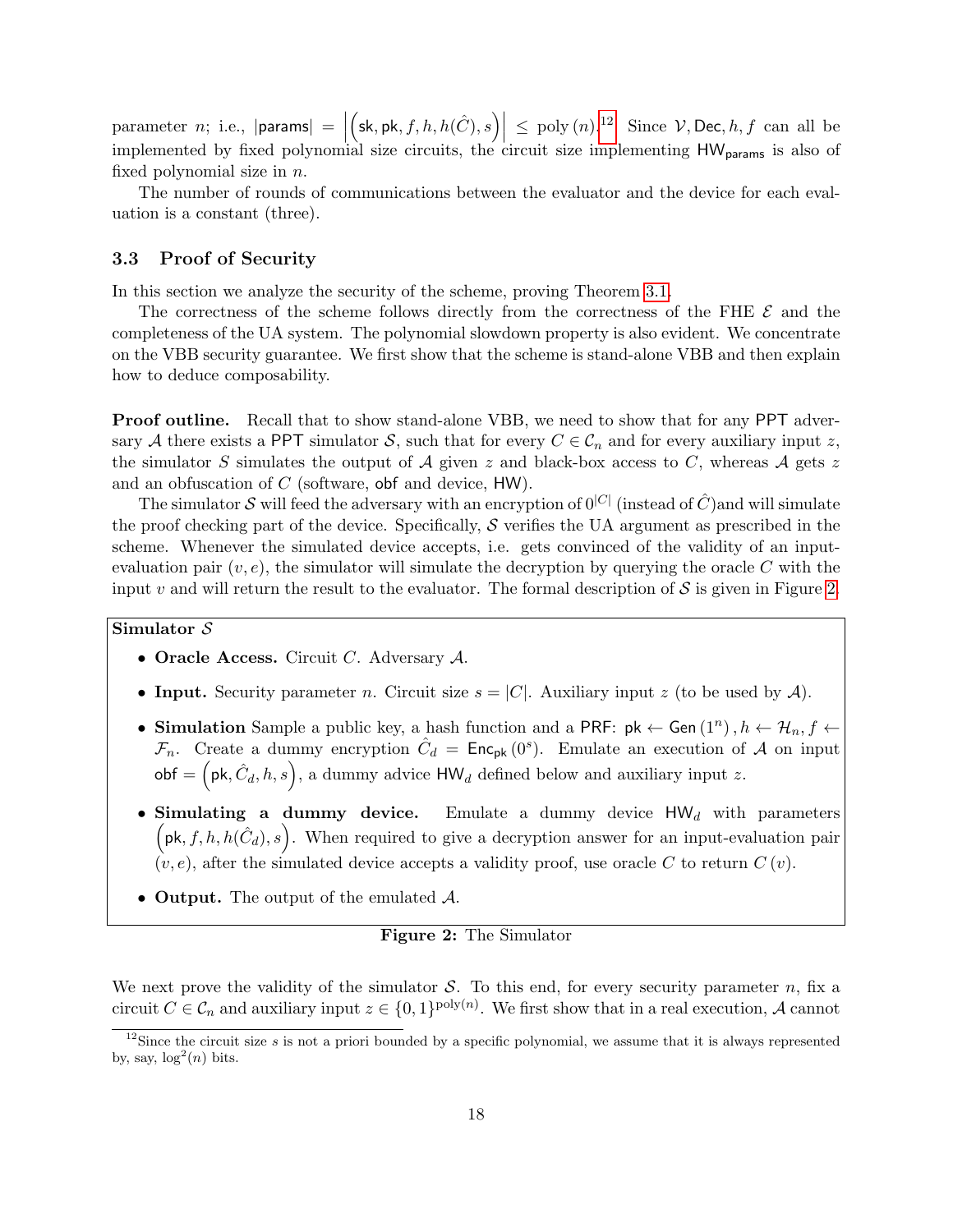fool the device to decrypt invalid evaluations, except with negligible probability. That is, the device does not accept pairs  $(v, e)$  such that  $e \neq \text{Eval}_{\text{pk}}(\hat{C}, U_{s,v})$ , except with negligible probability.

<span id="page-20-0"></span>**Lemma 3.1.** Let F denote the event that A convinces  $HW = HW_{params}$  to decrypt an invalid evaluation (at some point during the entire execution). Then:

$$
Pr[F] = negl(n) ,
$$

where the probability is over the coins of the obfuscator  $\mathcal{O}$ , including the choice of parameters  $\mathsf{pk} \leftarrow \mathsf{Gen}\left(1^n\right), h \leftarrow H_n, f \leftarrow F_n$  and the coins used for encrypting C.

**Proof of Lemma [3.1.](#page-20-0)** Assume toward contradiction that  $F$  occurs with non-negligible probability  $\epsilon = \epsilon(n)$  (for infinitely many n's). First, we show how to use A to construct a circuit prover strategy  $\mathcal{P}^*$  for a single stand-alone UA.  $\mathcal{P}^*$  will be given as input a hash function  $h \leftarrow \mathcal{H}$  and will generate an instance  $y \notin L_{\mathcal{U}}$  and convince the UA verifier V to accept y with non-negligible probability. We will then use the proof-of-knowledge property of the UA to show that  $\mathcal{P}^*$  can in fact be used to find collisions in h.

As a first step, we assume that the hardware device  $HW$ , given to  $A$ , has access to a truly random function  $R: \{0,1\}^* \to \{0,1\}^{\text{poly}(n)}$  instead of a PRF. We denote this device by  $\text{HW}_R$ . Indeed, using HW<sub>R</sub> the event F still occurs with probability at least  $\epsilon(n)$  – negl $(n)$ , since otherwise, we could violate the security of the PRF F.

In order to simplify the analysis, we adjust  $A$  to behave as follows: (a) It does not repeat the same device call twice; (b) it is monotone; i.e., before making a device call  $((v, e), Mp_{1}, Mp_{2})$ , it already made the two previous device calls  $X = (v, e)$  and  $Y = ((v, e), M_{\mathcal{P},1})$ ;<sup>[13](#page-20-1)</sup> (c) Once A manages to convince the device to accept an invalid pair  $(v, e)$  it halts (this event can indeed be verified by  $\mathcal A$  by applying  $\mathcal V$  on the session's transcript). We note that the above adjustments do not reduce the occurrence of  $F$  nor add a significant overhead to the size of  $A$ .

Let  $d = d(n)$  be the polynomial bounding the number of device calls that A makes. We note that in any execution where  $A$  succeeds in proving an invalid statement, there are three calls  $1 \leq i_1 < i_2 < i_3 \leq d$  which consist the "fooling session". That is, the UA session where the device accepts a proof for an invalid pair  $(v, e)$ .

The cheating prover  $\mathcal{P}^*$  simulates an entire execution of  $\mathcal{A}$  and tries to guess the three "fooling" locations" in order to use them in its interaction with the external UA verifier  $\mathcal V$ . Concretely, given a hash function h as external input,  $\mathcal{P}^*$  picks at random  $1 \leq i_1 < i_2 < i_3 \leq d$  and emulates A on input  $\left(\mathsf{pk}, \hat{C}, h, s\right)$ , where  $\mathsf{pk} \leftarrow \mathsf{Gen}(1^n), \, \hat{C} \leftarrow \mathsf{Enc}_{\mathsf{pk}}(C)$  and  $s = |C|.$ 

For each device call  $j \notin \{i_1, i_2, i_3\}, \mathcal{P}^*$  simulates the device as follows. A call of the form  $(v, e)$ or of the form  $((v, e), M_{\mathcal{P},1})$  is answered with a random string.  $\mathcal{P}^*$  stores these random answers in a table. For a call of the form  $((v, e), Mp_{,1}, Mp_{,2}), P^*$  checks whether V accepts the proof, with the corresponding randomness taken from the table. If the proof is not accepted,  $\mathcal{P}^*$  answers  $\mathcal{A}$ with  $\perp$ . Otherwise,  $\mathcal{P}^*$  aborts. As for the calls  $i_1 < i_2 < i_3$ . If call  $i_1$  is of the form  $(v, e)$  then it is forwarded to the external verifier  $V$  and its answer is returned to A. Otherwise,  $\mathcal{P}^*$  aborts. If call  $i_2$  is of the form  $((v, e), M_{\mathcal{P},1})$ , then  $M_{\mathcal{P},1}$  is forwarded to the external verifier V. Otherwise,  $\mathcal{P}^*$  aborts.

We note that due to the adjustments we made in  $A$  and the fact that the UA protocol is public coin (i.e., each verifier message is merely a fresh random string), the view of the simulated  $A$  is

<span id="page-20-1"></span> $13\lambda$  may interleave calls for different proof sessions but in a monotone manner.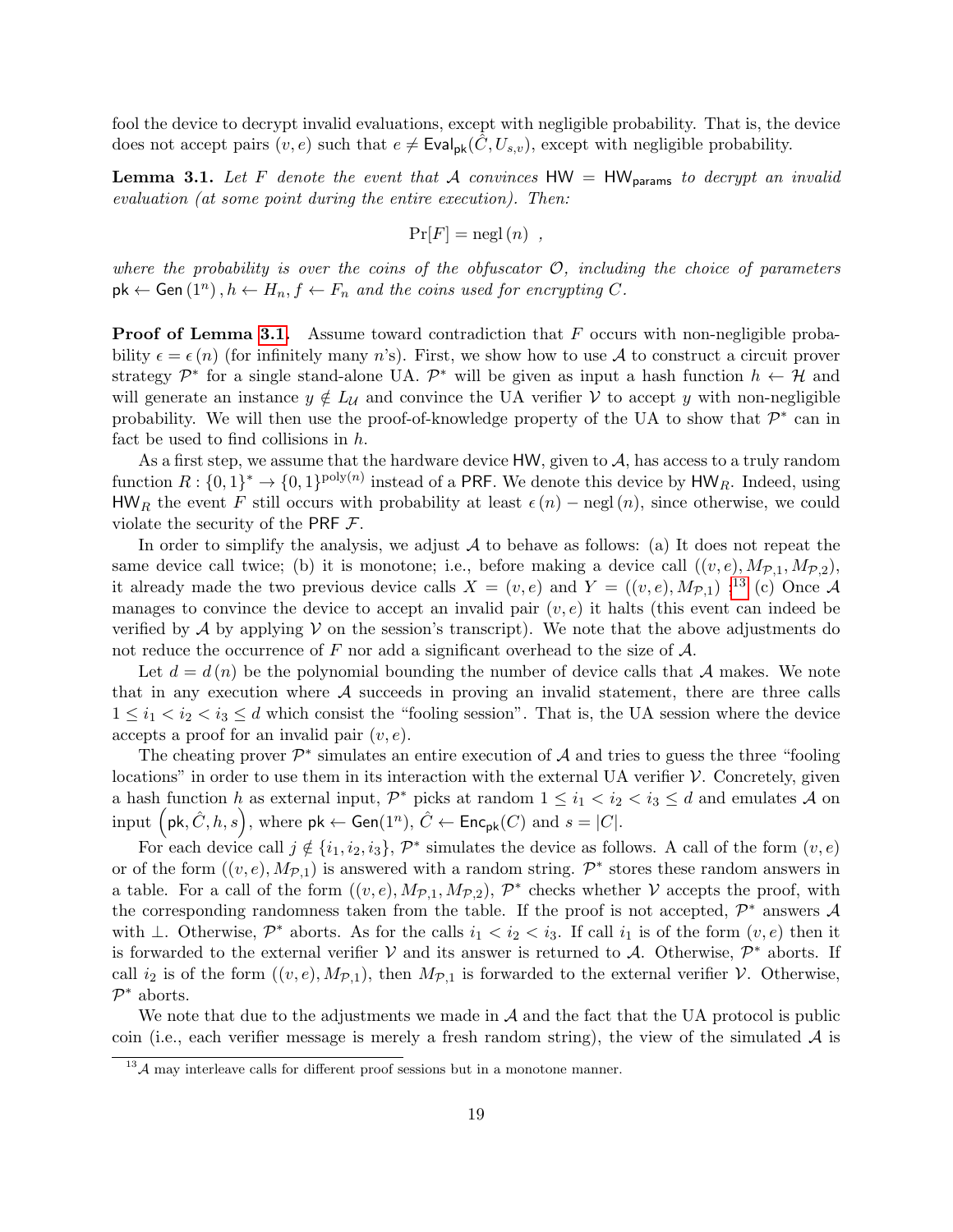distributed identically to the view of  $A$  in a true interaction with  $H W<sup>R</sup>$ . It follows that:

$$
\Pr[\mathcal{P}^* \text{ fools } \mathcal{V}] \ge \Pr[\mathcal{A} \text{ fools } \mathsf{HW}^R \land (i_1, i_2, i_3) \in_R [d]^3 \text{ hit the fooling session}]
$$
  

$$
\ge \frac{\Pr[F]}{d^3} \ge \frac{\epsilon(n) - \text{negl}(n)}{d^3}.
$$

We now show how  $\mathcal{P}^*$  can be used to break the collision resistance of  $\mathcal{H}$ . To this end, fix the coins of  $\mathcal{P}^*$  so that:

$$
\Pr_{\mathcal{V},h}[\mathcal{P}^* \text{ fools } \mathcal{V}] \ge \frac{\epsilon}{d^3} - \operatorname{negl}(n) .
$$

This, in particular, fixes the public key pk and encryption  $\hat{C} = \mathsf{Enc}_{\mathsf{nk}}(C)$ . This, together with the input h, determines the pair  $(v, e)$ , which in turn determines the instance  $y = (\mathbf{M}, (v, e, \mathsf{pk}, h, h(\hat{C}), s), T(n, s)),$ for the UA.

We now treat  $\mathcal{P}^*$  as a two stage prover strategy  $\mathcal{P}_1^*, \mathcal{P}_2^*$ , where  $\mathcal{P}_1^*$  takes as input  $h \leftarrow \mathcal{H}_n$  and generates an instance  $y = (\mathbf{M}, (v, e, \mathsf{pk}, h, h(\hat{C}), s), T(n, s))$  and a state (state). Then,  $\mathcal{P}_2^*$  (state) tries to prove to V that  $y \in L_{\mathcal{U}}$ . Our assumption on  $\mathcal{P}^*$ , together with a standard Markovian argument, implies that for a  $\left(\frac{\epsilon}{2d}\right)$  $\frac{\epsilon}{2d^3}$  – negl  $(n)$ )-fraction of the functions in  $h \in \mathcal{H}_n$ ,

<span id="page-21-0"></span>
$$
\Pr\left[y \notin L_{\mathcal{U}} \ \wedge \ (\mathcal{P}_{2}^{*} \left(\text{state}\right), \mathcal{V})(y) = 1\right] \ge \frac{\epsilon}{2d^{3}} \ , \tag{1}
$$

where  $(y, \text{state}) = \mathcal{P}^*(h)$  and where the probability is over the random coin tosses of V. We denote the set of  $h \in \mathcal{H}$  that satisfy Equation [\(1\)](#page-21-0) by GOOD. Our assumption that  $\mathcal{P}^*$  is deterministic implies that for every  $h \in \text{GOOD}$ , it holds that  $y \notin L_{\mathcal{U}}$ , where  $(y, \text{state}) = \mathcal{P}^*(h)$ .

We next define an algorithm B that finds collisions in  $\mathcal{H}$ : Given  $h \leftarrow \mathcal{H}_n$ , the algorithm  $\mathcal{B}(h)$  computes  $(y, \text{state}) \leftarrow \mathcal{P}_{1}^{*}(h)$ , where  $y = (\mathbf{M}, (v, e, \text{pk}, h, h(\hat{C}), s), T(n, s))$ . Then, it does the following at most  $M = \text{poly}\left(n, \frac{2d^3}{\epsilon}\right)$  $\left(\frac{d^3}{\epsilon}\right)$  times:

- 1. Choose randomness  $r$  for the UA extractor  $E$ .
- 2. For every  $i \in [s]$ , compute  $w_i = E_r^{\mathcal{P}_2^* \text{(state)}}(y, i)$ . Denote the witness obtained by  $\hat{C}_w$ .
- 3. If  $\hat{C}_w$  satisfies  $h(\hat{C}_w) = h(\hat{C})$  and  $e = \text{Eval}_{\text{pk}}(\hat{C}_w, U_{s,v})$ , then it must be that  $\hat{C}_w \neq \hat{C}$  and output the pair  $(\hat{C}, \hat{C}_w)$  as a collision to h. Otherwise, go back to 1. If the number of repetitions exceeds M then abort.

We note the weak proof-of-knowledge property of the UA system (see Definition [2.6\)](#page-11-4), together with a Chernoff bound, implies that for every  $h \in \text{GOOD}$ ,

$$
Pr[\mathcal{B}(h) \text{ finds a collision}] = 1 - negl(n) ,
$$

where the probability is over the randomness of  $\beta$ . This in turn implies that

$$
\Pr[\mathcal{B}(h) \text{ finds a collision}] \ge \Pr[h \in \text{GOOD}] - \text{negl}(n) \ge \frac{\epsilon}{2d^3} - \text{negl}(n) ,
$$

where the probability is over  $h \leftarrow \mathcal{H}_n$  and over the randomness of  $\mathcal{B}$ .

This completes the proof of Lemma [3.1](#page-20-0)

 $\Box$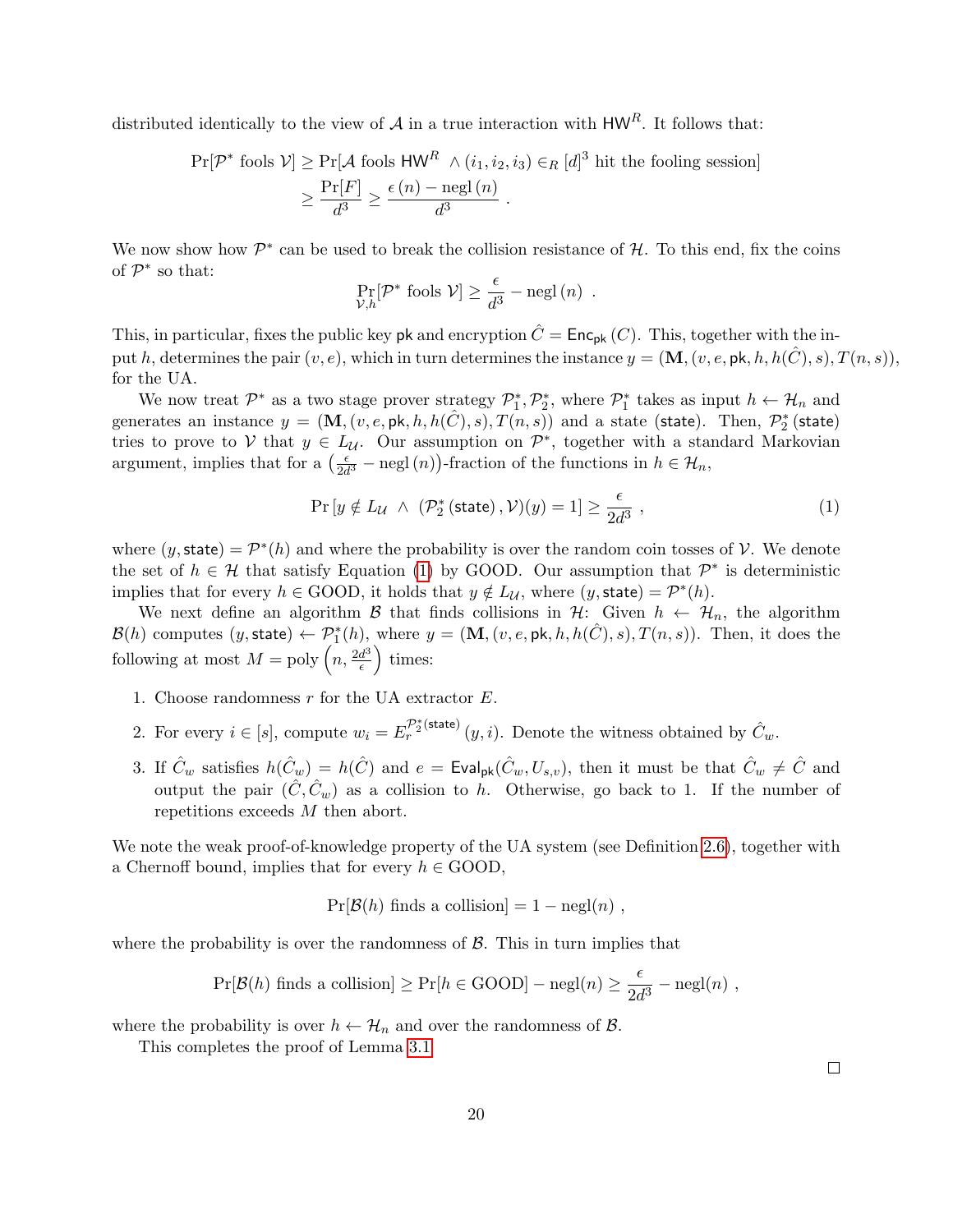**Proving the validity of S.** Let  $\mathcal A$  be a PPT adversary and let

$$
\mathsf{View}_{\mathcal{A}} = \left\{ {\mathcal{A}}^{\mathsf{HW}_{\mathsf{params}}}\left(z, \mathsf{obf}\right) \right\}_{\substack{n \in \mathbb{N}, C \in \mathcal{C}_n \\ z \in \{0,1\}^{\mathsf{poly}(n)}}}
$$

denote the output distribution of A, where  $\mathsf{obf} = \left(\mathsf{pk}, \hat{C}, h, s\right)$  and  $\mathsf{params} = \left(\mathsf{sk}, \mathsf{pk}, f, h, h(\hat{C}), s\right)$ . Denote by

$$
\mathsf{View}_{\mathcal{S}} = \left\{ \mathcal{S}^C\left(1^{|C|}, z\right) \right\}_{\substack{n \in \mathbb{N}, C \in \mathcal{C}_n \\ z \in \{0,1\}^{\mathsf{poly}(n)}}}
$$

the output distribution of the simulator  $S$ . We show that

$$
\mathsf{View}_{\mathcal A}\approx_c\mathsf{View}_{\mathcal S}.
$$

To this end, we first consider an alternative simulation process  $View'_{\mathcal{S}}$ , where  $\mathcal S$  is given as extra auxiliary input a public key pk and an encryption of the circuit C,  $\tilde{C} = \text{Enc}_{pk}(C)$ . It then uses pk and  $\hat{C}$  for the emulation of  $\mathcal A$  instead of using the dummy encryption. The semantic security of the encryption scheme (against polynomial size circuits) implies that  $\mathsf{View}_{\mathcal{S}} \approx_c \mathsf{View}_{\mathcal{S}}'$ .

Next, we note that the behavior of the emulated device in  $View'_{\mathcal{S}}$  differs from the behavior of the real device in View<sub>A</sub> only when the adversary A convinces the device HW that an invalid evaluation pair  $(v, e)$  is a valid one. In this case, the real device will decrypt the evaluation, while the simulated device will turn to the oracle  $C$ , which might produce a different answer. However, by Lemma [3.1](#page-20-0) this event occurs only with negligible probability. The validity of  $\mathcal S$  follows.

 $\Box$ 

**Deducing composability.** The proof above holds for the stand-alone case where  $\mathcal{A}$  gets a single obfuscation. However, it can be easily extended to the case of multiple obfuscations, yielding a composable scheme. For this purpose, we note that  $S$  is a *straight-line black box simulator scheme*. That is, there is a single simulator S which simulates all PPT adversaries  $A$  as follows. Given input  $(z, 1^n, |C|)$ , S simulates an input obf for A using  $(1^n, |C|)$  only (i.e. independently of z). S then runs  $\mathcal A$  on (z, obf), simulating the answers for all the device calls made by  $\mathcal A$ . Composability now follows by the following general Proposition [3.1.](#page-22-1)

<span id="page-22-1"></span>**Proposition 3.1.** If  $(\mathcal{O}, HW)$  has a straight-line black box simulator, then it is composable.

The proof for Proposition [3.1](#page-22-1) naturally follows the same ideas used in the Universal Composition Theorem [\[13\]](#page-39-15).

# <span id="page-22-0"></span>4 General-Purpose (Sendable) Obfuscation

In this section we show how to convert any *circuit-specific* obfuscation scheme, such as the one in Section [3,](#page-13-0) to a scheme which uses a single universal (general-purpose) hardware device. The basic model and definitions are presented in Section [4.1,](#page-23-0) the transformation is presented in Section [4.2](#page-23-1) and analyzed in Section [4.3.](#page-24-0)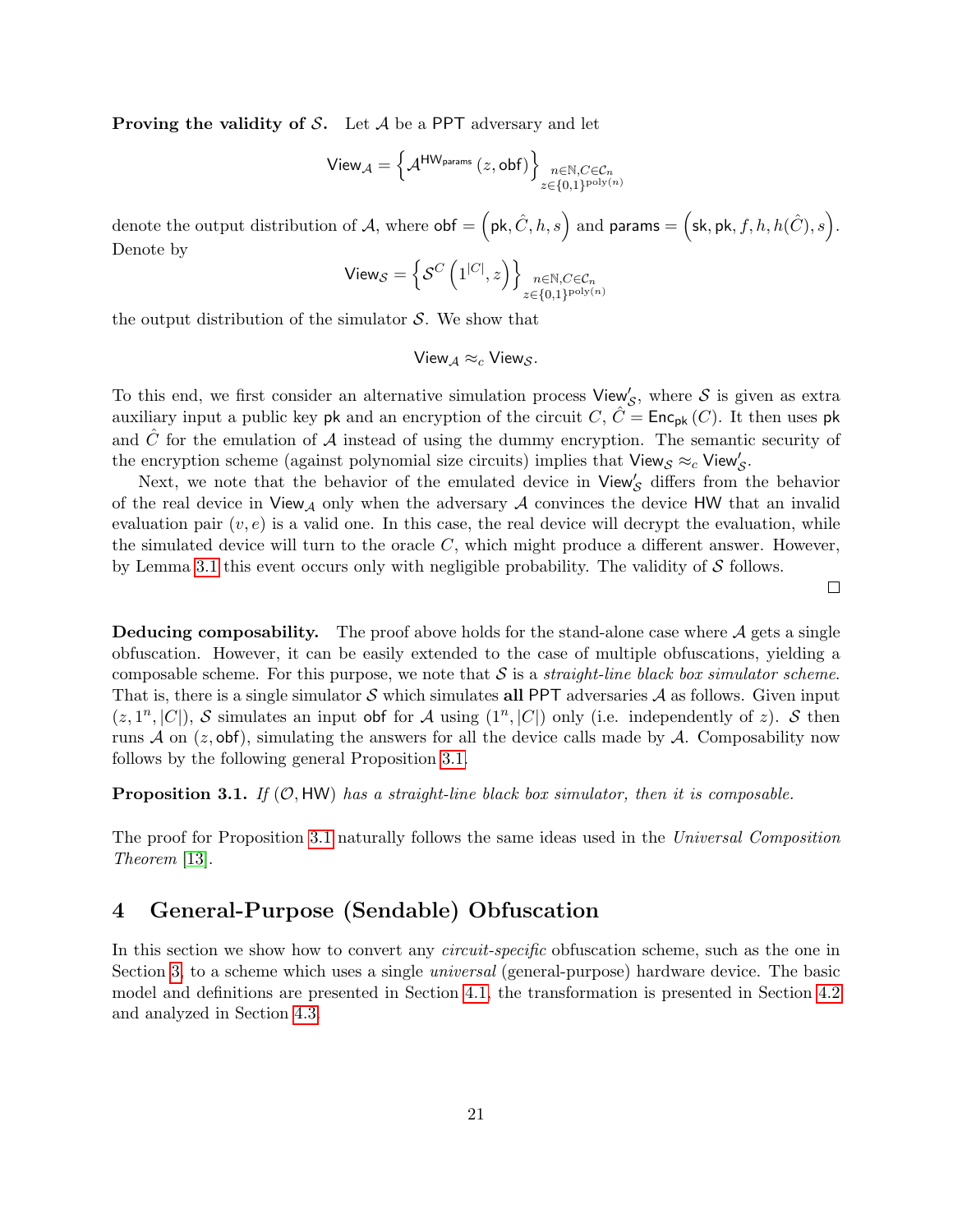#### <span id="page-23-0"></span>4.1 The Model

In circuit-specific obfuscation, the obfuscator gives the user a device that depends on the obfuscated circuit C. More precisely, the "specifying parameters" params, produced by  $\mathcal{O}(C)$ , depend on C and are hardwired into the device before it is sent to the user. Thus, each device supports only a single obfuscated circuit.

We consider a more natural setting in which different parties can send obfuscations to each other online, without the need of exchanging devices per each obfuscation. Informally, in this setting we assume that a trusted manufacturer creates devices, where each device is associated with private and public parameters (prv, pub). The private parameters are hardwired into the device and are never revealed (they can be destroyed), while the public ones are published together with the "identity" of the device (e.g., on the manufacturer's web page www.obfuscationdevices.com). Any user, who wishes to send an obfuscation of a circuit  $C$  to another user who holds such a device, retrieves the corresponding public parameters and sends the required obfuscation.

Concretely, a general-purpose obfuscation scheme consists of two randomized algorithms ( $Gen, \mathcal{O}$ ) and a device HW. First, Gen  $(1^n)$  generates private and public parameters (prv, pub) (independently of any circuit). Then, HW is initialized with prv and the initialized device  $HW_{prv}$  is given to the user. The corresponding pub are published. Anyone in hold of pub can obfuscate a circuit  $C$  by computing  $\mathsf{obf} \leftarrow \mathcal{O}(C, \mathsf{pub})$  and sending  $\mathsf{obf}$  to the user holding the device.

<span id="page-23-2"></span>**Definition 4.1** (General-purpose hardware-assisted obfuscation (GPHO)). ( $\mathcal{O}$ , Gen, HW, Eval) is a GPHO scheme for  $\mathcal{C} = {\mathcal{C}_n}$  if it satisfies:

- Functional Correctness. Eval is a polynomial-time oracle aided TM, such that for any  $n \in \mathbb{N}$ ,  $C \in \mathcal{C}_n$  and input v for  $C$ : Eval<sup>HW<sub>Prv</sub></sup>  $(1^{|C|}, \text{obf}, v) = C(v)$ , where  $(\text{prv}, \text{pub}) \leftarrow \text{Gen}(1^n)$  and  $\text{obf} \leftarrow \mathcal{O}(C, \text{pub})$ .
- Circuit-Independent Efficiency. The size of  $HW_{\text{prv}}$  is polynomial in n, independent of  $|C|$ , where  $(\text{prv}, \text{pub}) \leftarrow \text{Gen}(1^n)$ . Moreover, during each run of Eval<sup>HW</sup><sub>prv</sub>  $(1^{|C|}, \text{obf}, v)$  on any input v, the total amount of work performed by  $HW_{\text{prv}}$  is polynomial in n, independent of  $|C|$ .
- Polynomial Slowdown.  $\mathcal O$  and Gen are PPT algorithms. In particular, there is a polynomial q such that for any  $n \in \mathbb{N}$ ,  $C \in \mathcal{C}_n$ ,  $|\text{pub}, \text{prv}| \leq q(n)$  and  $|\text{obj}| \leq q(|C|)$ .
- Virtual Black Box (VBB). For any PPT adversary  $A$  and polynomial t there is a PPT simulator S such that:

$$
\left\{\mathcal{A}^{\mathsf{HW}_{\mathsf{prv}}}\left(z,\mathsf{obf}_1,\ldots,\mathsf{obf}_t\right)\right\}_{\substack{n\in\mathbb{N}\\C_1\ldots C_t\in\mathcal{C}_n\\z\in\{0,1\}^{\mathsf{poly}(n)}}} \approx_c \left\{\mathcal{S}^{C_1,\ldots,C_t}\left(z,1^n,|C_1|,\ldots|C_t|\right)\right\}_{\substack{n\in\mathbb{N}\\C_1\ldots C_t\in\mathcal{C}_n\\z\in\{0,1\}^{\mathsf{poly}(n)}}},
$$

where  $(\text{prv}, \text{pub}) \leftarrow \text{Gen}(1^n)$  and  $\text{obf}_i \leftarrow \mathcal{O}(C_i, \text{pub})$  and z is an arbitrary auxiliary input.

#### <span id="page-23-1"></span>4.2 The Transformation

Essentially, we wish to avoid restricting the device to a specific circuit C (like hard-wiring  $h(\hat{C})$  into the device as done in our circuit-specific scheme). Instead, we would like to have the user "initialize" his device with the required parameters params for each obfuscation he wishes to evaluate. However, params cannot be explicitly given to the evaluator as they contain sensitive information.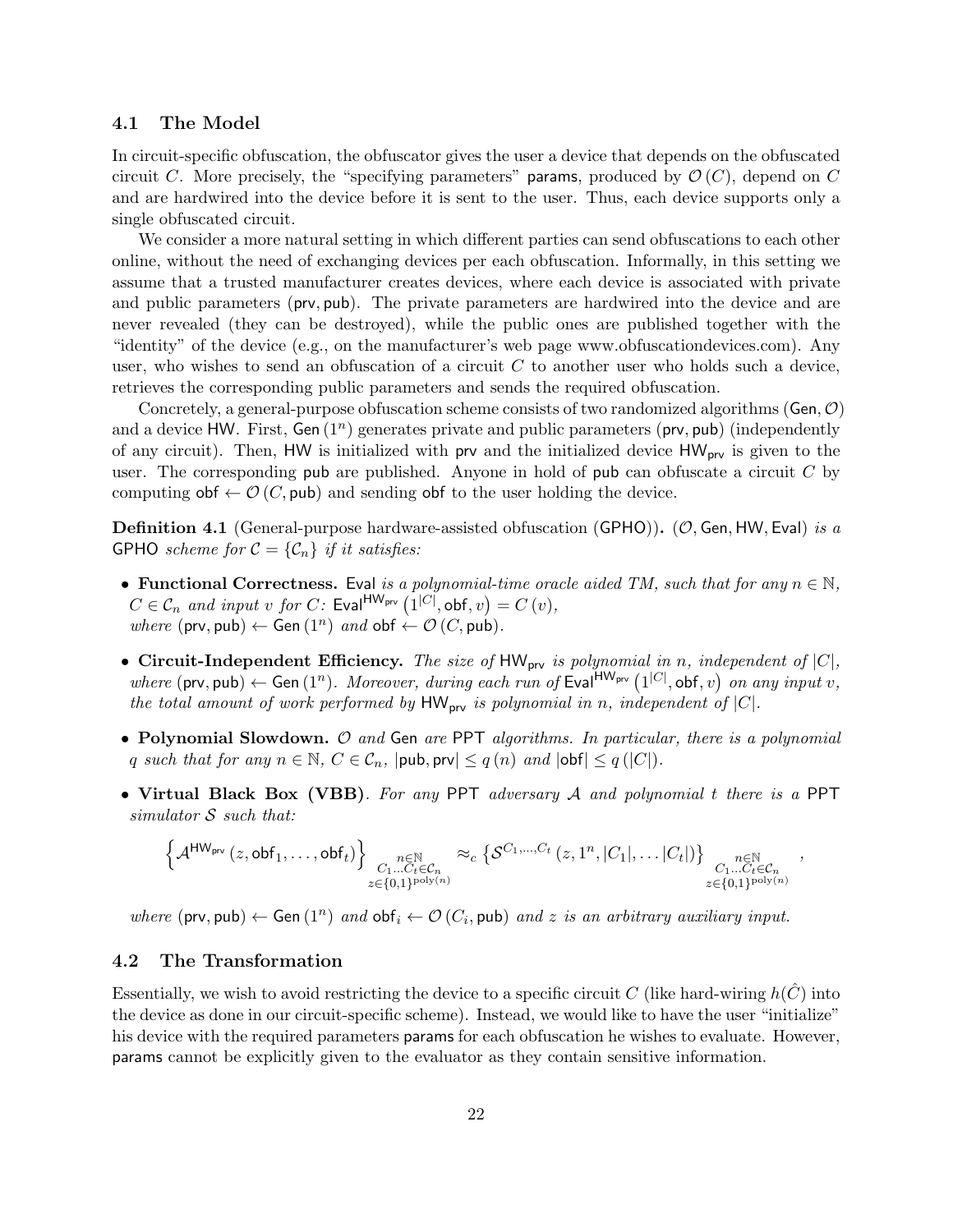For this purpose, we simply use a CCA2 public key encryption scheme. That is, the obfuscator will generate params, but instead of hard-wiring them into the hardware device (which will make the device circuit-specific), he will encrypt params and send the resulting ciphertext to the user. The fact that the underlying encryption scheme is CCA2 secure implies that the user can neither gain any information about params nor change it to related parameters params'.

More formally, the new general-purpose device  $HW'$  is manufactured together with a pair of  $CCA2$  keys (prv, pub) = (sk, pk). The secret key sk is hardwired into the device (and destroyed), while pk is published. Each device call is appended with the CCA2 encryption of params. The device HW' answers its calls by first decrypting the encrypted parameters params and then applying the device HWparams of the underlying circuit-specific scheme (e.g. the scheme in Section [3\)](#page-13-0). The full description of the transformation is given in Figure [3.](#page-24-1)

- <span id="page-24-1"></span>• Ingredients. A circuit-specific scheme  $(\mathcal{O}, HW)$  and a CCA2 scheme (Gen, Enc, Dec).
- Parameter generation and device initialization. Sample (prv, pub) =  $(\text{sk}, \text{pk}) \leftarrow$  $Gen(1^n)$ .
- Obfuscator  $\mathcal{O}'$ . Given a circuit C and a public key pk (of to the underlying CCA2 encryption scheme), sample (params, obf)  $\leftarrow \mathcal{O}(C)$ , compute bind = Enc<sub>pk</sub> (params) and output obf<sup>'</sup> = (obf, bind).
- Device  $HW' = HW'_{sk}$ . On input  $M' = (M, \text{bind})$ . Compute params = Dec<sub>sk</sub> (bind). If params is not of a valid form return  $\bot$ ; otherwise return HW<sub>params</sub> (M).
- Evaluation. Given  $obf' = (obf, bind)$  and input v, apply the evaluation procedure of the underlying scheme using  $(\text{obj}, v)$ . Each time the evaluation procedure queries its hardware device with input M, query  $HW'$  with input  $M' = (M, \text{bind})$ .

Figure 3: From circuit-specific obfuscation to general-purpose obfuscation.

<span id="page-24-2"></span>**Theorem 4.1.** Assume  $(\mathcal{O}, HW)$  is a circuit-specific obfuscation scheme as in Definition [3.1](#page-13-2) and assume that  $\mathcal{E} = (Gen, Enc, Dec)$  is a CCA2 secure encryption scheme. Then the scheme given in Figure [3](#page-24-1) is a general-purpose obfuscation scheme as in Definition [4.1.](#page-23-2)

Corollary 4.1 (of Theorems [3.1](#page-14-1)[,4.1\)](#page-24-2). Assume that there exists a fully homomorphic encryption scheme and a CCA2 encryption scheme, then there exists a general-purpose obfuscation scheme.

Remark 4.1. The above transformation would also work (as is) for schemes with no circuitindependent efficiency. The amount of work performed by the general-purpose device is essentially inherited from the underlying scheme (with the fixed overhead of CCA2 decryption). In particular, we can apply it to the scheme of [\[29\]](#page-40-1) and get a general-purpose solution that is based solely on the existence of CCA2 schemes, but which makes  $poly(|C|)$  device calls.

#### <span id="page-24-0"></span>4.3 Proof of Security

In this section we prove Theorem [4.1.](#page-24-2)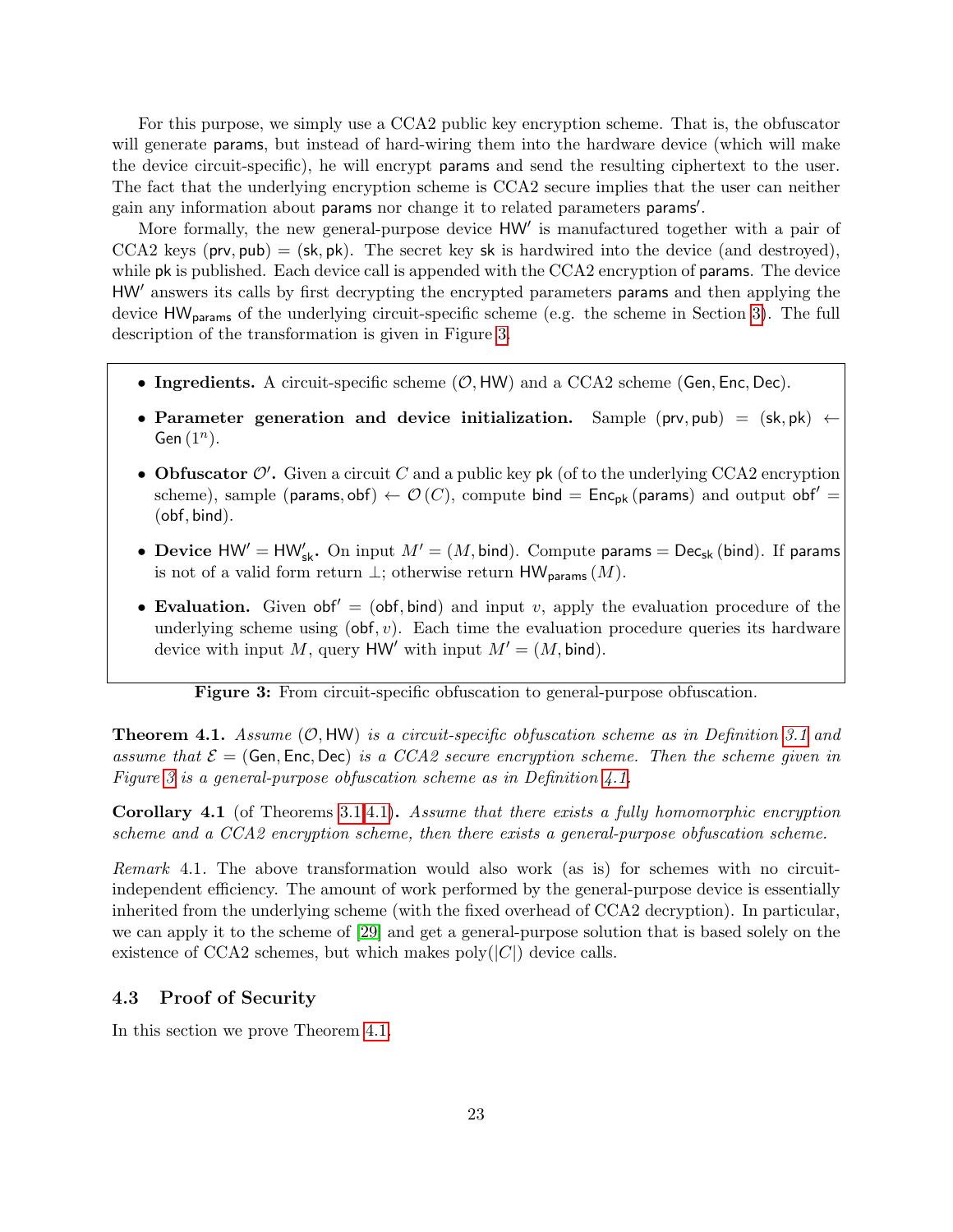**Proof outline.** The functional correctness of the scheme follows directly from the correctness of the underlying circuit-specific obfuscation scheme and from the completeness of the underlying encryption scheme. Similarly, the polynomial slowdown property and the circuit-independent efficiency property follow immediately from the fact that the underlying circuit-specific obfuscation scheme has these properties. We thus focus on proving the virtual black-box property.

To this end, we show that the view of any adversary  $A'$  for the general-purpose scheme (who gets t obfuscations) can be simulated by an adversary  $A$  for the underlying circuit-specific scheme  $(\mathcal{O}, HW)$ , who gets t obfuscations according to  $(\mathcal{O}, HW)$  (including access to t devices).

Informally, the adversary  $\mathcal{A}^{HW_1,\dots,HW_t}(z, \text{obf}_1, \dots, \text{obf}_t)$  (who is given input as in  $(\mathcal{O}, HW)$ ) generates a pair of keys  $(\mathsf{sk}, \mathsf{pk}) \leftarrow \mathsf{Gen}(1^n)$  for the CCA2 secure encryption scheme. Then for every  $i \in [t]$ , it creates a dummy binding encryption bind<sub>i</sub> =  $\mathsf{Enc}_{pk}(\overline{0})$ . It then emulates  $(\mathcal{A}')^{\text{HW}'_{\text{sk}}}(z,(\text{obf}_1, \text{bind}_1), \ldots, (\text{obf}_t, \text{bind}_t)).$  This is done by separating its oracle queries into two types: (a) Honest calls, in which  $A'$  passes a correct value bind<sub>i</sub> where  $i \in [t]$ ; (b) Malicious calls, in which  $\mathcal{A}'$  changes the binding ciphertexts and gives some other value bind<sup>'</sup>  $\notin$  {bind<sub>i</sub>}. The calls of type (a) can be simulated by the corresponding device  $HW_i$ . For calls of type (b), A will decrypt the bind<sup>'</sup> value on its own and answer accordingly. The fact that  $A$  succeeds in emulating the output of  $A$  follows from the fact that if  $A$  distinguishes this emulated interaction from a real one, it would also be able to break the security of the CCA2 encryption scheme. Details follow.

- Oracle Access. Adversary  $\mathcal{A}'$  (for the general-purpose scheme). Multiple devices  $\left\{\mathsf{HW}_i = \mathsf{HW}_{\mathsf{params}_i}\right\}_{i \in [t]}.$
- Input.  $\{\text{obf}_i\}_{i\in[t]}$ . Auxiliary input z (used by  $\mathcal{A}'$ ).
- Simulation. Sample a pair of keys  $(\mathsf{pk}, \mathsf{sk}) \leftarrow \mathsf{Gen}(1^n)$  for the underlying CCA2 secure encryption scheme. Create dummy binding encryptions  $\phi_i = \text{Enc}_{pk}(0^{\ell_i})$ , where  $\ell_i =$  $|\text{params}_i|$ . Emulate an execution of  $(\mathcal{A}')^{\text{HW}'_{sk}}$  on input  $(z, \{\text{obf}_i, \text{bind}_i\}_{i \in [t]})$ .
- Simulating the device  $HW'_{sk}$ . On input  $(M, \text{bind}_i)$  feed the input M to  $HW_i$ . On input  $(M, \text{bind}')$  where bind'  $\notin {\text{bind}_i}_{i \in [t]},$  compute params' = Dec'<sub>sk</sub> (bind'). If params' is of a valid form return HW<sub>params</sub>' (M). Otherwise return ⊥.
- Output. The output of the emulated  $\mathcal{A}'$ .

**Figure 4:** The Simulator 
$$
\mathcal{A}
$$
.

**Proof of Theorem [4.1.](#page-24-2)** Let  $\mathcal{A}'$  be a PPT adversary and denote the output distribution of  $\mathcal{A}'$  by

$$
\mathsf{View}_{\mathcal{A}'} = \left\{ (\mathcal{A}')^{\mathsf{HW}_{\mathsf{sk}}'}\left(z, \left\{ \mathsf{obf}'_i \right\}_{i \in [t]} \right) \right\}_{\substack{ n \in \mathbb{N} \\ \underset{z \in \{0,1\}^{\mathsf{poly}(n)}}{\longrightarrow}}
$$

,

where  $\mathsf{obf}_i' = (\mathsf{obf}_i, \mathsf{bind}_i), (\mathsf{params}_i, \mathsf{obf}_i) \leftarrow \mathcal{O}(C_i)$  and  $\mathsf{bind}_i = \mathsf{Enc}_{\mathsf{pk}}(\mathsf{params}_i)$ . Denote the output distribution of the corresponding simulator by

$$
\mathsf{View}_{\mathcal{A}} = \left\{ \mathcal{A}^{\{\mathsf{HW}_i\}}\left(z, \{\mathsf{obf}_i\}_{i \in [t]}\right) \right\}_{\substack{n \in \mathbb{N} \\ z \in \{0,1\}^{\mathrm{poly}(n)}}},
$$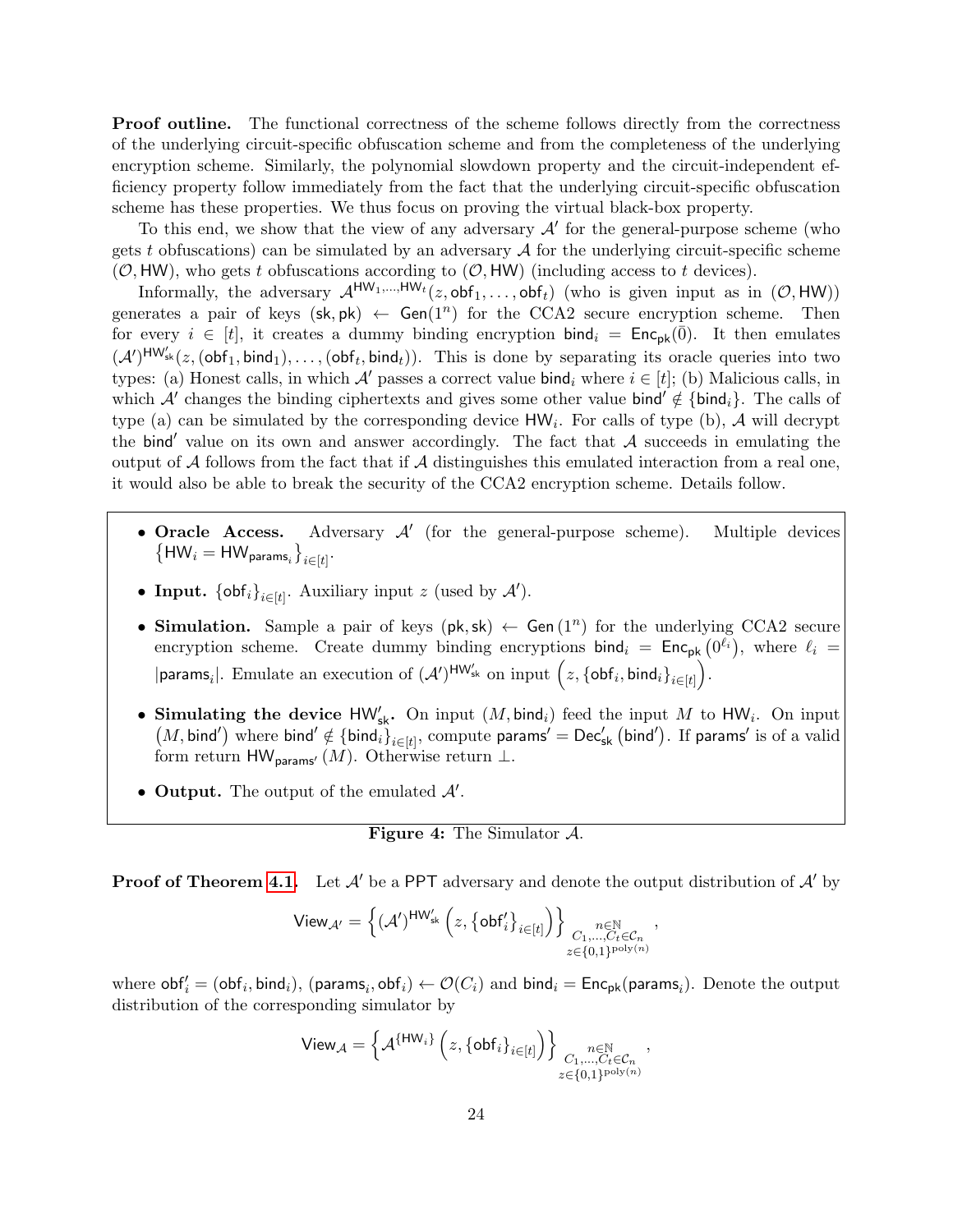where  $\mathsf{HW}_i = \mathsf{HW}_{\mathsf{params}_i}$  and  $(\mathsf{params}_i, \mathsf{obf}_i) \leftarrow \mathcal{O}(C_i)$ . We show that  $\mathsf{View}_{\mathcal{A}'} \approx_c \mathsf{View}_{\mathcal{A}}$ .

Indeed, assume there exists a PPT distinguisher  $D$  that distinguishes between these two distribution ensembles with non-negligible probability  $\epsilon(n)$ , for (infinitely many)  $C_1, \ldots, C_t \in \mathcal{C}_n$  and  $z \in \{0,1\}^{\text{poly}(n)}$ . We show how to construct a polynomial size breaker  $\mathcal{B}$  that uses  $\mathcal{D}$  to break the security of the CCA2 scheme  $\mathcal E$  w.r.t t messages.

### Breaker B

- Input. pk (corresponding to a secret key sk).
- Message generation. Sample  $\{(\text{params}_i, \text{obf}_i) \leftarrow \mathcal{O}(C_i)\}_{i \in [t]}$  as specified in the underlying circuit-specific obfuscation scheme. Send the CCA2 challenger  $\vec{M}_0 = \{$  params $_i\}_{i \in [t]}$  ,  $\vec{M}_1 =$  $\left\{0^{|\mathsf{params}_i|}\right\}_{i \in [t]}.$
- Challenge. {bind<sub>i</sub> =  $\mathsf{Enc}_{\mathsf{pk}}(M_{b,i})\}_{i \in [t]},$  where  $b \stackrel{U}{\leftarrow} \{0,1\}.$
- Guessing  $b$  with access to a decryption oracle. Given access to a decryption oracle  $\textsf{Dec}_{\textsf{sk}}|_{\notin \{\textsf{bind}_i\}}$  (which decrypts all ciphers but ciphers in  $\{\textsf{bind}_i\}$ ), emulate  $\mathcal{A}'$  on input  $(z, \{\text{obf}_i, \text{bind}_i\}_{i \in [t]})$ . When A' makes an oracle query  $(M, \text{bind}_i)$  to its hardware device answer with  $HW_{\text{params}_i}(M)$ . Given a call  $(M, \text{bind}'),$  where  $\text{bind}' \notin \{\text{bind}_i\}$ , use the decryption oracle to compute params' =  $\text{Dec}_{sk}(\text{bind}')$ . If params' is of a valid form, answer with HW $'_{\text{params}}(M)$ . Otherwise, answer A' with ⊥. Eventually, when A' outputs View, guess  $b = \mathcal{D}$  (View).

#### Figure 5: CCA2 Breaker.

One can verify that when  $b = 0$ , View is distributed identically to the output of the real interaction View<sub>A'</sub>, whereas when  $b = 1$ , View is distributed identically to output of the simulated interaction View<sub>A</sub>. The result follows.  $\Box$ 

# <span id="page-26-0"></span>5 Obfuscation with Leaky Hardware

We now turn to the task of dealing with leaky hardware. As we explained in the introduction, if we allow arbitrary leakage functions (even with small output) then it is impossible to obfuscate using a *single* leaky hardware device. Hence, our goal is to show how to use many leaky hardware devices to achieve obfuscation.

We first show how to obfuscate any function  $f$  using leaky hardware devices, where the number of devices is proportional to the size of the circuit computing  $f$ . Then, when we apply this obfuscator to the function computed by the hardware device from Section [3](#page-13-0) (or Section [4,](#page-22-0) respectively), to get circuit-specific (or general-purpose, respectively) obfuscation with leaky hardware devices, where the number of devices is polynomial in the security parameter, independent of the function being obfuscated.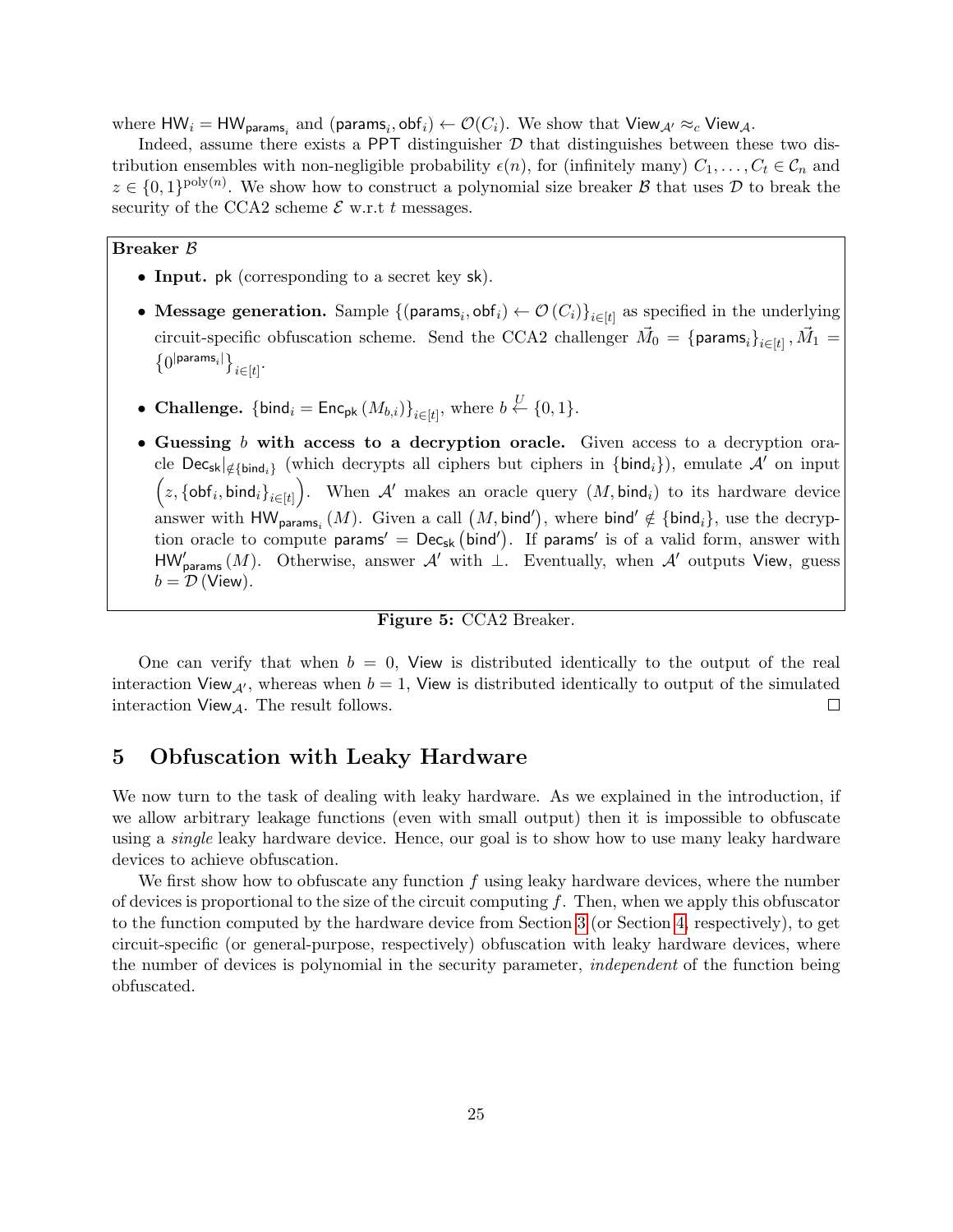#### <span id="page-27-0"></span>5.1 An Overview

In what follows, we give an informal definition of obfuscation with leaky hardware and a highlevel overview of our construction. The formal definitions and detailed construction are given in Sections [5.2](#page-28-0) and [5.3.](#page-30-0) The security analysis can be found in Section [5.4.](#page-32-0)

The leaky distributed system (LDS) model. In the LDS model a functionality  $f$  (with secrets) is implemented by a system of multiple hardware components  $(HW_1, HW_2, \ldots, HW_m)$ . The components can maintain a state and generate fresh randomness. To evaluate the functionality  $f$ , an input v is given to  $HW_1$  and the components communicate to jointly compute  $f(v)$ , which is eventually outputted by  $HW_m$ . The adversary (evaluator) in our model can freely choose the inputs to the computation and is given full control over the communication between the components. In addition, the adversary can choose one component at a time and evaluate a leakage function on its inner state and randomness.

We consider a continual leakage model, where the lifetime of each component  $\mathsf{HW}_i$  is partitioned into time periods (that are set according to the inputs that  $HW_i$  receives). At the end of each time period,  $HW_i$  "refreshes" its inner state by applying an Update procedure (that erases the previous state). The Update procedures performed at different components are coordinated by exchange of messages. As the rest of the computation, the Update procedure is also exposed to leakage and the adversary controls the exchange of messages during the update.

We place no restriction on the order and timing of the adversary's interaction with the system. In particular, it can pass messages to any component at any time and get leakage on any component at any time (which can depend on previous leakage and messages).

Constructing secure leaky distributed systems (LDS). Our goal is to compile (or "obfuscate") any functionality, given by some circuit  $C$  (with hardwired secrets), into an LDS that perfectly protects C, as long as the leakage from each  $HW_i$  in each time period is bounded. In the terminology of obfuscation, the LDS should perform as a *virtual black-box*: The view of any adversary  $A$  attacking the LDS can be simulated by a simulator  $S$  which can only access  $C$  as a black-box. In particular,  $\mathcal S$  should simulate on its own the communication between the components and all the leakage. We achieve this goal in two main steps:

- 1. We apply the Goldwasser-Rothblum compiler to the circuit  $C$  to get a circuit that is secure in the (augmented) only computation leaks  $(OCL^+)$  model.
- 2. Then, we provide a general transformation that takes any  $OCL<sup>+</sup>$ -secure circuit and transforms it to a secure LDS.

Hence, our main goal is to show that an adversary in the LDS model can be simulated by an adversary in the  $OCL<sup>+</sup>$  model (that does not witness the communication between the modules). Then, by the  $OCL^+$ -security (implied by the GR compiler), we can deduce that simulation can be done only with black-box access to the underlying functionality.

In the heart of our transformation stands an implementation of leakage tolerant communication channels. We first explain the main ideas required to achieve secrecy and then explain how to get authenticity.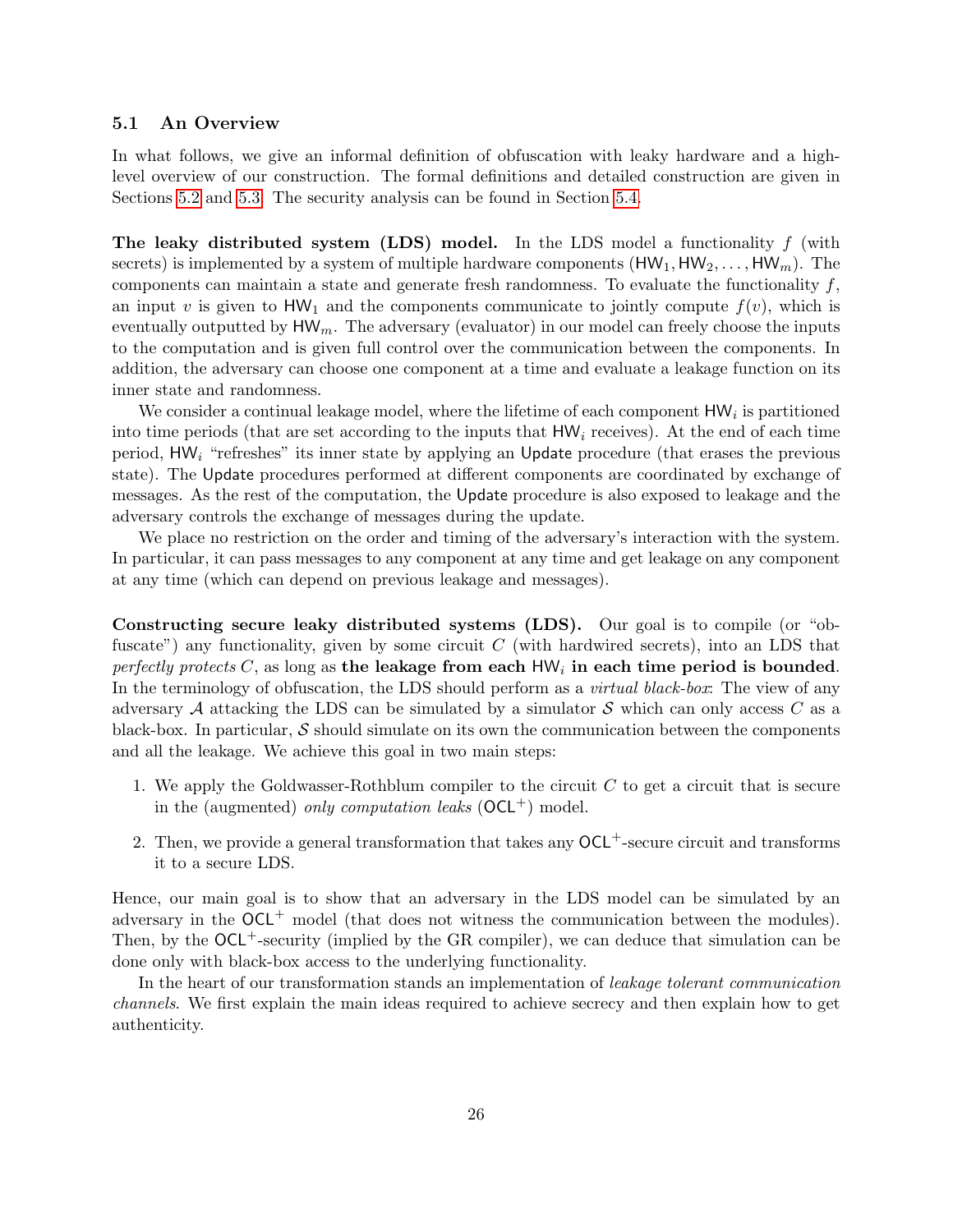Leaky secret channels from non-committing encryption. In the  $OCL^+$  model, the components can securely exchange messages. Still, the adversary might get some leakage on the contents of these messages as the (leaky) state of the components includes the messages at some point. The  $OCL<sup>+</sup>$  security guarantee implies, however, that a bounded amount of leakage does not compromise the security of the entire system.

To enhance  $OCL^+$ -security to LDS-security we implement the secure communication channels. As explained above, we assume for now that the adversary delivers all messages intact and deal only with secrecy. The standard solution for secret channels would be to encrypt all communication between the components; however, in the face of leakage this approach encounters the following difficulty: Consider a sender component  $HW<sub>S</sub>$  in the LDS model that wishes to communicate a message M to a receiver component  $HW_R$  (using some encryption scheme). Note that the adversary can obtain arbitrary (bounded) leakage on the state of both  $HW_S, HW_R$ , including leakage on both the plaintext M and the randomness  $r_S, r_R$  used to encrypt/decrypt. Moreover, the leakage function can depend on the corresponding ciphers which were already sent. This implies that naively simulating the communication (by say encryptions of 0) won't work.

Our main technical observation is that the above obstacle can be overcome using non-committing encryption (NCE) [\[15\]](#page-39-2). NCE schemes (which can potentially be interactive) allow simulating a fake cipher (or transcript) c together with two optional random strings  $(r_S^0, r_S^1), (r_R^0, r_R^1)$  for both the sender S and the receiver R. The simulated cipher can later be "opened" as an encryption of either 1 or 0 (using the suitable randomness).<sup>[14](#page-28-1)</sup> This tool allows us to show that the view of an attacker A in the LDS model can be simulated by an attacker  $A'$  in the OCL<sup>+</sup> model, provided that the components communicate using NCE.

Specifically, for any single bit message, the  $OCL^+$  adversary  $\mathcal{A}'$  (which does not see any communication) will use the NCE to generate fake communication with corresponding randomness  $\bar{r}=(r_S^0,r_S^1),(r_R^0,r_R^1)$ . Then, when the simulated A performs a leakage query L to be evaluated on both the plaintext b and the encryption's randomness,  $A'$  can translate it to a new leakage query L' which will only be evaluated on the plaintext message. The leakage function  $L'$  will have the simulated randomness  $\bar{r}$  hardwired into it and will choose which randomness to use according to the plaintext b.

Leakage resilient MACs. To deal with adversaries that interfere with message delivery we use leakage-resilient c-time MAC schemes (as described in Section [2.3\)](#page-10-1). Informally, each two components maintain rolling MAC keys that are used at most  $c = O(1)$  times. After  $c - 1$  times the components run the Update protocol to regain fresh MAC keys. The communication during the update is done using NCE as described above, while authentication is done using the c-th application of the previous key(see details in Section [5.3\)](#page-30-0).

#### <span id="page-28-0"></span>5.2 The LDS Model

Our leakage model postulates an adversary  $A$  that interacts with a system of distributed leaky hardware components. Each component maintains a state and is capable of producing fresh ran-

<span id="page-28-1"></span> $14NCE$  was so far mainly used in the setting of multi-party-computation as a tool for dealing with adaptive corruptions. Indeed, leakage can be viewed as a restricted form of "honest but curious" corruption, where the adversary learns part of the state, whereas in full corruption, it learns the entire state. In both cases, the choice of leakage/corruption is done adaptively according to the view of the adversary so far. The relation between leakagetolerant protocols and adaptively secure protocols is further generalized in [\[11\]](#page-39-11).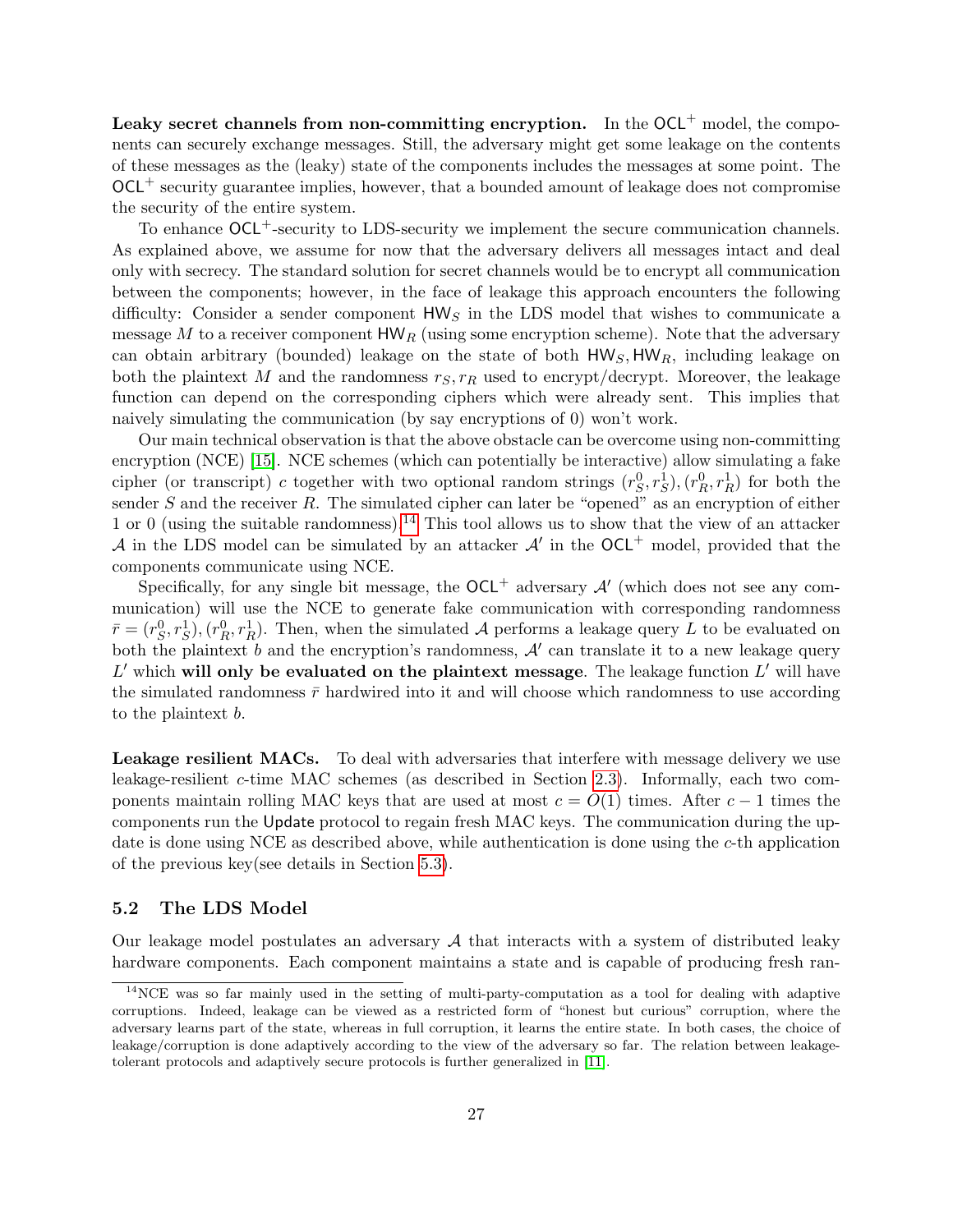domness. At the onset of the interaction, the components are pre-loaded with some secret state and thereafter they can receive messages, send messages and leak information to the attacker. In our model all the I/O of the components and their communication is done via the attacker A.

**Definition 5.1** (Single-input leakage). In a distributed single-input  $\lambda$ -leakage attack a PPT adversary A interacts with hardware components  $(HW_1, \ldots, HW_m)$  and can do the following (in any order, possibly in an interleaving manner):

- 1. Feed  $\mathcal{O}(C)$  a single input of his choice.
- 2. Interact with each component, sending it messages and receiving the resulting outputs and replies. These devices are message-driven, so they are activated by receiving messages from the attacker, then they compute and send the result, then wait for more messages.
- 3. Adaptively send up to  $\lambda$  1-bit leakage queries to each of the hardware components. Each leakage query is modeled as a poly-size Boolean circuit and is applied to the entire state of a single hardware device. Without loss of generality, we can think of the state of the device as it was in the last time that the device was activated, including all the randomness that the device generated in order to deal with the last activation.

We denote the output of A in such attack by  $A[\lambda : HW_1, \ldots, HW_m]$ .

**Definition 5.2** (Continual leakage). A continual  $\lambda$ -leakage attack is an attack where a PPT adversary  $\mathcal A$  repeats a single-input  $\lambda$ -leakage attack poly many times, where between any two consecutive attacks the devices' secret state is updated by applying a PPT algorithm Update to the state of each  $HW_i$  separately. A obtains leakage during the Update procedure, where the leakage function takes as input both the current secret state of  $HW_i$  and the randomness used by Update.

We denote by time period t at device HW<sub>i</sub> the time period between the beginning of the  $(t 1)$ st Update procedure and the end of the t-th Update procedure (note that these time periods are overlapping).<sup>[15](#page-29-0)</sup> We allow the adversary A to leak at most  $\lambda$  bits from each HW<sub>i</sub> during each (local) time period.

We denote the output of A in such attack by  $A[\lambda : HW_1, \ldots, HW_m : Update]$ .

Below we consider an obfuscator  $\mathcal O$  that takes as input a circuit  $C$  and outputs an "obfuscated" version of C that uses leaky hardware devices as above. Namely, we have  $(HW_1, \ldots, HW_m) \leftarrow \mathcal{O}(C)$ , where the  $HW_i$ 's are the leaky hardware devices, initialized with the appropriate circuits.

*Remark* 5.1. In Definitions [3.1](#page-13-2) and [4.1,](#page-23-2) the obfuscator  $\mathcal{O}$  outputs a "software part" obf and parameters params for initializing the hardware. In the current setting, the obfuscation does not contain a software part. The simplified notation  $(HW_1, \ldots, HW_m) \leftarrow \mathcal{O}(C)$ , should be interpreted as sampling  $\{\mathsf{params}_i\} \leftarrow \mathcal{O}(C)$  (where  $\mathsf{params}_i$  corresponds to the  $i\text{-th}$  sub-computation)and initializing the hardware devices  $\{HW_i\}$  accordingly.

<span id="page-29-1"></span>**Definition 5.3.** We say that  $\mathcal O$  is an LDS-obfuscator with continual  $\lambda$ -leaky hardware if for any circuit C and  $(HW_1, \ldots, HW_m) \leftarrow \mathcal{O}(C)$ , the distributed system  $(HW_1, \ldots, HW_m)$  maintains the

<span id="page-29-0"></span><sup>&</sup>lt;sup>15</sup>Intuitively, time period t is the entire period where the t-th updated secret states can be leaked. During the t-th Update procedure, both the  $(t-1)$ st secret state and the t-th secret state may leak, which is why the time periods are overlapping.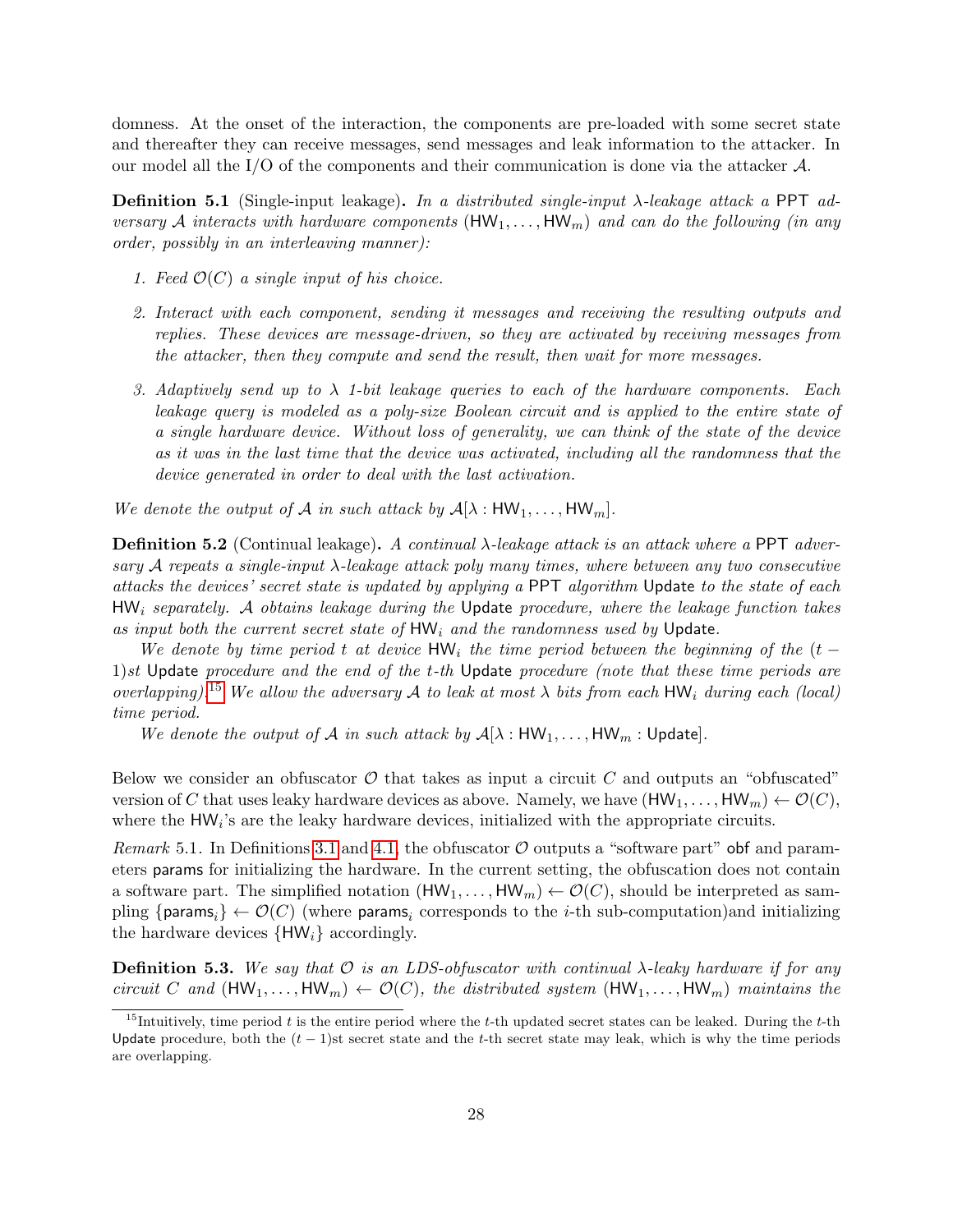functionality of C when all the messages between them are delivered intact and in addition we have the following:

For any PPT attacker A, executing a continual  $\lambda$ -bit leakage attack, there exists a PPT simulator S, such that for any ensemble of poly-size circuits  $\{\mathcal{C}_n\}$ :

$$
\left\{ \mathcal{A}(z)[\lambda:\mathsf{HW}_1,\ldots,\mathsf{HW}_m:\mathsf{Update}] \right\}_{\substack{n\in\mathbb{N},C\in\mathcal{C}_n \\ z\in\{0,1\}^{\mathrm{poly}(n)}}} \approx_c \left\{ \mathcal{S}^C(z,1^{|C|}) \right\}_{\substack{n\in\mathbb{N},C\in\mathcal{C}_n \\ z\in\{0,1\}^{\mathrm{poly}(n)}}} \;,
$$

where  $(HW_1, \ldots, HW_m) \leftarrow \mathcal{O}(C)$  and z is an arbitrary auxiliary input.

Remark 5.2. As in Definitions [2.3](#page-9-1) and [2.4,](#page-9-2) one could restrict the simulator  $\mathcal S$  in Definition [5.3,](#page-29-1) to query the oracle C only on inputs x which  $A$  feeds to his circuit C'. We note that our construction guarantees these more stringent definitions (assuming the security of our underlying  $OCL<sup>+</sup>$  compiler satisfies these more stringent definitions). We chose not to add this restriction to the definitions for the sake of simplicity.

We now present the detailed construction, followed by its analysis.

#### <span id="page-30-0"></span>5.3 The Construction

In this section we show how to construct obfuscation with leaky hardware.

We build our solution using a compiler C that is secure in the continual  $\lambda$ -OCL<sup>+</sup> model. (Recall that the  $OCL<sup>+</sup>$  model is similar to our distributed-system model, except that the different components can interact freely, not under the control of the adversary.) Namely,  $C$  converts any circuit C into a collection of leaky sub-components  $(sub_1, \ldots, sub_m)$  (that also have an update procedure, Update'), which are secure long as the adversary can only get  $\lambda$  leakage from each in each time unit and cannot see or influence the communication between them. (See Section [2.1](#page-8-1) for definitions of the  $OCL^+$  model.)

In our model, however, we need to worry about the communication between our components, so the system  $(sub_1, \ldots, sub_m)$  cannot be used as such. To secure the communication, we use non-committing encryption (as defined in Section [2.2\)](#page-10-0) for secrecy and use  $c$ -time leakage resilient MACs (as defined in Section [2.3\)](#page-10-1) for authentication.

The construction. Given a circuit C, the obfuscator  $\mathcal O$  does the following:

1. Apply the  $\lambda$ -OCL<sup>+</sup> compiler C to the circuit C and obtain a circuit

$$
C' = (sub_1, \ldots, sub_m)
$$

and an Update' procedure, such that  $(C', \mathsf{Update}')$  is secure in the continual  $\lambda$ -OCL<sup>+</sup> model. We assume for simplicity that: (a)  $sub_1$  is the input module, that takes as input the "original" input  $x \in \{0,1\}^n$  and passes it to the relevant  $\textit{sub}_j$ 's. (b)  $\textit{sub}_m$  generates the final output. (c) The exchanged messages between the modules are all of the same size  $\ell = \ell(n)$ .

- 2. Put each module  $sub_i$  in a separate hardware component  $HW_i$ .
- 3. For every two communicating modules  $i, j \in [m]$ , generate a random key  $K_{i,j} \leftarrow \{0,1\}^t$  for a  $\lambda$ -leakage-resilient MAC scheme (MAC, Vrfy), with keys of length  $t = \Theta(\lambda) + n^{\Omega(1)}$ .<sup>[16](#page-30-1)</sup> For

<span id="page-30-1"></span><sup>&</sup>lt;sup>16</sup>We usually consider  $\lambda$  that polynomially related to the security parameter n, so one can think of  $t = \Theta(\lambda)$ .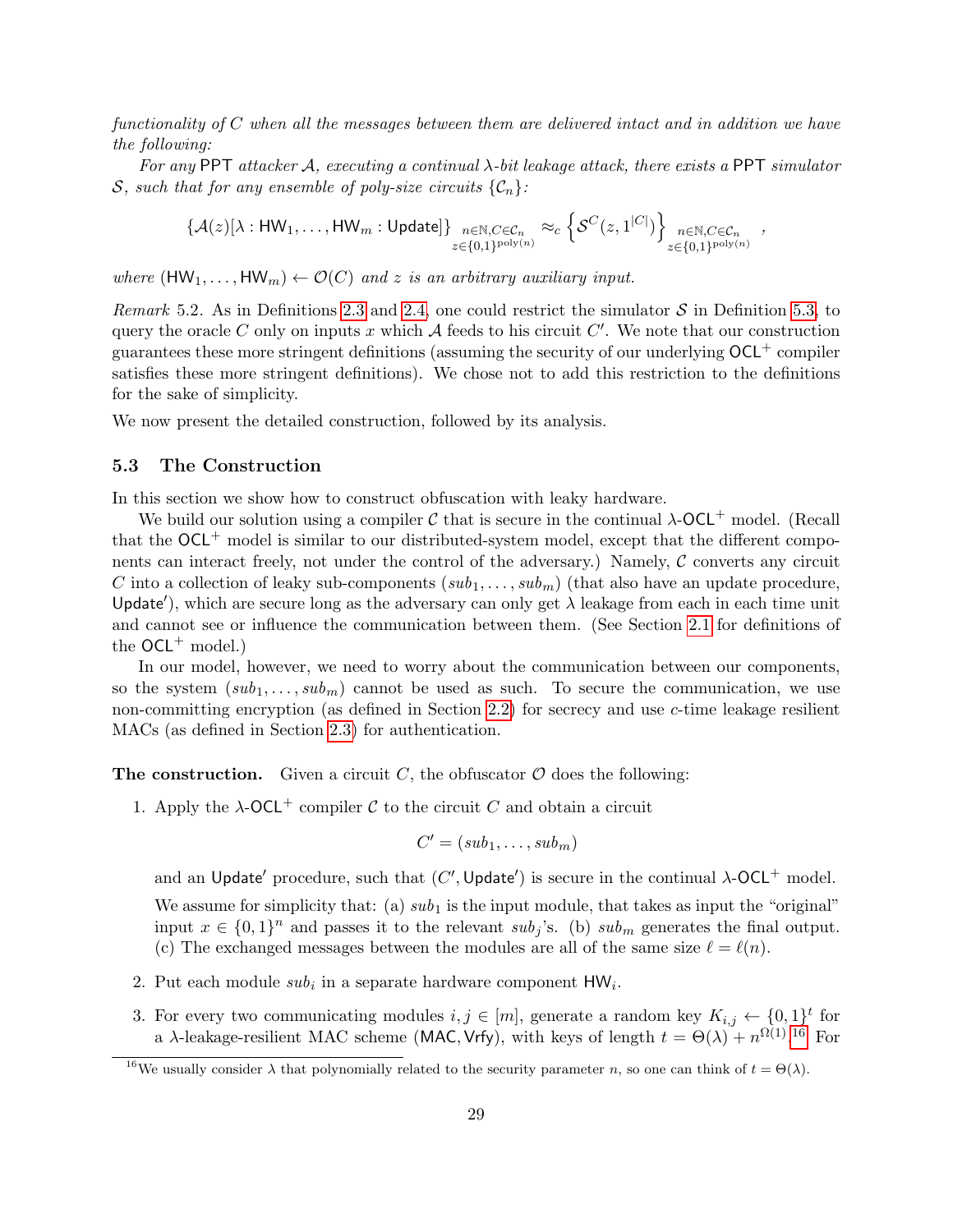every  $i \in [m]$ , hard-wire in HW<sub>i</sub> the set of keys  $\{(j, K_{i,j})\}$ , for every j such that sub<sub>i</sub> and sub<sub>i</sub> communicate.[17](#page-31-0)

- 4. For every  $i \in \{1, \ldots, m-1\}$  and every  $j \in \{2, \ldots, m\}$ , whenever sub<sub>i</sub> is supposed to send a message  $\mathbf{M} = (M_1, \ldots, M_\ell)$  to subj, the corresponding hardware HW<sub>i</sub> sends M to HW<sub>j</sub> using the non-committing encryption scheme NCE. Moreover, all the communication in this process is authenticated using the MAC scheme (MAC, Vrfy). More specifically, the hardware devices  $HW_i$  and  $HW_j$  communicate as follows:
	- (a) Hardware  $HW_i$  does the following:
		- i. For each  $k \in [\ell]$ , sample a random string  $r_{G,k} \in \{0,1\}^{\text{poly}(n)}$  and compute  $(e_k, d_k)$  $NCGen(1^n; r_{G,k}).$ 
			- Henceforth, let  $\mathbf{e} = (e_1, \ldots, e_\ell), \mathbf{d} = (d_1, \ldots, d_\ell).$
		- ii. Compute  $\sigma_{\mathbf{e}} = \mathsf{MAC}(\mathbf{e}; K_{i,j}).$
		- iii. Send  $(e, \sigma_e)$  to HW<sub>i</sub> and keep **d** as part of the secret state.
	- (b) Hardware  $HW_i$  does the following:
		- i. Verify that  $Vrfy(e, \sigma_e; K_{i,j}) = 1$  and verify that  $(e, \sigma_e)$  was not already sent by  $HW_i$ during this time period. If this check fails then discard the message e.
		- ii. If the check passes, for each  $k \in [\ell]$  choose a random string  $r_{E,k} \in \{0,1\}^{\text{poly}(n)}$ , compute  $c_k = \text{NCEnc}(M_k, e_k; r_{E,k})$ . Henceforth, let  $\mathbf{c} = (c_1, \ldots, c_\ell)$ .
		- iii. Compute  $\sigma_{\mathbf{c}} = \text{MAC}(\mathbf{c}; K_{i,j}).$
		- iv. Send  $(c, \sigma_c)$  to HW<sub>j</sub>.
	- (c) Hardware  $HW_i$  does the following:
		- i. Verify that  $Vrfy(c, \sigma_c; K_{i,j}) = 1$  and verify that  $(c, \sigma_c)$  wasn't already sent by  $HW_i$ . If this check fails then discard the message c.
		- ii. If the check passes, compute for each  $k \in [\ell], M_i = \mathsf{NCDec}(c_i, d_i)$ .

Once HW<sub>j</sub> gets M, it runs  $sub_j$  on input M (unless  $sub_j$  is waiting for additional inputs).

- 5. Finally,  $HW_m$  sends an output message (assuming  $sub_m$  is the sub-computation that generates the outputs).
- 6. For each  $HW_i$ , after each "valid" activation (i.e., after it did its share in a computation),  $HW_i$ erases all its computations and updates its secret state, using an update procedure Update, defined as follows.
	- (a) Apply the Update' procedure to update the state of  $sub_i$ .
	- (b) Refresh the MAC keys by choosing new random MAC keys  $K'_{i,j}$  for every  $j > i$  such that HW<sub>i</sub> and HW<sub>j</sub> communicate. Then send  $K'_{i,j}$  to HW<sub>j</sub>.
	- (c) Erase the previous MAC keys  $K_{i,j}$ .
	- (d) Communication: All the communication within the update procedure is done as in step 4. Namely, for each message, repeat steps  $4(a) - 4(c)$ , where the MACs are w.r.t. the previous MAC key  $K_{i,j}$ .

<span id="page-31-0"></span><sup>&</sup>lt;sup>17</sup>For simplicity, one can think of  $K_{i,j} = K_{j,i}$ .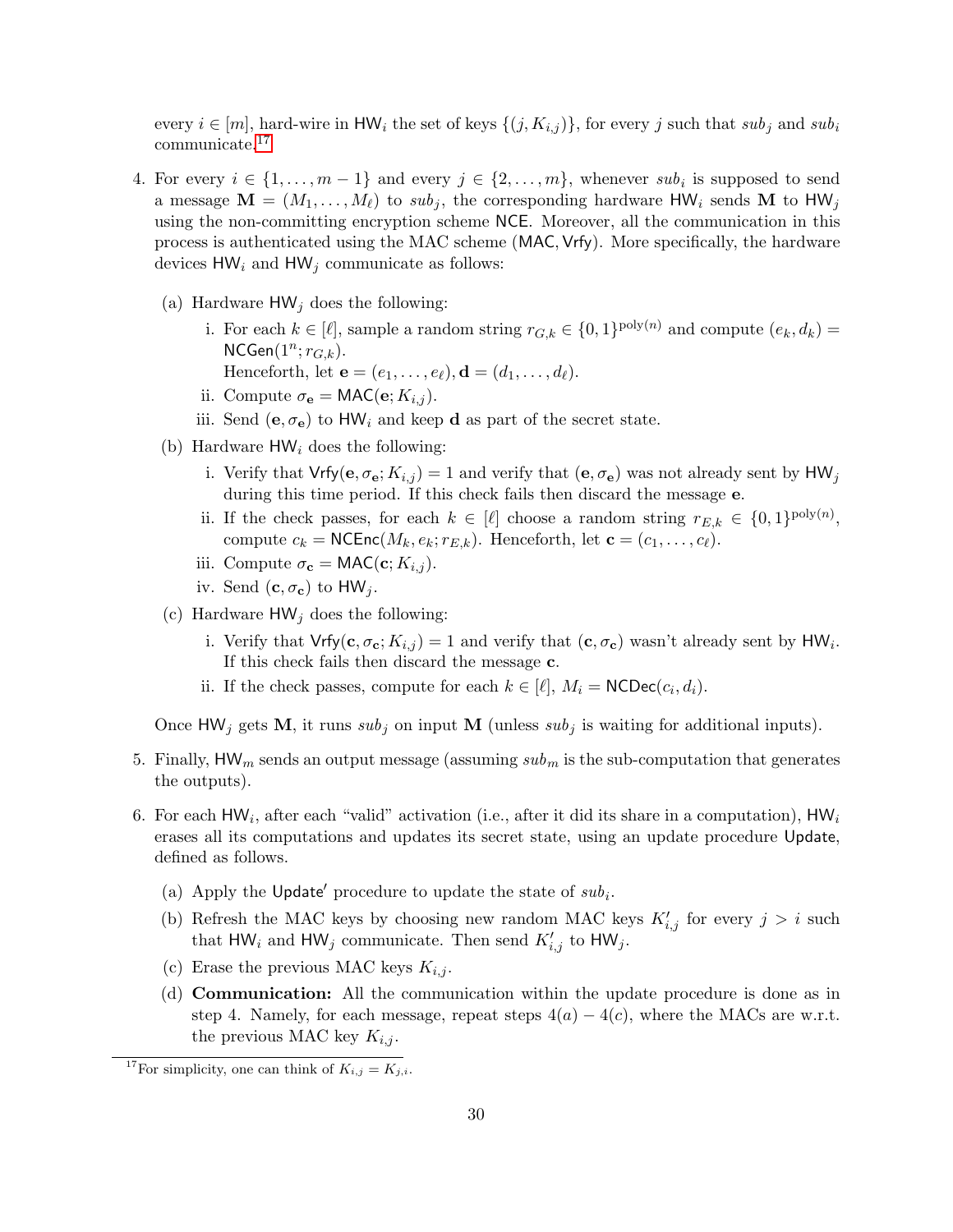<span id="page-32-4"></span>Remark 5.3. For the sake of simplicity, we assume that at the end of each computation, all the hardware devices  $HW_i$  apply the Update procedure to their state and we think of these updates as starting at the same time and ending at the same time. This assumption is only for the sake of simplicity, to avoid the need to consider both the case where  $HW_i$  updates its own state and the case where it interacts with another  $HW_j$  during the Update of  $HW_j$ . Instead, we consider all these communications as part of the Update of each  $HW_i$ .

We denote  $\mathcal{O}(C) = (HW_1, \ldots, HW_m : Update)$ . The user (evaluator) should hand the input to HW<sub>1</sub> and get the output from  $HW_m$ . We next claim that the circuit  $\mathcal{O}(C)$  is secure against continual  $λ$ -leakage attacks.

<span id="page-32-1"></span>**Theorem 5.1.** O is an obfuscator with continual  $\lambda$ -leaky hardware. Namely, for every PPT adversary A, executing a continual  $\lambda$ -leakage attack, there exists a PPT simulator S such that for every ensemble of poly-size circuits  $C = C_n$ ,

$$
\left\{ \mathcal{A}(z)[\lambda : \mathsf{HW}_1, \dots, \mathsf{HW}_m : \mathsf{Update}] \right\} \underset{z \in \{0,1\}^{\text{poly}(n)}}{\text{new}, \mathit{C} \in \mathcal{C}_n} \approx_c \left\{ \mathcal{S}^C(z, 1^{|C|}) \right\} \underset{z \in \{0,1\}^{\text{poly}(n)}}{\text{new}, \mathit{C} \in \mathcal{C}_n} ,
$$

where  $(HW_1, \ldots, HW_m : Update) \leftarrow \mathcal{O}(C)$  and z is an arbitrary auxiliary input.

#### <span id="page-32-0"></span>5.4 Obfuscation with Leaky Hardware - Proof of Security

In this section we prove Theorem [5.1,](#page-32-1) i.e., we prove that the obfuscator above is secure against continual λ-leakage attacks. First, as a warm-up, we prove that the obfuscator is secure against single-input  $\lambda$ -leakage attacks. Namely, we change the construction so that the component  $HW_1$ refuses to accept more than one input and then prove security against bounded leakage without an update. Then we prove that it is secure against continual  $\lambda$ -leakage attacks (with multiple inputs and corresponding updates).

Proof Sketch of Theorem [5.1](#page-32-1) (for single-input  $\lambda$ -leakage attackers). Fix any PPT adversary  $\mathcal{A}(z)[\lambda : HW_1, \ldots, HW_m]$  that executes a  $\lambda$ -leakage attack. We need to construct a PPT simulator  $S$ , such that

<span id="page-32-3"></span>
$$
\mathcal{A}(z)[\lambda : \mathsf{HW}_1, \dots, \mathsf{HW}_m] \approx_c \mathcal{S}^C(z, 1^{|C|}) . \tag{2}
$$

To this end, we construct a (OCL<sup>+</sup>) PPT adversary  $\mathcal{A}'(z)[\lambda : sub_1, \ldots, sub_m]$  that launches a singleinput  $\lambda$ -leakage attack on  $C' = (sub_1, \ldots, sub_m)$ , such that

<span id="page-32-2"></span>
$$
\mathcal{A}(z)[\lambda : \mathsf{HW}_1, \dots, \mathsf{HW}_m] \approx_c \mathcal{A}'(z)[\lambda : sub_1, \dots, sub_m].
$$
 (3)

Then, we use the security of C' in the  $\lambda$ -OCL<sup>+</sup> model to claim that there exists a PPT simulator  $\mathcal{S}$ , such that

$$
\mathcal{A}'(z)[\lambda: sub_1, \ldots, sub_m] \approx_c \mathcal{S}^C(z, 1^{|C|}) \ .
$$

This, together with Equation [\(3\)](#page-32-2), implies Equation [\(2\)](#page-32-3), as desired.

Thus, it remains to construct a  $(OCL^+)$  PPT adversary  $\mathcal{A}'(z)[\lambda: sub_1, \ldots, sub_m]$  that satisfies Equation [\(3\)](#page-32-2). In what follows we define such a PPT adversary  $\mathcal{A}'(z)[\lambda : sub_1, \ldots, sub_m]$ . The adversary  $A'$  simulates  $A$  as follows.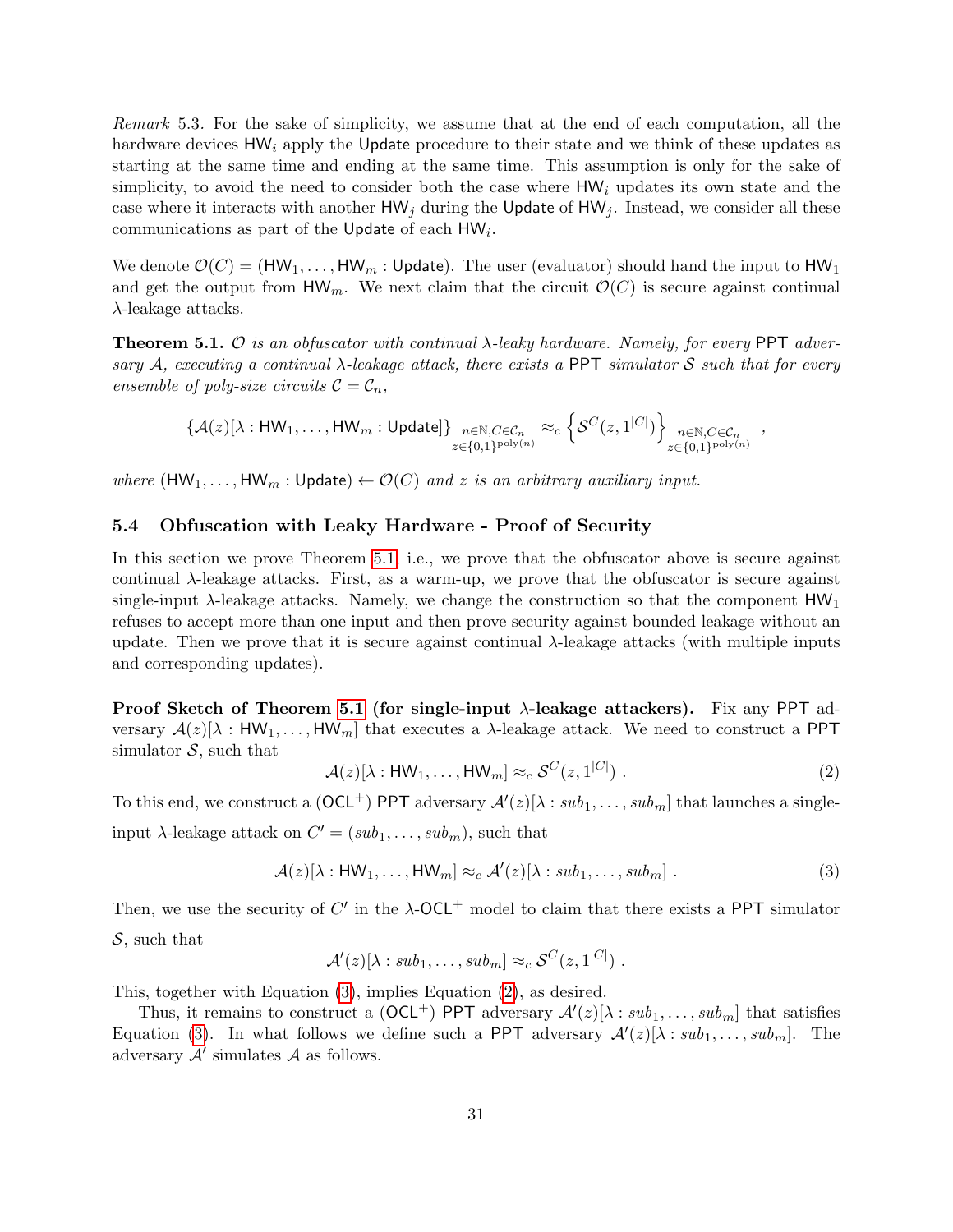- 1. Choose a random MAC key  $K_{i,j}$  for every two communicating hardware devices  $HW_i$  and  $HW_i$ .
- 2. When the adversary A feeds  $HW_1$  with some input  $x \in \{0,1\}^n$ , the adversary A' simulates the entire message exchange between all the hardware devices using the simulator NCSim of the NCE scheme, as follows: Each time  $HW_i$  is supposed to send  $HW_j$  a message (of length  $\ell$ ) via the NCE scheme, the adversary  $\mathcal{A}'$  does the following:
	- (a) For  $k \in [\ell]$ , sample an equivocal tuple,  $(e_k, c_k, r_{G,k}^0, r_{E,k}^0, r_{G,k}^1, r_{E,k}^1) \leftarrow \mathsf{NCSim}(1^n)$ .
	- (b) Compute  $\sigma_{\mathbf{e}} = \mathsf{MAC}(\mathbf{e}; K_{i,j})$
	- (c) Simulate  $HW_j$  sending the pair  $(e, \sigma_e)$  to  $HW_i$ .
	- (d) Compute  $\sigma_{\mathbf{c}} = \text{MAC}(\mathbf{c}; K_{i,j})$  and simulate HW<sub>i</sub> sending the pair  $(\mathbf{c}, \sigma_{\mathbf{c}})$  to HW<sub>j</sub>.

In addition, A' will start the computation of  $C'(x)$  and obtain  $y = C(x)$ . Finally, it simulates  $HW_m$  outputting y.

The adversary A sees all the communication View  $\triangleq (\{(\mathbf{e}, \sigma_{\mathbf{e}}), (\mathbf{c}, \sigma_{\mathbf{c}})\}, y)$  and based on this information, may choose to adaptively leak from each hardware device.

- 3. Each time A sends a leakage query L to  $HW_i$ , the adversary A' will send a leakage query L' to  $sub_i$ . Given the state of  $sub_i$ , L' will simulate the corresponding state of  $HW_i$  and apply L on the simulated state. The simulated state is computed as follows.
	- (a) If A determines the leakage function L before it determines the input x, then the (secret) state of HW<sub>i</sub> contains only the state of sub<sub>i</sub> and the set of MAC keys  $\{j, K_{i,j}\}$  for every  $sub_j$  that communicates with  $sub_i$ . In this case,

$$
L'(subi) \triangleq L(subi, \{j, Ki,j\}),
$$

simulates the leakage correctly, since

$$
(subi, {j, Ki,j}) \equiv state(HWi) ,
$$

where state(HW<sub>i</sub>) is the internal state of HW<sub>i</sub>, as desired and  $sub_i$  should be interpreted as the entire state of  $sub_i$ , including inputs and randomness.

(b) If L is determined after the adversary  $A$  specifies the input x, then  $L'$  will also need to simulate all the encryption randomness within the state of  $HW_i$ . This includes both the randomness  $\{r_G\}$ , used in key generation for incoming messages and randomness  $\{r_E\}$ , used for encryption of outgoing messages.

The input  $sub_i$  for  $L'$  determines all incoming and outgoing (plaintext) messages, which will be used to simulate the input for  $L$  as follows.

- i. For each incoming message  $\mathbf{M} = (M_1, \ldots, M_\ell)$  from some subj, use the equivocal (key generation) randomness, computed in Step  $2(a)$  above, choosing the randomness corresponding to the plaintext M. Denote this simulated randomness by  $R_G(j, \mathbf{M}) = (r_{G,1}^{M_1} \dots, r_{G,\ell}^{M_{\ell}}).$
- ii. For each incoming message  $\mathbf{M}' = (M'_1, \ldots, M'_\ell)$  from some  $sub_j$ , use the equivocal (encryption) randomness according to the plaintext  $\mathbf{M}'$ , to compute  $R_E(j, \mathbf{M}') = (r_{E,1}^{M'_1} \dots, r_{E,\ell}^{M'_{\ell}}).$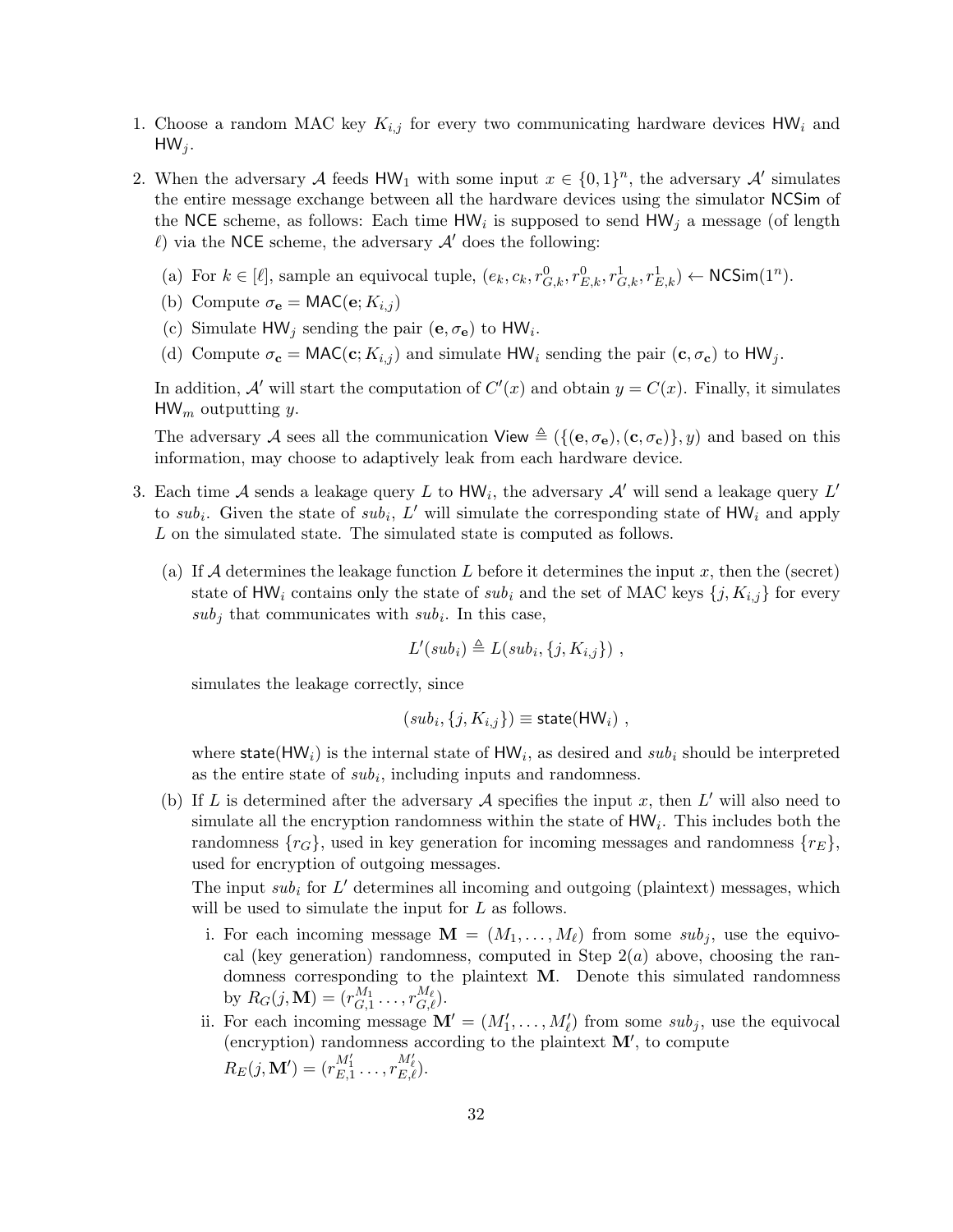Finally, let

$$
L'(subi) \triangleq L(subi, {j, Ki,j}, {RG(j, M)}, {RE(j, M')}) .
$$

Let COM<sup>SIM</sup> denote the incoming/outgoing communication of  $HW_i$  in a simulated execution and let  $COM_i^{REAL}$  denote the communication in a real execution, with the additional assumption that the adversary does not interfere with the communication. (This assumption can be removed as explained later, in the Item 4). We note that by the definition of a non-committing encryption,

 $\mathsf{COM}^{\mathsf{SIM}}_i, (sub_i, \{j, K_{i,j}\}, \{R_G(j,\mathbf{M})\}, \{R_E(j,\mathbf{M}')\}) \approx_c \mathsf{COM}^{\mathsf{REAL}}_i, \mathsf{state}(\mathsf{HW}_i) \;.$ 

This follows from the fact that if there exists a PPT adversary that can distinguish between the two, where in the latter the public keys and the ciphertext are generated using the NCGen and NCEnc (as opposed to using the simulator NCSim), then one can use this adversary to break the computational indistinguishability between the real view and the simulated view of the non-committing encryption (see Definition [2.5\)](#page-10-3).

4. If at any time A tries to interfere the message exchange, by trying to feed  $HW_i$  an input  $(m, \sigma)$ , which supposedly came from  $HW_i$ , the adversary  $A'$  discards this message.

Note that if HW<sub>j</sub> hasn't previously sent HW<sub>i</sub> the message  $(m, \sigma)$  then the probability that  $\sigma$  is a valid MAC for m is negligible. This follows from the fact that the underlying MAC scheme is robust to  $\lambda$ -bits of leakage (i.e., it remains secure even if  $\lambda$  bits of its secret keys are leaked). Thus, with overwhelming probability  $HW_i$  will discard m. On the other hand, if  $(m, \sigma)$  is a message that was already sent from HW<sub>j</sub> to HW<sub>i</sub>, then HW<sub>i</sub> also discards m.

Denote all the simulated communication between the hardware devices by

$$
\mathsf{View} \triangleq \left\{\mathsf{COM}^\mathsf{SIM}_i\right\} \triangleq \left\{(\mathbf{e}, \sigma_\mathbf{e}), (\mathbf{c}, \sigma_\mathbf{c})\right\}
$$

and by  $o_i$  the output of the *i*-th leakage query. The adversary  $\mathcal{A}'$  outputs whatever  $\mathcal{A}$  would had it received  $o_i$  from its *i*-th leakage query. Namely, A' outputs  $A(V_iew, o_1, \ldots, o_t)$ .

All in all, it follows that the simulation of  $A$  is computationally indistinguishable from a real leakage attack and thus

$$
\mathcal{A}(z)[\lambda; HW_1, \ldots, HW_m] \approx_c \mathcal{A}'(z)[\lambda; sub_1, \ldots, sub_m],
$$

as desired. (Formally, the above is shown via a standard hybrid argument, where in the i'th hybrid,  $HW_1, \ldots, HW_{i-1}$  communicate as in a simulated interaction,  $HW_{i+1}, \ldots, HW_m$  communicate as in the real interaction and  $HW_i$  communicates with the first components as in a simulated interaction and with latter components as in a real interaction.)

 $\Box$ 

**Proof Sketch of Theorem [5.1](#page-32-1) (for continual**  $\lambda$ **-leakage attacks).** Fix any PPT adversary  $\mathcal{A}(z)[\lambda;\mathsf{HW}_1,\ldots,\mathsf{HW}_m:\mathsf{Update}]$  that executes a continual  $\lambda$ -leakage attack. We need to construct a PPT simulator  $S$ , such that

<span id="page-34-0"></span>
$$
\mathcal{A}(z)[\lambda : \mathsf{HW}_1, \dots, \mathsf{HW}_m : \mathsf{Update}] \approx_c \mathcal{S}^C(z, 1^{|C|}) , \tag{4}
$$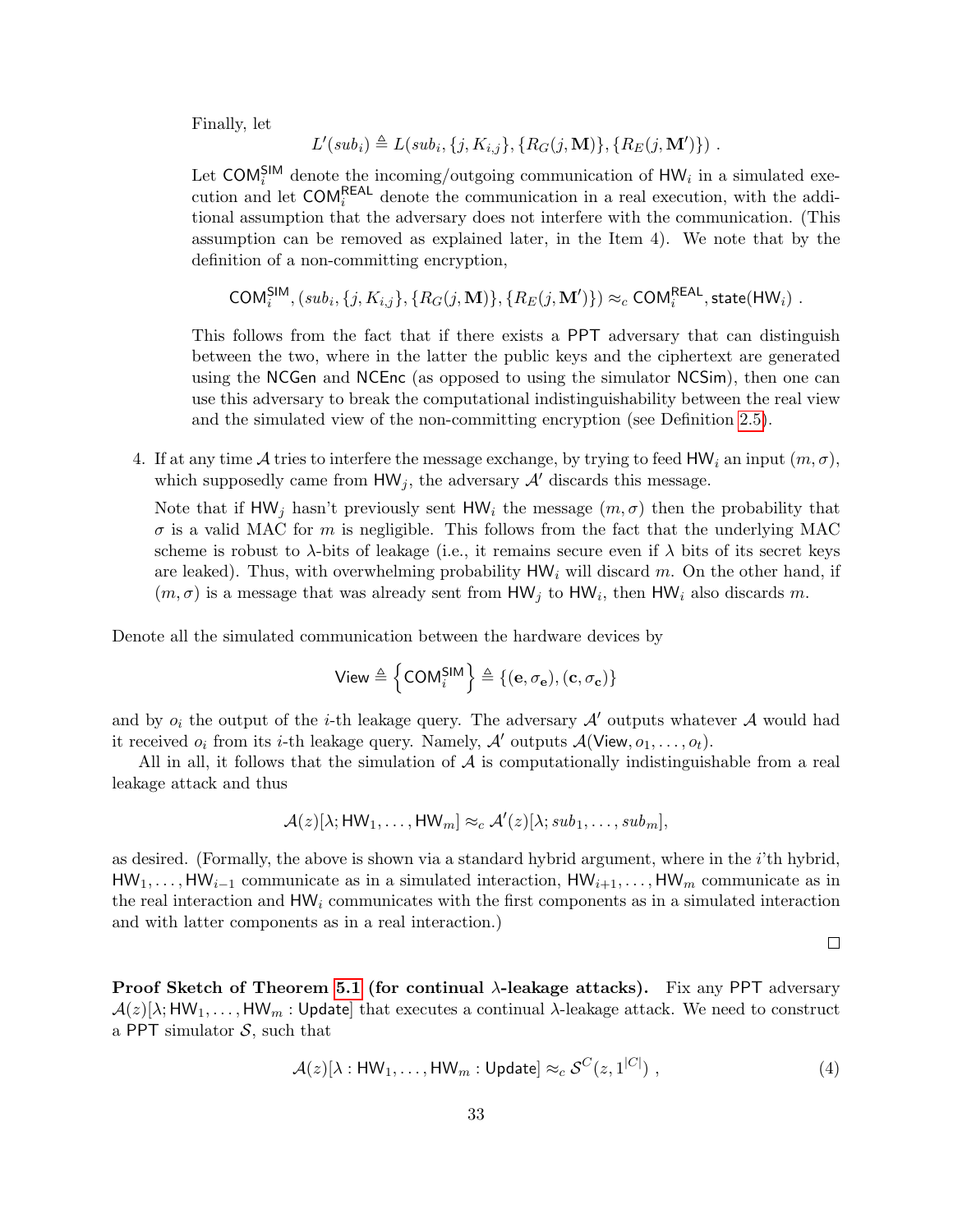To this end, as in the single-input case, we construct a  $(OCL<sup>+</sup>)$  PPT adversary

$$
\mathcal{A}'(z)[\lambda:sub_1,\ldots,sub_m:\mathsf{Update}']
$$

that launches a continual  $\lambda$ -leakage attack on  $(C' = (sub_1, \ldots, sub_m)$ , Update'), such that

<span id="page-35-0"></span>
$$
\mathcal{A}(z)[\lambda:\mathsf{HW}_1,\ldots,\mathsf{HW}_m:\mathsf{Update}]\approx_c \mathcal{A}'(z)[\lambda:sub_1,\ldots,sub_m:\mathsf{Update}']\ .
$$
 (5)

Then, we use the security of  $(C', \mathsf{Update}')$  in the continual  $\lambda$ -OCL<sup>+</sup> to claim that there exists a PPT simulator  $S$  such that

$$
\mathcal{A}'(z)[\lambda: sub_1, \ldots, sub_m: \mathsf{Update'}] \approx_c \mathcal{S}^C(z, 1^{|C|}) .
$$

This, together with Equation  $(5)$ , implies Equation  $(4)$ , as desired. It remains to construct a  $(OCL<sup>+</sup>)$ 

PPT adversary  $\mathcal{A}'(z)[\lambda: sub_1,\ldots, sub_m: \mathsf{Update}']$  that satisfies Equation [\(5\)](#page-35-0). In what follows we define such a PPT adversary  $\mathcal{A}'(z)[\lambda:sub_1,\ldots,sub_m:\mathsf{Update}']$ .

The adversary  $\mathcal{A}'$  simulates  $\mathcal A$  exactly as in the single-input case. The only difference is that in this setting the secret states are being updated and there may be leakage during the update procedures.

- The adversary  $A'$  simulates the Update procedure of each  $HW_i$  as follows:
	- 1. The secret state of  $sub_i$  is updated by the Update' procedure of  $C' = (sub_1, \ldots, sub_m)$ .
	- 2. To simulate the update of the secret keys  $\{K_{i,j}\}$  for the MACs of HW<sub>i</sub>, the adversary  $\mathcal{A}'$ chooses a fresh key  $K'_{i,j}$  for every  $j > i$  for which  $HW_i$  and  $HW_j$  communicate. Then, it simulates  $HW_i$  sending  $K'_{i,j}$  to  $HW_j$  encrypted using the NCE scheme and adds a MAC using the previous MAC key  $K_{i,j}$ . However, A' will use the simulator NCSim to simulate the ciphertext (rather than using the real encryption algorithm NCEnc). Namely, denote  $K'_{i,j} = (b_1, \ldots, b_\ell)$ . The adversary  $\mathcal{A}'$  does the following.
		- (a) For  $k \in [\ell]$ , compute  $(e_k, c_k, r_{G,k}^0, r_{E,k}^0, r_{G,k}^1, r_{E,k}^1) \leftarrow \mathsf{NCSim}(1^n)$ . Let **e** =  $(e_1, ..., e_\ell), c = (c_1, ..., c_\ell)$
		- (b) Compute  $\sigma_{\mathbf{e}} = \text{MAC}(\mathbf{e}; K_{i,j})$  and simulate  $\text{HW}_j$  sending the pair  $(\mathbf{e}, \sigma_{\mathbf{e}})$  to  $\text{HW}_i$ .
		- (c) Compute  $\sigma_{\mathbf{c}} = \text{MAC}(\mathbf{c}; K_{i,j})$  and simulate HW<sub>i</sub> sending the pair  $(\mathbf{c}, \sigma_{\mathbf{c}})$  to HW<sub>j</sub>.

The simulation property of the NCE scheme (see Definition [2.5\)](#page-10-3) implies that the simulated communication during the simulated update is computationally indistinguishable from the communication in the real Update.

- The adversary  $A'$  simulates any leakage query L that A sends to  $HW_i$  during the above Update procedure, by sending a leakage function  $L'$  to  $sub_i$  during its own Update procedure.  $L'$  applies L to the "simulated state" of  $HW_i$ , which contains the following values (in addition to the state of  $sub_i$ ).
	- 1. The MAC keys  $\{j, K_{i,j}\}$  for every  $j \in [m]$  for which HW<sub>i</sub> and HW<sub>j</sub> interact.
	- 2. The new MAC keys  $\{j, K'_{i,j}\}$  for every  $j \in [m]$  for which  $HW_i$  and  $HW_j$  interact.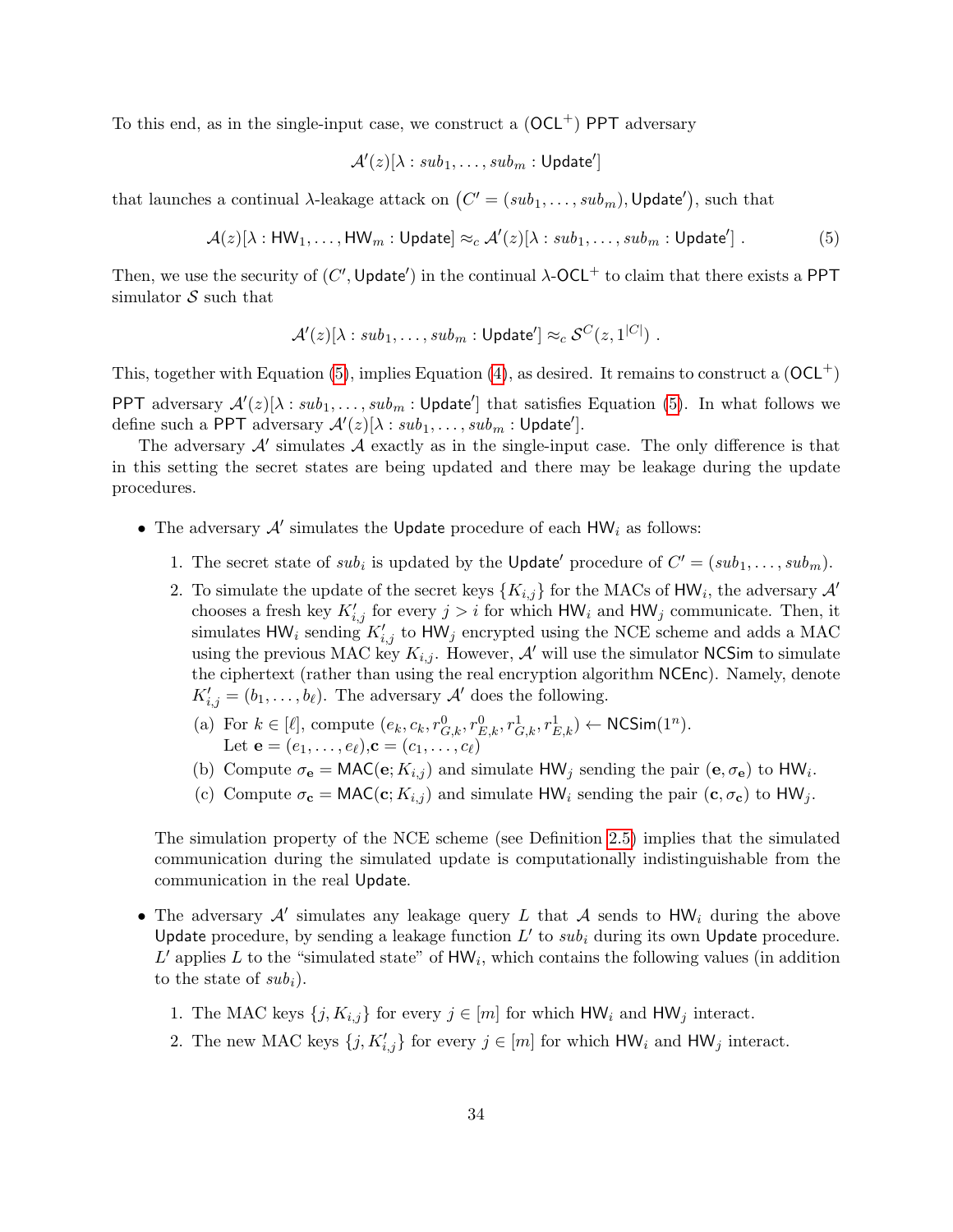3. Simulated randomness for the transmission of the new keys  $\{R_G(j, K'_{i,j})\}$  and  ${R_E(j, K'_{j,i})}$ , which is taken from the equivocal tuples generated in Step 2(*a*) above, according to each one of the plaintexts  $K'_{i,j}$ .

We remark that the incoming and outgoing messages (as well as the randomness for their transmission) are not a part of the state of  $HW_i$  during the update phase.

 $A'$  then creates the leakage function

$$
L'(sub_i, r') \triangleq L\left(sub_i, r'; \{K_{i,j}\}; \{K'_{i,j}\}, \{R_G(j, K'_{j,i})\}, \{R_E(j, K'_{j,i})\}\right) ,
$$

where  $r'$  denotes the randomness used by Update' and the tuple

 $(r', \{K'_{i,j}\}, \{R_G(j, K'_{j,i})\}, \{R_E(j, K'_{j,i})\})$  should be thought of as the randomness used by the Update procedure of  $HW_i$ . (Recall that as mentioned in Remark [5.3,](#page-32-4) we consider all the computation done by  $HW_i$  in between two consecutive computations, as part of the Update procedure of  $HW_i$ ).

As was argued in the single-input case, the simulation property of the non-committing encryption scheme implies:

$$
(sub_i,r';\lbrace K_{i,j}\rbrace;\lbrace K'_{i,j}\rbrace,\lbrace R_G(j,K'_{j,i})\rbrace,\lbrace R_E(j,K'_{j,i})\rbrace)
$$
,
$$
\mathsf{COM}^{\mathsf{SIM}}_i \approx_c \mathsf{state}(\mathsf{HW}_i),r,\mathsf{COM}^{\mathsf{REAL}}_i
$$

where r denotes the real randomness used by Update and where  $\textsf{COM}_i^{\textsf{SIM}}, \textsf{COM}_i^{\textsf{REAL}}$  denote the simulated and real communication during an update.

Therefore,  $A'$  simulates both the Update procedures and leakage during the Update procedures in a computationally indistinguishable manner. In addition, as argued in the single-input case,  $\mathcal{A}'$  simulates the communication and the leakage which is not during the Update phase also in a computationally indistinguishable manner. Thus, we conclude that

$$
\mathcal{A}(z)[\lambda;\mathsf{HW}_1,\ldots,\mathsf{HW}_m:\mathsf{Update}]\approx_c \mathcal{A}'(z)[\lambda; sub_1,\ldots,sub_m:\mathsf{Update}],
$$

as desired. (As before, to show the above formally, one should use an hybrid argument, where in each hybrid the first invocations are performed as in a simulated execution and the last as in a real execution.)

 $\Box$ 

<span id="page-36-0"></span>5.5 The Leakage-Rate

Theorem [5.1](#page-32-1) states that the obfuscator  $\mathcal{O}$ , constructed in Section [5.3,](#page-30-0) is secure with continual  $\lambda$ -leaky hardware. Here,  $\lambda$  refers to the maximal number of leakage bits that the underlying OCL<sup>+</sup> compiler can take, when the secret state of each  $sub_i$  is of size  $\Sigma = \Sigma(\lambda, n)$  (where n is the security parameter). In what follows, we address the relation between  $\lambda$  and the size of the secret state of each HW<sub>i</sub> in our construction, which we will denote by  $\Sigma' = \Sigma'(\lambda, n)$ . We show that (with a slight augmentation) our construction can tolerate the same leakage-rate as the underlying OCL<sup>+</sup> compiler, up to constant factors; namely, we show that  $\Sigma' = O(\Sigma)$ .

We first note the following facts regarding the construction presented in Section [5.3:](#page-30-0) During each activation, each component  $HW_i$  interacts with a constant number of components and this interaction includes exchanging a constant number of messages. Hence, the **secret** state of  $HW_i$ includes: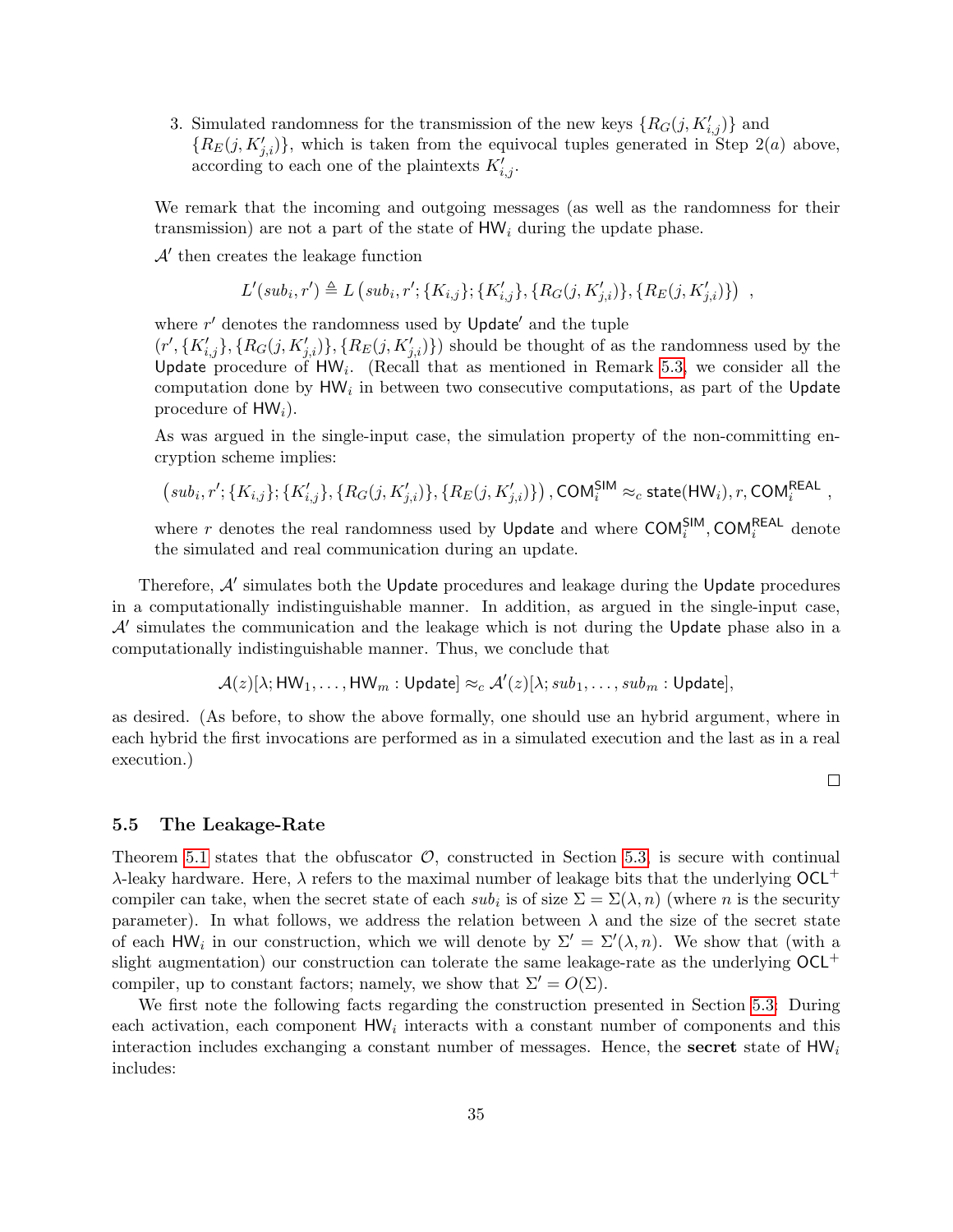- 1. The secret state of  $sub_i$ , which is of size  $\Sigma$ .
- 2. A constant number of MAC keys  $K_{i,j}$ , each of size  $\Theta(\lambda) + n^{\Omega(1)}$ .
- 3. A constant number of decryption keys d. Each d corresponds to a single incoming message **M** and is of size at least  $|\mathbf{M}| \cdot n^{\Omega(1)}$ . Indeed, **d** includes an NCE decryption key of size  $n^{\Omega(1)}$ for each message bit. In particular, since the messages during updates include the MAC keys, the size of the corresponding **d**'s is at least  $\lambda \cdot n^{\Omega(1)}$ .
- 4. When HW<sub>i</sub> transmits a message, its secret state also includes the randomness  $r_E$  for the encryption, which is also done bit-by-bit. Here however, we can assume that after creating each encryption,  $r_E$  is deleted. Hence, the size of this part only is dominated by the other parts.

Therefore, the total size of the secret state is

$$
\Sigma' = \Sigma + \Theta(\lambda) + \lambda \cdot n^{\Omega(1)}.
$$

It follows that if  $\Sigma = \lambda \cdot n^{\Omega(1)}$ , then indeed  $\Sigma' = O(\Sigma)$ . For the [\[26\]](#page-40-3) compiler (see Theorem [2.1\)](#page-10-4) it indeed holds that  $\Sigma = \Theta(\lambda^3)$ , where  $\lambda$  is polynomially related to the security parameter *n*.

We next explain how to augment our scheme so that  $\Sigma' = O(\Sigma)$ , even if  $\Sigma/\lambda = n^{o(1)}$ . (Indeed, [\[28\]](#page-40-2) achieve  $\Sigma = O(\lambda)$ , albeit with the assumption of a leak-free hardware component.) For this purpose, for each transmitted message  $\bf{M}$  with  $\ell$  bits, instead of storing all the keys in the corresponding tuple  $\mathbf{d} = (d_1, \ldots, d_\ell)$ , we would like to transmit M bit-by-bit and in between delete the keys  $d_i$  (as we do with the randomness  $r_E$ ). However, this also implies that we would have to authenticate each corresponding public key  $e_i$  separately, instead of authenticating the entire  $e$  all at once, as we do now. This, however, can not be done, as long as we are using information theoretic MAC schemes. Indeed, the number of messages that can be authenticated by a single key can not exceed the key's length (while the messages do exceed the key length, as they include the MAC keys for the next activation). The solution for this is rather simple. Instead of transmitting the message itself bit-by-bit, we first establish one-time-pad random bits, using bit-by-bit NCE transmissions (with secret key erasures), but without authentication. Only once we finished transmitting, we authenticate all the communication at once. If the authentication went through, we can then use the one-time pads to transmit the message. Storing the random bits blows up the size only by an additive factor of  $O(\Sigma)$ , as required.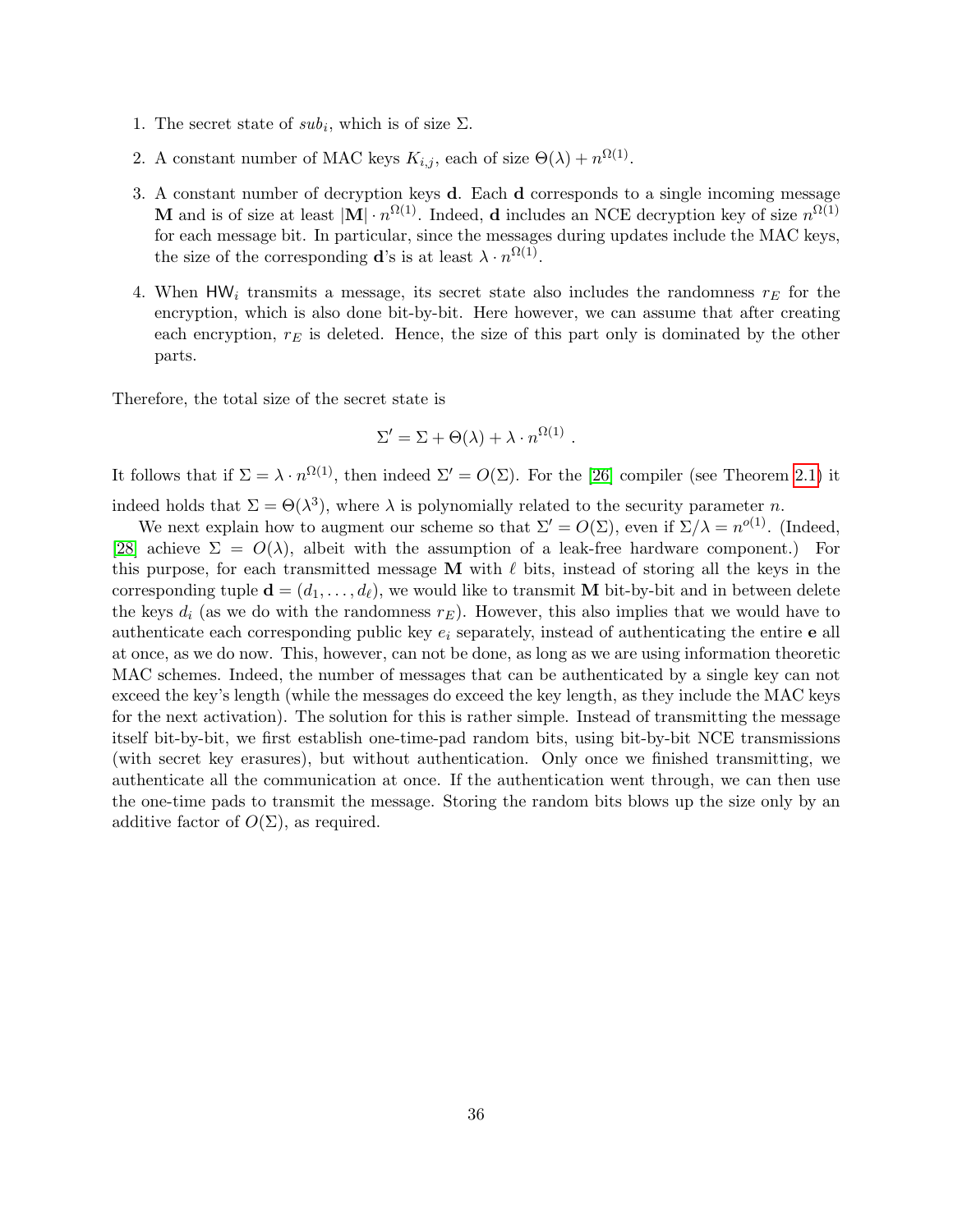# <span id="page-38-0"></span>6 Putting it All Together.

To combine the results of Sections [3,](#page-13-0)[4](#page-22-0) and [5.](#page-26-0) We start with a "circuit-specific" scheme as the one constructed in Section [3.](#page-13-0) We then use the transformation from Section [4](#page-22-0) to get a "general-purpose" scheme. Finally, we augment the scheme as follows. Instead of supplying the adversary with the single (general-purpose) device, we use the procedure in Section [5](#page-26-0) to re-compile the device into multiple devices, which communicate via the adversary and can withstand leakage.

specifically, our scheme consists of algorithms ( $Gen, O, Eval$ ).  $Gen(1^n, \overrightarrow{HW})$  outputs public parameters pub and initializes the system of hardware devices  $\overrightarrow{HW} = \{HW_i\}_{i \in [m]}$  with corresponding private parameters. The system  $\overrightarrow{HW}$  is then given to the evaluator and the parameters pub are published. Any party that wishes to send an obfuscation of a circuit  $C$  to the evaluator, applies  $\mathsf{obf} \leftarrow \mathcal{O}(\mathsf{pub}, C)$  and sends the resulting blob  $\mathsf{obf}$ . To evaluate C on input x, the evaluator applies Eval<sup>HW</sup>(x, obf) (including interaction with the system  $\overrightarrow{HW}$ ).

The algorithms  $(Gen, O, Eval)$  are instantiated according to the general-purpose scheme (Gen<sub>GP</sub>,  $\mathcal{O}_{GP}$ , Eval<sub>GP</sub>) (that is not leakage-resilient) and the LDS-obfuscator (compiler)  $\mathcal{O}_{LDS}$ . That is, Gen applies Gen<sub>GP</sub> to obtain the public parameters pub and a secret circuit  $C_{\text{prv}}$  implementing the general-purpose device. It then applies  $\mathcal{O}_{LDS}(C_{\text{prv}})$  to get the initialized hardware system  $\overline{HW}$ . The obfuscation  $\overline{O}$  is done by applying  $\mathcal{O}_{GP}$ . The evaluation is done by applying Eval<sub>GP</sub> as follows. Whenever, Eval<sub>GP</sub> performs a query q meant for  $C_{\text{prv}}$ , we interact with the system  $\overrightarrow{HW}$  to compute  $C_{\text{prv}}(q)$ .

**Theorem 6.1.** Let  $(Gen_{GP}, \mathcal{O}_{GP}, \text{Eval}_{GP})$  be a general-purpose obfuscation scheme (as in Defini-tion [4.1\)](#page-23-2) and let  $\mathcal{O}_{LDS}$  be an LDS-obfuscator against  $\lambda$ -continual leakage (as in Definition [5.3\)](#page-29-1). Then the scheme (Gen,  $\mathcal{O},$  Eval) described above is a general-purpose obfuscation scheme which is secure in the leaky distributed system model against  $\lambda$ -continual leakage.

Proof sketch. The functional correctness of the scheme is straight forward. We focus on the security requirement. We would like to show that any attacker  $A$  has a simulator  $S$  so that for any poly set of circuits  $C_1, \ldots, C_t$  and auxiliary input  $z \in \{0, 1\}^{\text{poly}(n)}$  it holds that:

$$
\mathcal{A}(z, \textsf{obf}_1, \ldots, \textsf{obf}_t) \left[ \lambda : \overrightarrow{\textsf{HW}} \right] \approx_c \mathcal{S}(z)^{C_1, \ldots, C_t}(z, |C_1|, \ldots, |C_t|)
$$

Where  $\mathsf{obf}_i \leftarrow \mathcal{O}_{GP}(\mathsf{pub}, C_i)$ ,  $(\mathsf{pub}, C_{\mathsf{prv}}) \leftarrow \mathsf{Gen}_{GP}(1^n)$  and  $\overrightarrow{\mathsf{HW}} \leftarrow \mathcal{O}_{LDS}(C_{\mathsf{prv}})$ .

Indeed, since  $\mathcal{O}_{LDS}$  is secure against  $\lambda$ -continual leakage,  $\mathcal{A}$  can be simulated by a PPT simulator  $\mathcal{S}_{LDS}$  that only gets oracle access to  $C_{\text{prv}}$ , i.e.:

$$
\mathcal{A}(z, \textsf{obf}_1, \ldots, \textsf{obf}_t) \left[ \lambda : \overrightarrow{\textsf{HW}} \right] \approx_c \mathcal{S}^{C_{\textsf{PIV}}}_{LDS}(z, \textsf{obf}_1, \ldots, \textsf{obf}_t)
$$

Moreover, since ( $\mathsf{Gen}_{GP}, \mathcal{O}_{GP}$ ) is a general-purpose scheme  $\mathcal{S}_{LDS}$  has a simulator  $\mathcal S$  such that:

$$
\mathcal{S}_{LDS}^{C_{\text{prv}}}(z,\text{obf}_1,\ldots,\text{obf}_t) \approx_c \mathcal{S}(z)^{C_1,\ldots,C_t}(z,|C_1|,\ldots,|C_t|)
$$

The result follows.

37

 $\Box$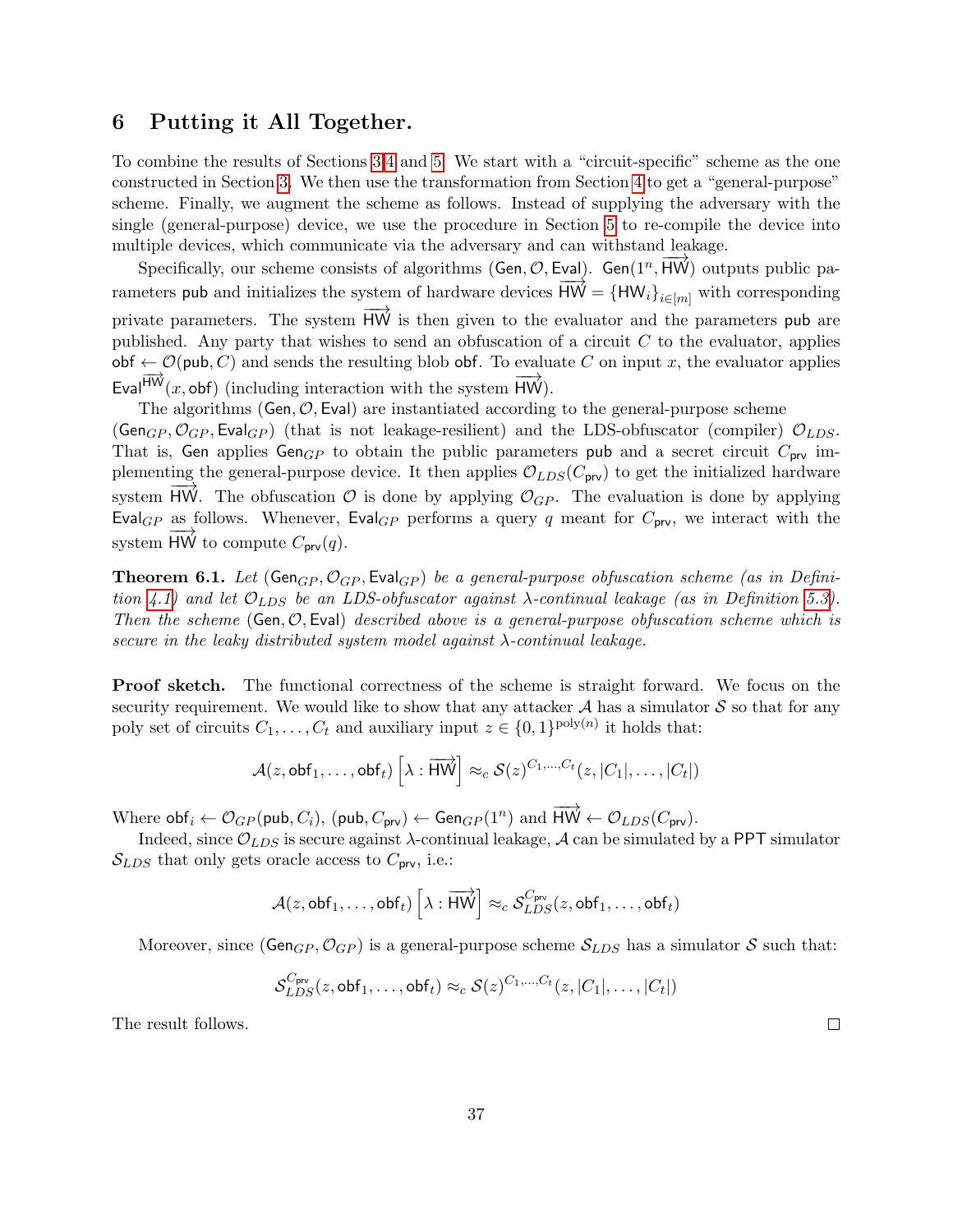# References

- <span id="page-39-10"></span>[1] Miklós Ajtai. Secure computation with information leaking to an adversary. In  $STOC$ , pages 715–724, 2011.
- <span id="page-39-5"></span>[2] Adi Akavia, Shafi Goldwasser, and Carmit Hazay. Distributed Public Key Encryption Schemes. manuscript, 2010.
- <span id="page-39-9"></span>[3] Adi Akavia, Shafi Goldwasser, and Vinod Vaikuntanathan. Simultaneous hardcore bits and cryptography against memory attacks. In Omer Reingold, editor, Theory of Cryptography - TCC 2009, volume 5444 of Lecture Notes in Computer Science, pages 474–495. Springer, 2009.
- <span id="page-39-3"></span>[4] Mustafa Atici and Douglas R. Stinson. Universal hashing and multiple authentication. In CRYPTO, pages 16–30, 1996.
- <span id="page-39-14"></span>[5] Boaz Barak. How to go beyond the black-box simulation barrier. In FOCS, pages 106–115, 2001.
- <span id="page-39-4"></span>[6] Boaz Barak and Oded Goldreich. Universal arguments and their applications. SIAM J. Comput., 38(5):1661–1694, 2008.
- <span id="page-39-13"></span>[7] Boaz Barak, Oded Goldreich, Shafi Goldwasser, and Yehuda Lindell. Resettably-sound zeroknowledge and its applications. In FOCS, pages 116–125, 2001.
- <span id="page-39-1"></span>[8] Boaz Barak, Oded Goldreich, Russell Impagliazzo, Steven Rudich, Amit Sahai, Salil P. Vadhan, and Ke Yang. On the (im)possibility of obfuscating programs. In CRYPTO, pages 1–18, 2001.
- <span id="page-39-0"></span>[9] Robert M. Best. Microprocessor for executing enciphered programs. US Patent 4168396, 1979.
- <span id="page-39-8"></span>[10] Nir Bitansky and Ran Canetti. On strong simulation and composable point obfuscation. In Advances in Cryptology - CRYPTO 2010, pages 520–537, 2010.
- <span id="page-39-11"></span>[11] Nir Bitansky, Ran Canetti, and Shai Halevi. Leakage tolerant interactive protocols. Manuscript, 2011. <http://eprint.iacr.org/2011/204>.
- <span id="page-39-12"></span>[12] Dan Boneh, Shai Halevi, Michael Hamburg, and Rafail Ostrovsky. Circular-Secure Encryption from Decision Diffie-Hellman. In Advances in Cryptology - CRYPTO 2008, volume 5157 of Lecture Notes in Computer Science, pages 108–125. Springer, 2008.
- <span id="page-39-15"></span>[13] Ran Canetti. Universally composable security: A new paradigm for cryptographic protocols. In FOCS, pages 136–145, 2001.
- <span id="page-39-7"></span>[14] Ran Canetti and Ronny Ramzi Dakdouk. Obfuscating point functions with multibit output. In EUROCRYPT'08, pages 489–508, 2008.
- <span id="page-39-2"></span>[15] Ran Canetti, Uri Feige, Oded Goldreich, and Moni Naor. Adaptively Secure Multi-party Computation. In 28th Annual ACM Symposium on the Theory of Computing - STOC'96, pages 639–648, Philadelphia, PA, May 1996. ACM.
- <span id="page-39-6"></span>[16] Ran Canetti, Rosario Gennaro, Amir Herzberg, and Dalit Naor. Proactive security: Long-term Protection against break-ins. CryptoBytes, 3(1), 1997.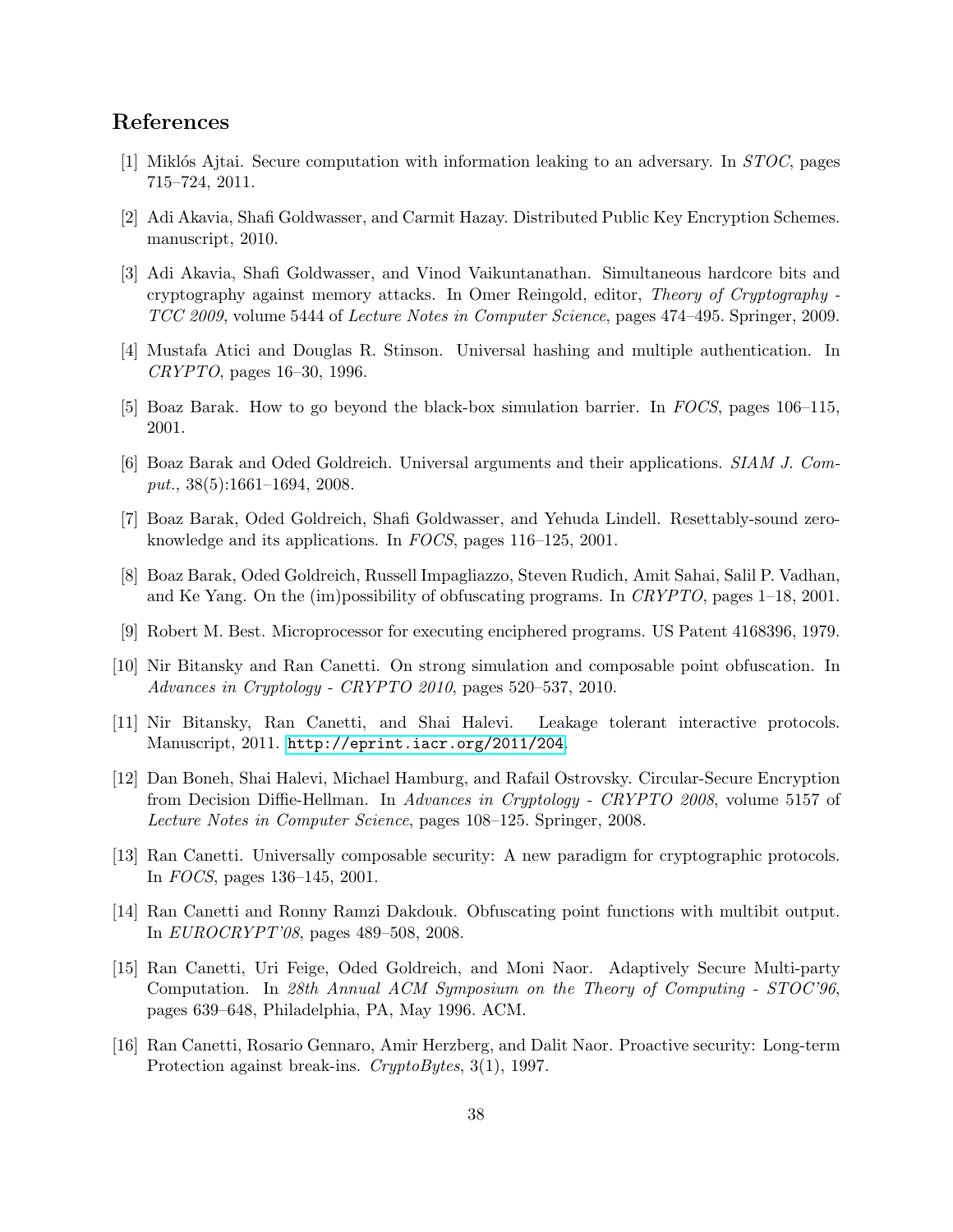- <span id="page-40-14"></span>[17] Ran Canetti, Oded Goldreich, Shafi Goldwasser, and Silvio Micali. Resettable zero-knowledge (extended abstract). In  $STOC$ , pages 235–244, 2000.
- <span id="page-40-7"></span>[18] Ran Canetti, Guy N. Rothblum, and Mayank Varia. Obfuscation of hyperplane membership. In TCC, pages 72–89, 2010.
- <span id="page-40-13"></span>[19] Seung Geol Choi, Dana Dachman-Soled, Tal Malkin, and Hoeteck Wee. Improved noncommitting encryption with applications to adaptively secure protocols. In ASIACRYPT, pages 287–302, 2009.
- <span id="page-40-11"></span>[20] Stefan Dziembowski and Krzysztof Pietrzak. Leakage-resilient cryptography. In 49th FOCS - 2008, pages 293–302. IEEE Computer Society, 2008.
- <span id="page-40-5"></span>[21] Sebastian Faust, Tal Rabin, Leonid Reyzin, Eran Tromer, and Vinod Vaikuntanathan. Protecting circuits from leakage: the computationally-bounded and noisy cases. In EUROCRYPT, pages 135–156, 2010.
- <span id="page-40-4"></span>[22] Craig Gentry. Fully homomorphic encryption using ideal lattices. In Proceedings of the 41st ACM Symposium on Theory of Computing – STOC 2009, pages 169–178. ACM, 2009.
- <span id="page-40-0"></span>[23] Oded Goldreich and Rafail Ostrovsky. Software protection and simulation on oblivious rams. J. ACM, 43(3):431–473, 1996.
- <span id="page-40-6"></span>[24] Shafi Goldwasser and Yael Tauman Kalai. On the impossibility of obfuscation with auxiliary input. In 46th FOCS, pages 553–562. IEEE Computer Society, 2005.
- <span id="page-40-10"></span>[25] Shafi Goldwasser, Yael Tauman Kalai, and Guy N. Rothblum. One-time programs. In David Wagner, editor, Advances in Cryptology - CRYPTO 2008, volume 5157 of Lecture Notes in Computer Science, pages 39–56. Springer, 2008.
- <span id="page-40-3"></span>[26] Shafi Goldwasser and Guy Rothblum. Unconditionally securing general computation against continuous only-computation leakage. Manuscript, 2011.
- <span id="page-40-8"></span>[27] Shafi Goldwasser and Guy N. Rothblum. On best-possible obfuscation. In TCC'07, pages 194–213, 2007.
- <span id="page-40-2"></span>[28] Shafi Goldwasser and Guy N Rothblum. Securing computation against continuous leakage. In Tal Rabin, editor, Advances in Cryptology - CRYPTO 2010, volume 6223 of Lecture Notes in Computer Science, pages 59–79. Springer, 2010.
- <span id="page-40-1"></span>[29] Vipul Goyal, Yuval Ishai, Amit Sahai, Ramarathnam Venkatesan, and Akshay Wadia. Founding cryptography on tamper-proof hardware tokens. In TCC, pages 308–326, 2010.
- <span id="page-40-15"></span>[30] Vipul Goyal and Amit Sahai. Resettably secure computation. In EUROCRYPT, pages 54–71, 2009.
- <span id="page-40-9"></span>[31] Dennis Hofheinz, John Malone-Lee, and Martijn Stam. Obfuscation for cryptographic purposes. In TCC'07, pages 214–232, 2007.
- <span id="page-40-12"></span>[32] Yuval Ishai, Amit Sahai, and David Wagner. Private circuits: Securing hardware against probing attacks. In CRYPTO, pages 463–481, 2003.